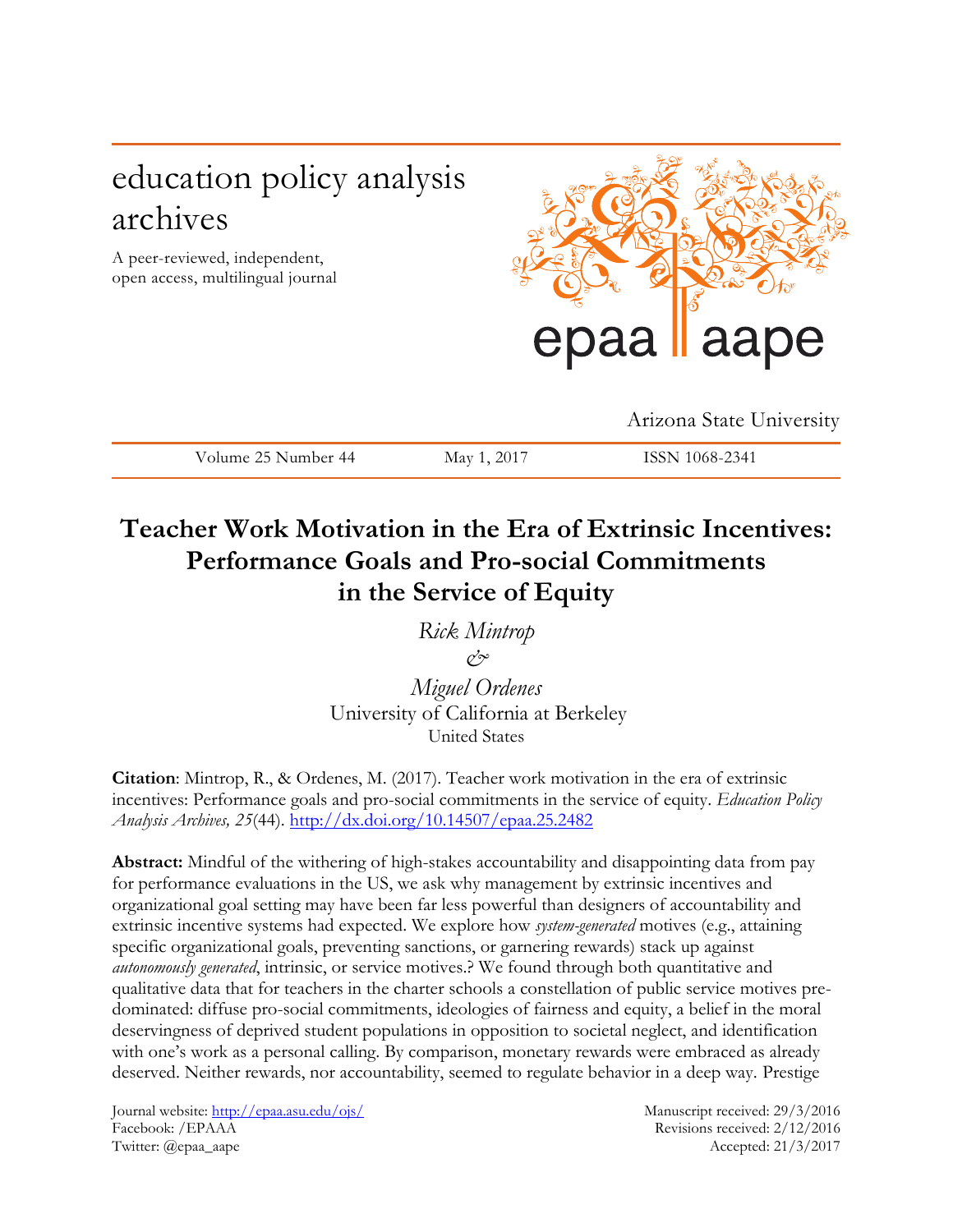#### *Education Policy Analysis Archives Vol. 25 No. 44*

was not bestowed by official performance statuses within the accountability system, but flowed from judgments, personally communicated, by students, parents, or colleagues who had direct contact with teachers' work.

**Keywords**: work motivation; self-interest; service ethic; pay for performance; accountability; social disadvantage

#### **La motivación de los maestros para trabajar en la era de los incentivos extrínsecos: Objetivos de desempeño y compromisos pro-sociales al servicio de la equidad**

**Resumen:** Conscientes de la decadencia de la rendición de cuentas y de la decepcionante evidencia de las evaluaciones de los sistemas de pago por desempeño en los EE.UU., nos preguntamos por qué la gestión mediante incentivos extrínsecos y por fijación de objetivos organizacionales ha sido menos poderosa de lo que los diseñadores habían esperado. Exploramos la forma en que los motivos generados por el sistema (e.g., alcanzar objetivos organizacionales específicos, prevenir sanciones u obtener recompensas) se acumulaban en contra de motivos generados de forma autónoma, intrínseca o de servicio. Usando datos cuantitativos y cualitativos, encontramos que para los maestros predominaba una constelación de motivos de servicio público: compromisos prosociales, ideologías de justicia y equidad, creencia en la dignidad moral de los estudiantes desfavorecidos y una tendencia a la identificación con el trabajo propio como un "llamado" personal. En comparación, las recompensas monetarias fueron aceptadas como si los maestros ya las merecieran y ni las recompensas ni la rendición de cuentas parecían regular el comportamiento de forma profunda. El prestigio no fue derivado del desempeño formal dentro del sistema de incentivos, sino que fluyó del juicio comunicado por estudiantes, padres o colegas que tuvieron contacto directo con el trabajo de los docentes.

**Palabras-clave:** motivación laboral; auto-interés; ética de servicio; pago por desempeño; rendición de cuentas; desventaja social

### **Motivação dos professores para trabalhar na era dos incentivos extrínsecos extrínsecos: Metas de desempenho e compromissos pró-sociais ao serviço da equidade**

**Resumo:** Ciente do declínio da prestação de contas e as provas decepcionante das avaliações dos sistemas de pagamento de desempenho nos EUA, nos perguntamos por que a gestão por incentivos extrínsecos e definir objetivos organizacionais tem sido menos potente o que os designers tinham antecipado. Nós explorar como os motivos gerados pelo sistema (por exemplo, alcançar os objetivos organizacionais específicos, evitar sanções ou obter recompensas) empilhadas contra razões autonomamente gerados, intrínseca ou serviço. Usando dados quantitativos e qualitativos, descobrimos que para os professores dominadas por uma constelação de razões de serviço público: compromissos pró-sociais, ideologias de justiça e equidade, crença na dignidade moral de estudantes desfavorecidos e uma tendência a identificação com o trabalho como uma "chamada de" pessoal. Em comparação, as recompensas monetárias foram aceitos como se os professores e recompensas merecidas e nem responsabilidade nem regular o comportamento parecia profundamente. O prestígio foi derivada há incentivos de desempenho formais dentro do sistema, mas fluiu a partir da declaração por alunos, pais ou colegas que tiveram contato direto com o julgamento trabalho dos professores.

**Palavras-chave:** motivação de trabalho; auto-interesse; ética de serviço; pagamento por desempenho; rendição de contas; desvantagem social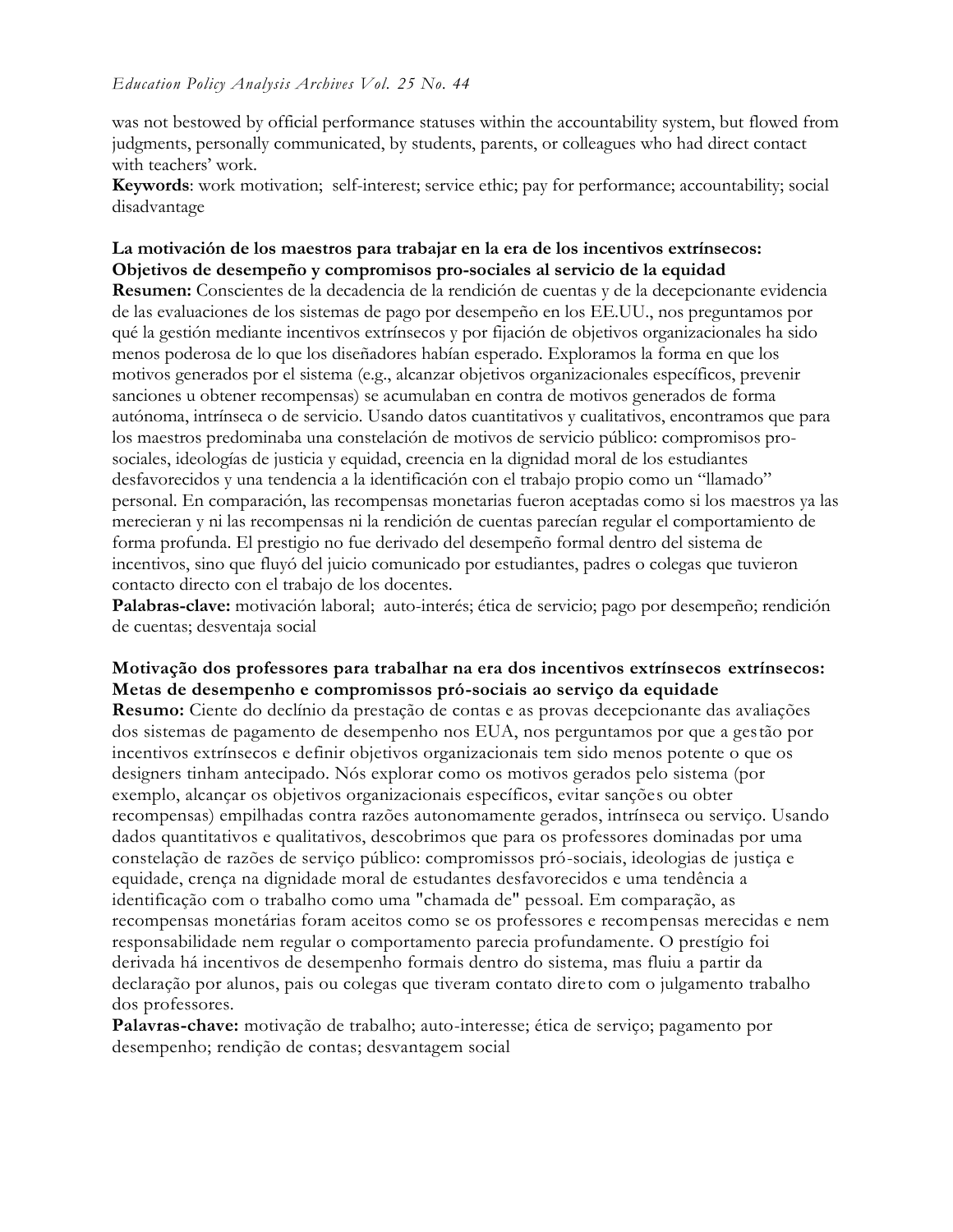#### **Introduction**

At the end of the year 2015, after 14 years in existence, the federal *No Child Left Behind* accountability system became defunct in the United States. While the successor law, the *Every Student Succeeds Act* or ESSA [\(http://www.ed.gov/essa\)](http://www.ed.gov/essa) retains some of the language of high stakes accountability applied to schools performing at the bottom 5%, we contend that the end of NCLB may mark the end of an era, an era during which the belief in the extraordinary power of extrinsic incentives, performance measurement, and organizational goal setting in managing educators' work held sway, and during which these management tools have been a prime mechanism for improving schools serving marginalized students.

Parallel to the end of NCLB, another plank of the incentive paradigm has become shaky. Thanks to consistent evaluations, funded by the U.S. federal government in parallel with Teacher Incentive Fund grants to a wide swath of educational jurisdictions across the country, we now have a corpus of research that fairly conclusively demonstrates the ineffectiveness of pay for performance as means to motivate improvements in teachers' practices (Yuan et al., 2012). This is not to say that goal setting and extrinsic incentives, especially the NCLB sanctions regime, did not have an impact on the operation of schools and teachers' work (see Mintrop & Sunderman, 2009, for a review). High stakes test scores rose substantially in many states, and pedagogy was adapted to the demands of the system. But neither did achievement gaps narrow in expected ways, nor did the systems, for the most part, motivate the expected upgrading of instructional practices in schools under pressure (Anagnostopoulos, 2003; Au, 2007; Diamond & Spillane, 2004; Mintrop, 2004; Valli & Buese, 2007).

In this paper, we ask why management by extrinsic incentives and organizational goal setting may have been far less powerful than designers of accountability and extrinsic incentive systems had expected. Given our research design, our answers are partial. We draw them from a set of charter schools that, on the face of it, could have been considered fertile soil for extrinsic incentives. But we found, figuratively speaking, that incentives and organizational goals merely sent down shallow roots because, below the surface, they never found the nutrients in the deeper layers of diffuse work motivation and commitment without which they could not take off.

There can be no question that educating students who have been consigned to the margins of American society requires motivation and effort that goes beyond what has to be expended in more secure middle class circumstances. Schools with large numbers of ethnically stratified lowincome or poor immigrant students face unique challenges not encountered in other settings. Social, economic, political, and cultural disadvantage and deprivation may make students' connections to school and engagement in learning tentative (Bingham & Okagaki, 2012; Nasir, 2011), and grossly unequal distribution of resources within the educational system exacerbates these disadvantages. A distinct commitment on the part of educators to high achievement and success in the face of social adversities (Gu & Day, 2007) seems to be required.

There are currently two motivational dynamics advocated by reformers of American schools that are to shore up this commitment. Roughly speaking, one dynamic draws from intrinsic service commitments, the other banks on extrinsic incentives and organizational goal setting. This paper investigates the relationship between the two in a unique work environment: public charter schools with a distinct social justice orientation.

#### **Pro-social Commitment and Service**

According to Grant (2008, p. 49), pro-social motivation is the desire to expend effort to benefit other people. It manifests itself in empathy, helpfulness, and values of concern for others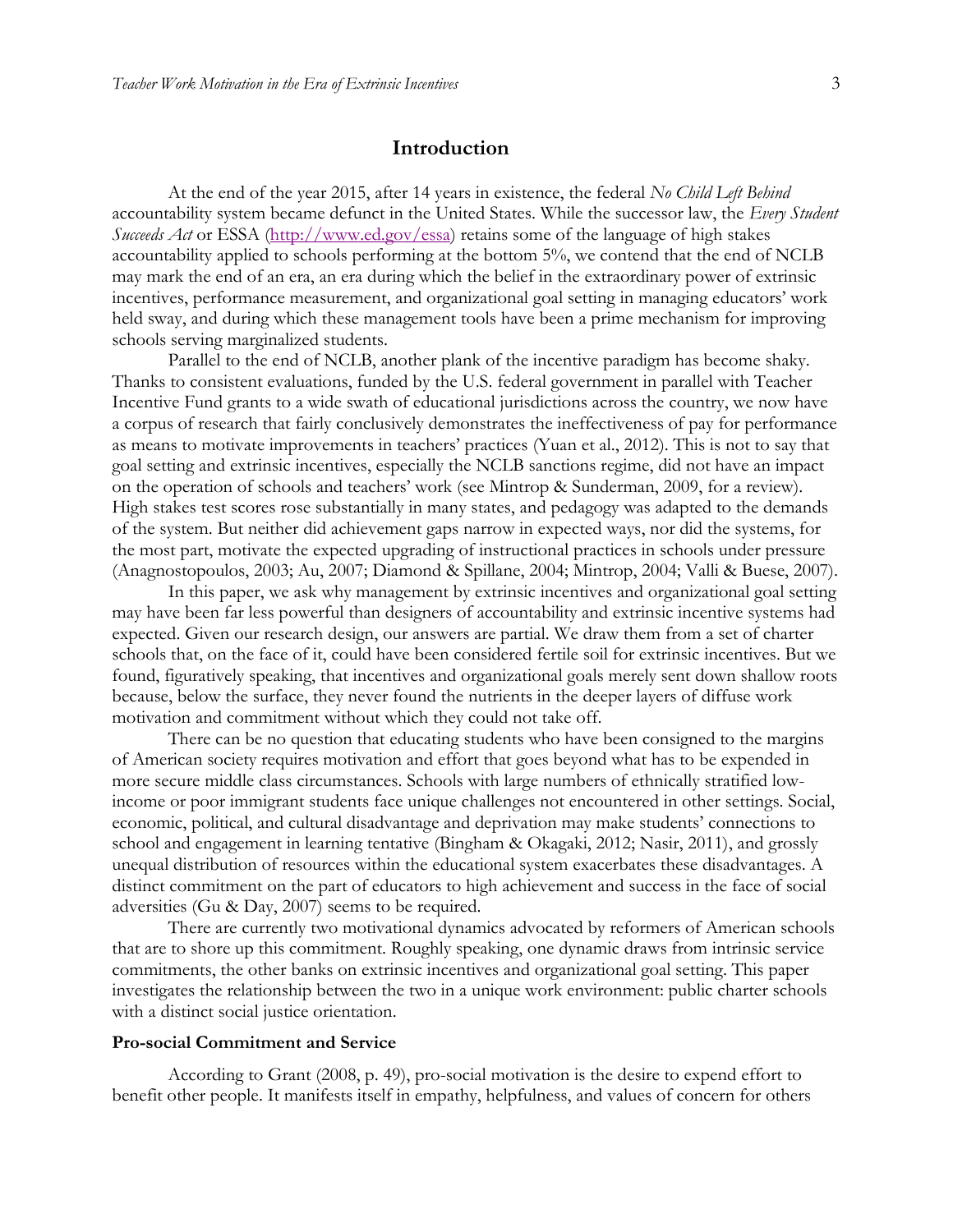(Batson, 1987). These dispositions may be relatively stable states and commitments (Shamir, 1990) or they may be activated in situations of contact with others who need help (Grant, 2007).

Teachers in schools serving students living in challenging socio-economic circumstances may generate work motivation by developing a conscious appreciation of students' needs and realities (Ladson-Billings, 2009), a strong ethic of care and service (Noddings, 1988; Talbert & McLaughlin, 1994), a sense of duty to bring about high academic achievement in the face of obstacles, and a feeling of owning, or identifying with, their work (Gagné & Deci, 2005). It is often assumed in educational discourses that this kind of commitment is shorn up by ideals, values, meanings, and goals that make teaching more akin to a calling (Lortie, 1975; Rosso, Dekas, & Wrzesniewski, 2010; Shamir, 1991). We invoke a sense of calling when we refer to those who are highly motivated and committed to work with marginalized students as "dream keepers" (Ladson-Billings, 2009) or "social justice leaders" (Theoharis, 2007). Educators of this type exhibit an unwillingness to abandon their values or goals in the face of numerous distractions, obstacles, or challenges. Sometimes explicit ideologies around social justice or democratic citizenship may bolster these commitments (Westheimer, 1998).

#### **Self-Interest**

But teachers, like all employees, private or public, are also self-interested. As such, they may be concerned about workload, status or prestige, and monetary remuneration. Carrying out one's work under difficult circumstances may heighten these concerns (Ingersoll, 2001). Extrinsic incentives tap into these sentiments. Growing out of the "new" public management (NPM) reforms of the 1980s and 90s that introduced private sector management principles into public services (Aucoin, 1990; Hood, 1991; Osborne & Gaebler, 1992; Pollitt, 1990), goal setting and incentives have become pivotal motivational tools. In the incentive-driven dynamic, the combined power of quantitative quality indicators, performance measurement, evaluation, goal setting, rewards, sanctions, accountability, and market competition is to shore up work effort by mobilizing public employees' self-interest in serving their clients well (Christensen & Lægreid, 2011).

But self-interest can also play a less sanguine role as Lipsky (2010) in his analysis of streetlevel bureaucrats has shown. This research shows how human-service workers, perennially battling a mismatch between client needs for care and lack of time and energy to satisfy these needs, cope with work load by rationing services, insulating themselves from personal closeness to clients, and excluding from consideration those deemed undeserving of their care due to lower social status or some presumed moral deficiency. "Deficit-thinking" (Valencia, 2012) props up service workers' precarious status by devaluing vulnerable clients, with harmful consequences for teachers' expectations for students (Weinstein, 2002).

Extrinsic incentive and accountability systems, such as the NCLB design, are often explicitly designed to prevent these harmful consequences. Against deficit thinking they presumably marshal evidence by making the most effective solutions, organizations, or individual teachers visible and by creating a pragmatic can-do attitude (Skrla & Scheurich, 2003). Against the tendency of educators to doubt the deservingness of certain groups or categories, the system creates performance categories for the most disregarded groups and punishes neglect (Kim & Sunderman, 2005). Motivating educators in this dynamic would be a matter of commitment to organizational performance goals, extrinsic incentives, evaluation, and appeal to self-interest.

#### **Service and Self-Interest**

Service and self-interest are not mutually exclusive. In the reality of work organizations, motivations and behaviors that benefit self and others occur simultaneously, but with varying weights. They can be synergistic, but also antagonistic (Grant, 2009). On one hand, organizations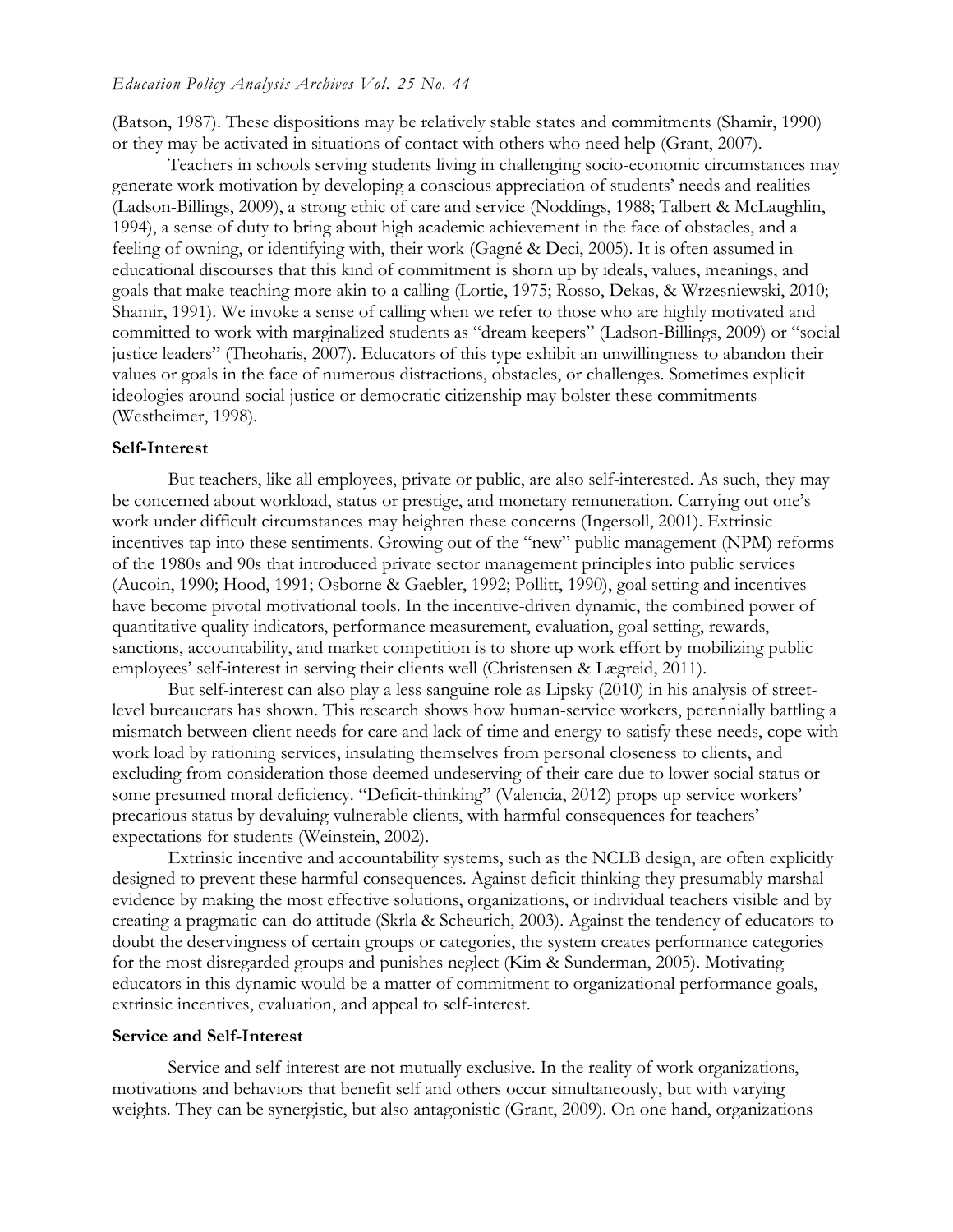can reward behavior or motives that benefit others (Bolino & Grant, 2016; Frey & Osterloh, 2002) and employees can internalize organizational goals (Gagné & Deci, 2005). On the other hand, organizations can raise the cost of service or pro-social behavior and compel employees or citizens to be primarily self-interested (Mansbridge, 1990), and extrinsic incentives can crowd out intrinsic motives or pro-social commitments (Frey & Osterloh, 2002). We will discuss these dynamics further.

#### **Social-Justice Oriented Public Charter Schools**

In the era of extrinsic incentives, schools serving disadvantaged communities must find ways to accommodate the two motivational dynamics: one more service oriented, the other more selfinterested. The schools we investigate here are in the cross hairs of this tension. Located in poor inner city neighborhoods, the schools are independent public charter schools that were founded with an espoused social justice and progressive mission. We characterize the schools' mission based on publicly available material and initial interviews with school leaders. From both sources we gleaned an explicit commitment to social justice and equity and a pedagogical vision that was student-centered and emphasized relevance for the students' identity and culture. The three schools are similar in this respect. Later, we will see how this espoused mission finds a complement in teachers' beliefs and dispositions.

The schools owe their very existence as charter schools to the state laws that were passed in the wake of public management reform. As independent non-networked schools, they experience the full weight of accountability, managerial independence, and market competition. They exist under the watchful eye of the local school district with which they compete for students and which can make the re-authorization of their charter difficult. Up until the year 2013, their existence depended on performance in the state's test-based and sanctions-driven accountability system that had been in existence for 13 years. A year prior to data collection, the schools also volunteered to participate in the federal Teacher Incentive Fund initiative that gave them additional funds to reward good performance with bonuses that could add up to about 20%of an average teacher salary. This required them to adopt an extensive performance management system for teachers consisting of standardized test scores, value-added measures, teaching evaluations scored by an external agency, and principal ratings of teachers' progress.

Teachers in these schools were non-tenured and non-unionized. Contract renewal from year to year depended on performance and was at the discretion of school administrators and governing boards. At the same time, the schools, to varying degrees, tended to recruit from a pool of young novice teachers who were perhaps drawn to the schools' explicit social justice orientation (see Foote's [2009] anecdotal evidence), but pursued shifting career goals (Johnson, 2004). For teachers in this situation, the uncertainty of reward and employment presumably contrasted with the certainty of educational challenge, ordinarily encountered in schools educating students of the schools' demographic profile.

The TIF grant was overseen and in parts administered by a local provider organization for the three schools. The researchers contracted with this local provider as evaluators of the TIF grant. Though certain federal guidelines had to be followed for the evaluation, the provider did not interfere with the work of the researchers. Evaluation was only one aspect of the research. From the start, we also wanted to contribute to an understanding of teacher work motivation by training a fine-grained lens on motivation patterns under the dramatic circumstances of the three schools. On one hand, performance goals and extrinsic incentives are presumably pervasive and embraced by management in the three secondary schools, and teachers have few labor rights that could buffer their impact. On the other hand, the character of the communities the schools serve calls for an engaged moral stance against the adversities of marginalization and towards social justice, a moral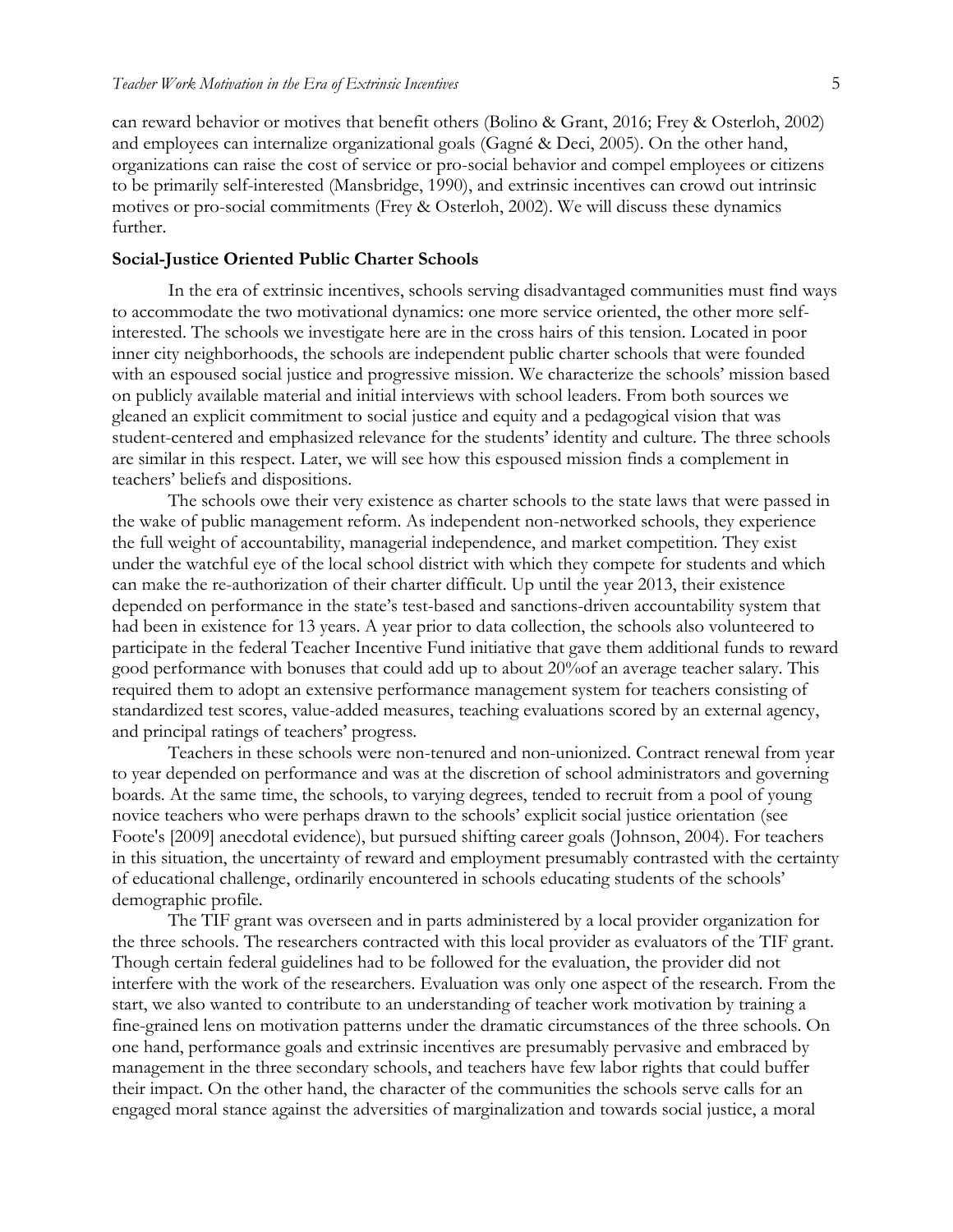stance that is encouraged by the schools' explicit philosophy. The study explores what motives prevail under these circumstances in the crucible of goals, incentives, service commitments, and teachers' occupational identity. We use the literature on work motivation, teacher work motivation, and public service motivation to conceptualize the study. We describe participants, context, instruments, measures, and protocols for this mixed-methods study. Findings are drawn from analysis of qualitative and quantitative data (Huberman & Miles, 2002; Johnson & Onwuegbuzie, 2004).

#### **Work Motivation Theories**

Work motivation has been conceptualized with various theories. We briefly discuss four main ones from which we derived the conceptual framework for this study: expectancy theory, goal setting theory, self-concept theory, and self-determination theory. In the literature on accountability and incentives in education (see literature cited in the next section), the use of expectancy and goal setting theories is frequent and standard. In expectancy theory, workers anticipate rewards and strive to attain the rewards when they expect that increased effort will result in the reward, called expectancy, and when the reward itself promises to fulfill a desired satisfaction, called valence (Lawler, 1973). Valence is of a different quality than values. Valence describes a temporary valuing attached to an action; a value, on the other hand, is, in a classic definition by Rokeach (1973, p. 5), "An enduring belief that a specific mode of conduct or end-state of existence is personally or socially preferable to an opposite or converse mode of conduct or end-state of existence." As an example, substance abusers may have a high valence for the substance they are craving, but may not value, rather even detest, their craving.

In goal setting theory, rewards are secondary. Goals themselves are the primary force. Goal setting theory holds that workers are more strongly motivated in pursuit of specific, worthwhile and attainable goals than in pursuit of "doing their best" (Locke & Latham, 1990). In either expectancy or goal setting models, it does not matter whether goals or rewards come from outside or inside the worker, but rewards or goals need to have valence and be sharp, distinct, or precise enough to be calculable. We posit, in line with previous theorizing (Finnigan & Gross, 2007; Kelley & Protsik, 1997), that no performance accountability regime or pay-for-performance reward program can succeed unless teachers are orienting their work towards relatively precise goals that cut through goal ambiguities endemic in educational work.

Self-concept theory or self-determination theory are less frequently used in research on work motivation in the nexus of externally generated organizational goals, rewards, and sanctions. But they are especially useful when one wants to understand the connection between the latter and motivation that springs from internally generated sources. In self-concept theory (Shamir, 1990, 1991), the subjective or collectively shared meaningfulness of diffuse goals or aspirations is central. Motivational energy is generated within a dynamic of self-evaluation and dissonance between "Is" and "Ought," one's internalized values in reference to obligations of the collective and the realities of behavior or performance. Specific or precise goals play less of a role in this theory, and deeply internalized values are a premise. This theory may be especially applicable for education if we assume that educational work is strongly moral and embedded in institutional meanings and norms that have motivational power. But the theory gives us few tools to conceptualize the connection between these meanings and norms, on one hand, and something that may be external and extrinsic, such as organizational goals or monetary rewards. In self-determination theory, on the other hand, the process of internalization looms large. Human beings are seen as energized by psychological needs for competence, autonomy, and belonging. And workers are motivated by their work to the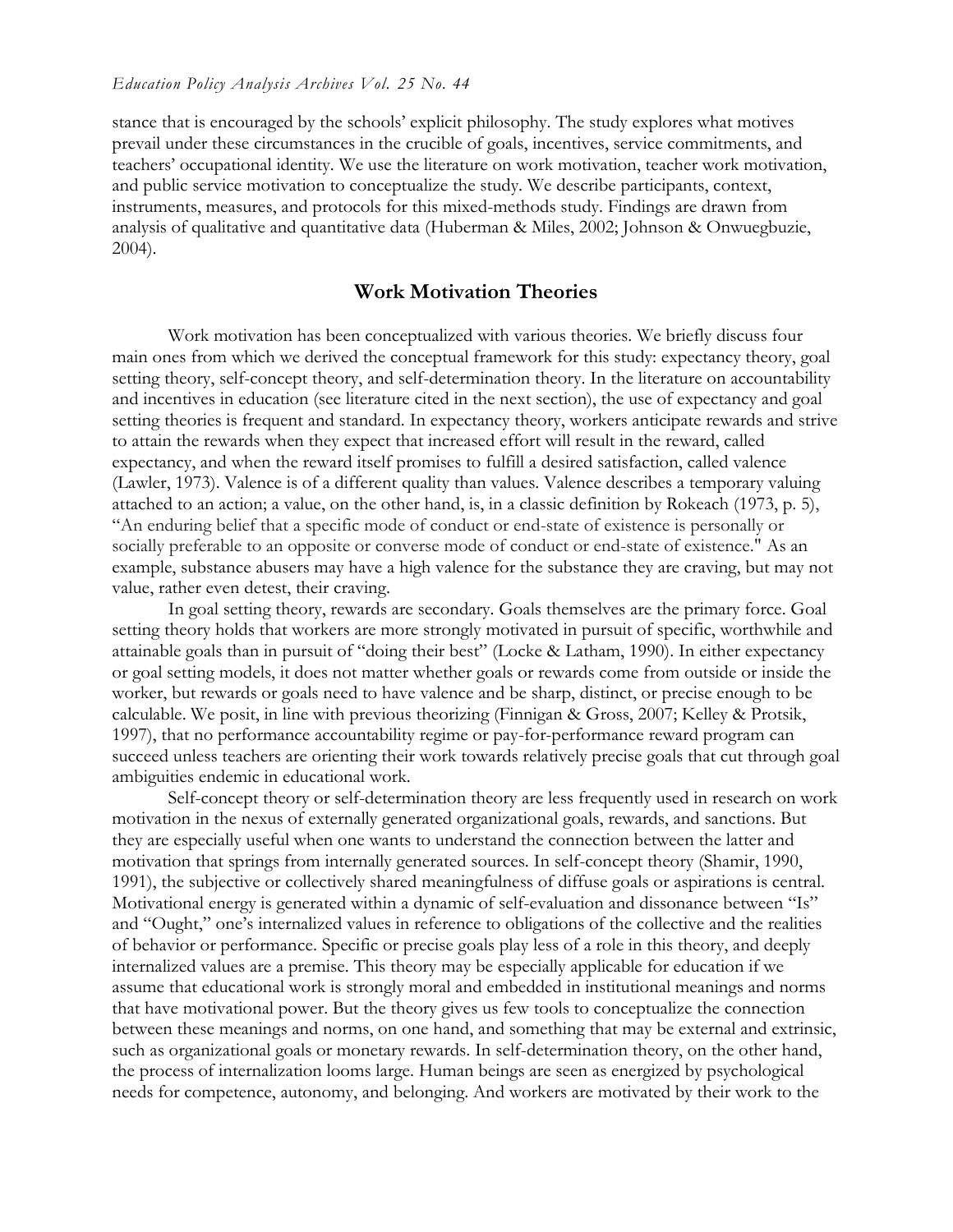degree that they are able to fulfill these needs. Calculative orientations towards precise goals, personal or organizational, are enmeshed in more diffuse internal flows of energy. External organizational goals, expectations, standards, or incentives may be integrated into these internal flows to the degree that they enhance individuals' sense of competence, autonomy, and belonging (Gagné & Deci, 2005; Ryan & Weinstein, 2009), or prevent their diminishment.

Self-determination theory arrays work motives on an internalization continuum from being more externally to being more internally regulated (Gagné & Deci, 2005). Clearly, in work we are exposed to external regulations, no matter what. For most of us, earning a wage is an incontrovertible contingency in order to fulfill needs and desires outside of work. We might accept an external regulation as necessary even though we do not particularly value it. If society wants to examine students on standardized tests, it is something we do as educators whether we think it makes sense or not. We would not be doing our duty in our own eyes and the eyes of others, given that students need to succeed by the standards of society, not our own as educators. In the terminology of self-determination theory, we "introject" this regulation (Gagné & Deci, 2005). Failing to act on introjected expectations may generate feelings of shame.

A deeper form of internalization is identification or integration. Regulations that we have integrated have become part of us. They make up our identity as workers. They motivate autonomous and discretionary action. They radiate out to a larger complex of values, standards of quality, and practices that are meaningful to us. We have integrated standardized tests if we observe ourselves in our work through them in conjunction with other criteria of good practice. And if we could connect monetary rewards for high scores to a job well done by these formal and informal criteria, we may have integrated pay for performance as well. In this case, goals are expressions of more diffuse values (Locke & Latham, 1990), and rewards may be perceived as internally meaningful symbols of achievement (Harackiewicz & Sansone, 2000).

Research on public service motivation (PSM) specifically looks at the interaction between goals and incentives, on one hand, and service commitment, on the other (Grant, 2008, 2009; Perry, 1996; Perry & Hondeghem, 2008; Perry & Wise, 1990; Wright, 2001). In Perry's foundational formulation (1996), originally set out to identify work motives unique to public sector workers, motives such as compassion, civic duty, public interest, pro-social commitments to the benefit of others, or self-sacrifice were seen as a counterpoint to the increasingly dominant emphasis on extrinsic reward calculation with career, status, or money. Researchers found distinctive differences in value orientations between private and public employees, for example lesser value placed on financial rewards than helping others (Boyne, 2002; Crewson, 1997; Moynihan & Pandey, 2007). As the field matured, more encompassing theoretical models were developed that explain public service motivation as a function of values *and* goals (Grant, 2008, 2009; Perry & Vandenabeele, 2008).

In public service motivation research, goals are discussed in various ways. As we discussed earlier, those who stress goal ambiguity as an ingrained feature of public service work search for more diffuse commitments as main motivators. In Wright's (2001, 2004, 2007) PSM models, on the other hand, goal setting is in the center. In his path models, the public service mission of the agency *and* its incentives and rewards, in combination with employees' values, produce a sense of overall job importance and commitment to organizational goals. Organizational goals, with their specific, attainable, and challenging characteristics, come to regulate work. Goals are central motivators. They are reinforced and aided by organizational mission and personal values.

It is conceivable that when goals are perceived as highly ambiguous, diffuse service commitments fill in as motives, or compensate for, the weakness of precise goal setting. This pattern seems intuitive for education, especially when social environments are volatile and learning outcomes unpredictable, as may be the case for challenging educational environments. But the reverse is also possible: the degree to which specific goals are adopted or available in the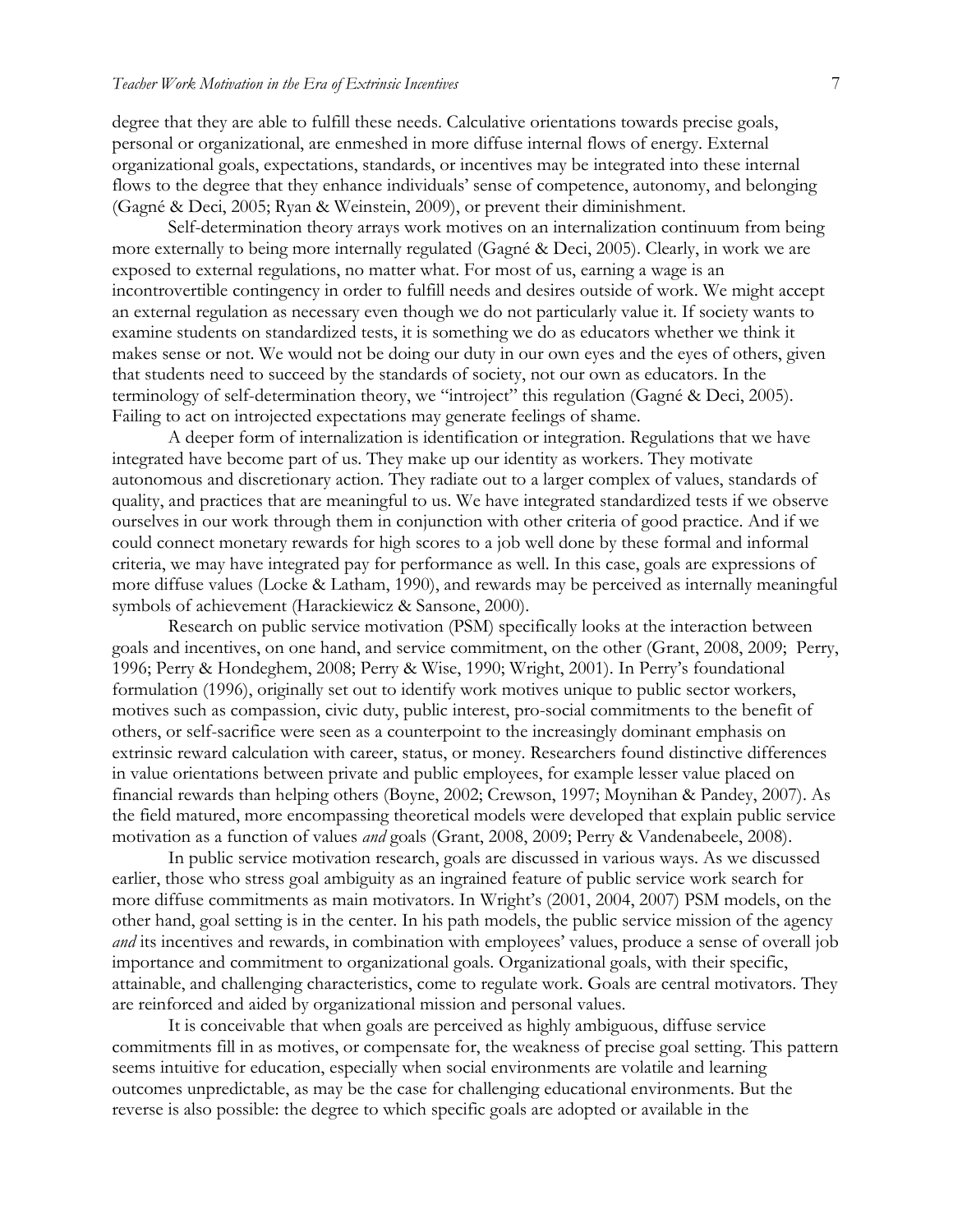organizational context may reinforce public service commitments (Grant, 2008; Jung & Rainey, 2011). Taking its cues from research on public service motivation, the purpose of the current study is to shed light on the connection between rewards, goals, values, and service commitments in an educational setting that is organized as a hybrid between managerialist orientations towards performance and social justice commitments.

#### **Research on Teacher Work Motivation**

In the literature on teacher work motivation, beginning with Lorie (1975), work motivation is often broadly conceptualized in terms of extrinsic and intrinsic motives. In the seventies, eighties and early nineties, with scholarship by Lortie (1975), Johnson, (1986), Mitchell, Ortiz, and Mitchell (1987), Nias (1989), or Firestone & Pennell (1993), the view prevails that teachers are primarily intrinsically motivated. Echoing this line of scholarship, Mitchell, Ortiz, and Mitchell (1987) summarize the evidence this way: "All available evidence supports two basic conclusions regarding the value or potency of various rewards for educators. First educators generally find intrinsic rewards more meaningful and attractive than extrinsic ones. […] The second broadly supported conclusion is that educators rely on sharply divergent subjective meaning systems for interpreting their work responsibilities and experiences" (p. 188). Thus, work motives are seen as largely internal, culturally and self-determined.

This prevailing view in the literature (see for exceptions Miskel et al. 1980) changes in the nineties when teacher motivation is examined in the context of strong, sharp, and high-stakes incentive systems (Kreps, 1997) based, for example, on accountability or pay for performance (Anagnostopoulos, 2003; Elmore, 2004; Finnigan & Gross, 2007; Firestone & Pennell, 1993; Kelley, Heneman, & Milanowski, 2002; Kelley & Protsik, 1997; Leithwood, Steinbach, & Jantzi, 2002; Malen, 1999; Marsh et al., 2011; Milanowski, 2000; Mintrop, 2004; Odden & Kelley, 2001; Supovitz, 2009; Yuan et al., 2012). This body of literature suggests that incentives and goal setting can become motivational forces. But when they do, what happens to intrinsic motives? Are they juxtaposed, reduced in strength, or submerged by newer more rational and self-interested calculations?

At a time in the late 1990s, when "probation" was still a novel shock to the system, Mintrop (2004), using expectancy and self-concept theories, found that various patterns existed side by side. Teachers in his study tended to disregard targets and sanctions as motivators and instead interpreted them as further signs of unfairness and injustice leveled at schools serving the neediest students. The schools he studied were for the most part located in poor African-American neighborhoods. Rather than compelling new work effort, the threat of sanctions transformed into more energetic pleas for help. Highly engaged teachers were especially critical of new extrinsic incentives and found little educational meaning in accountability goals, yet were also more inclined to worry about prestige, reputation, and autonomy. They were therefore willing to do what needed to be done to "keep the state off [their] backs." So were the principals. In hindsight, this pattern seems to mark a transition from traditional assumptions of service to new ones associated with accountability.

Finnigan & Gross (2007) studied Chicago public schools serving similar demographics, several years after Mintrop's study. Using expectancy and incentive theories as their conceptual framework, they found that extrinsic incentives did compel teachers to attach valence to organizational goals and expend effort. After an initial upsurge of motivational energy, however, demoralization spread in schools where targets could not be met in short order and effort did not seem to prevent sanctions. The researchers speculated that this sort of demoralization hinted at motivational dynamics not adequately captured by expectancy logics. According to Frey & Osterloh (2001), demoralization can be interpreted as a typical symptom of intrinsic motivation being crowded out by extrinsic motives. "Crowding-out" does not mean that intrinsic or extrinsic work motives are mutually exclusive (see a discussion in Supovitz, 2009), but that at a certain point the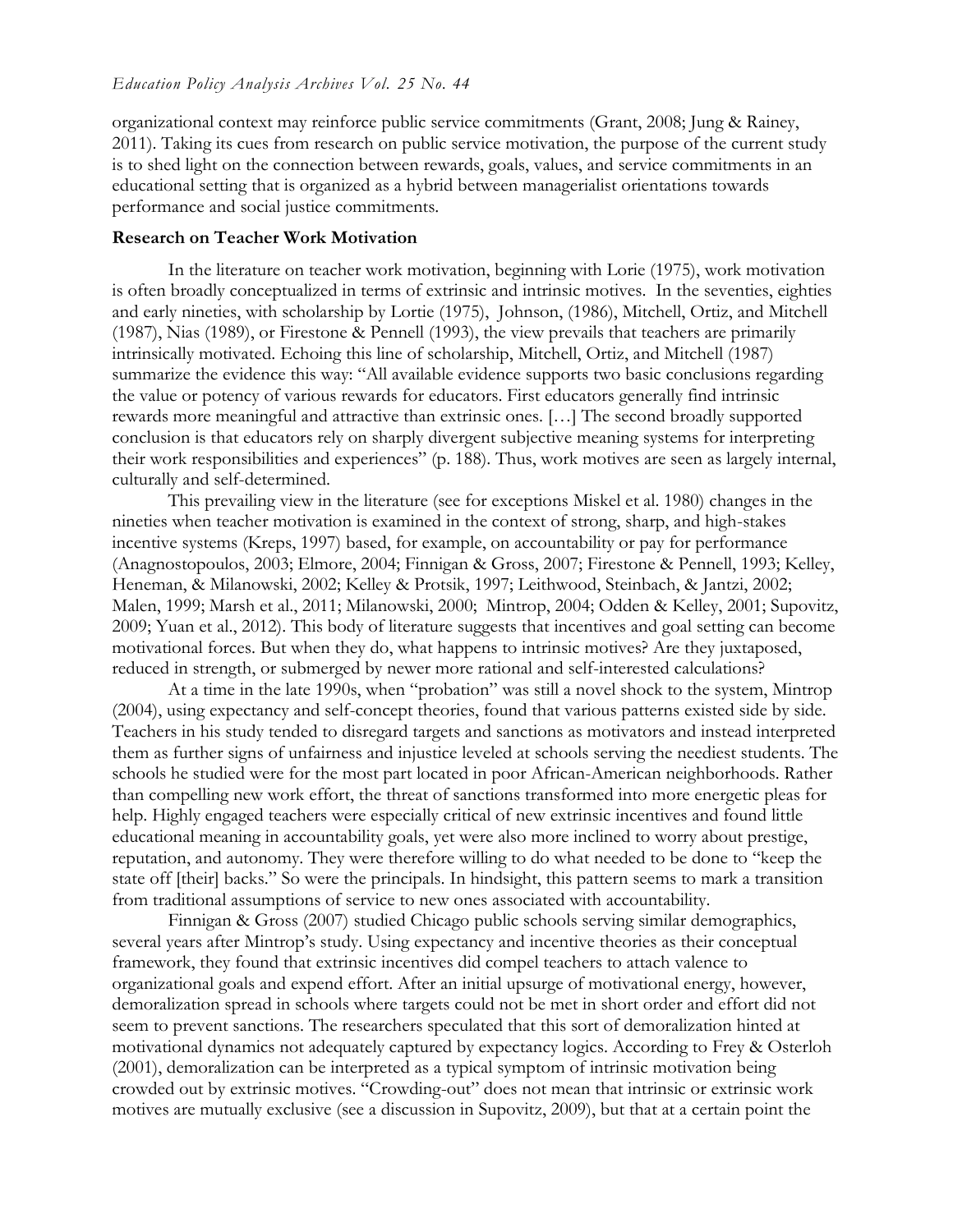strength of one can diminish or overpower the other. Alternatively, the new extrinsic motives could become synergistic with (Milanowski, 2000; Supovitz, 2009), or perhaps internalized into (Skrla & Scheurich, 2003) traditional intrinsic service commitments.

We explore these connections by examining the interplay of four main sources of work motivation: precise goal setting, diffuse pro-social or service commitments, different degrees of identification with one's work, and material benefits or status.



*Figure 1*. Conceptual Model

These four motivational forces are embedded in the specific charter school setting that in turn is fundamentally shaped by the experience of social adversity and deprivation, given the specific student populations the schools serve, and the potentially trenchant effect of the performance management regime along neo-liberal public management or managerialist lines that the schools labor under or voluntarily adopted.

#### **Cases**

The data on which this paper reports were collected in the first two years of a four-year longitudinal study of the responses of three publicly funded charter schools to a new bonus pay system. The three schools are relatively small in size (see Table 1). The schools are secondary schools and urban in character. They are located in distinctly poor sections of a metropolitan area in the state of California. As was mentioned, the schools are similar in their espoused mission of social justice, equity, and progressive pedagogy. Helping disadvantaged students gain college access is a shared orientation as well. But they also differ in some characteristic ways. Apart from differing size and measured performance (see below), School B, the smallest of the three schools, specializes in helping students who have not been successful in regular district schools. Social-emotional support for students in a small 'family' atmosphere is valued greatly. School A sees itself as a communitybased school, guided by a philosophy of critical pedagogy and engaged citizenship. School C is a much larger school than A and B. It houses both an elementary school and a middle and high school. Only the middle and high school is considered in this paper. Equity and social justice are paired with a strong and explicit emphasis on academics.

Within the state accountability system, now defunct, School C performed strongly for its demographic profile. Schools A and B, on the other hand, were poor performers by state standards. None of the three schools met their growth targets in the school years during which data for this paper were collected.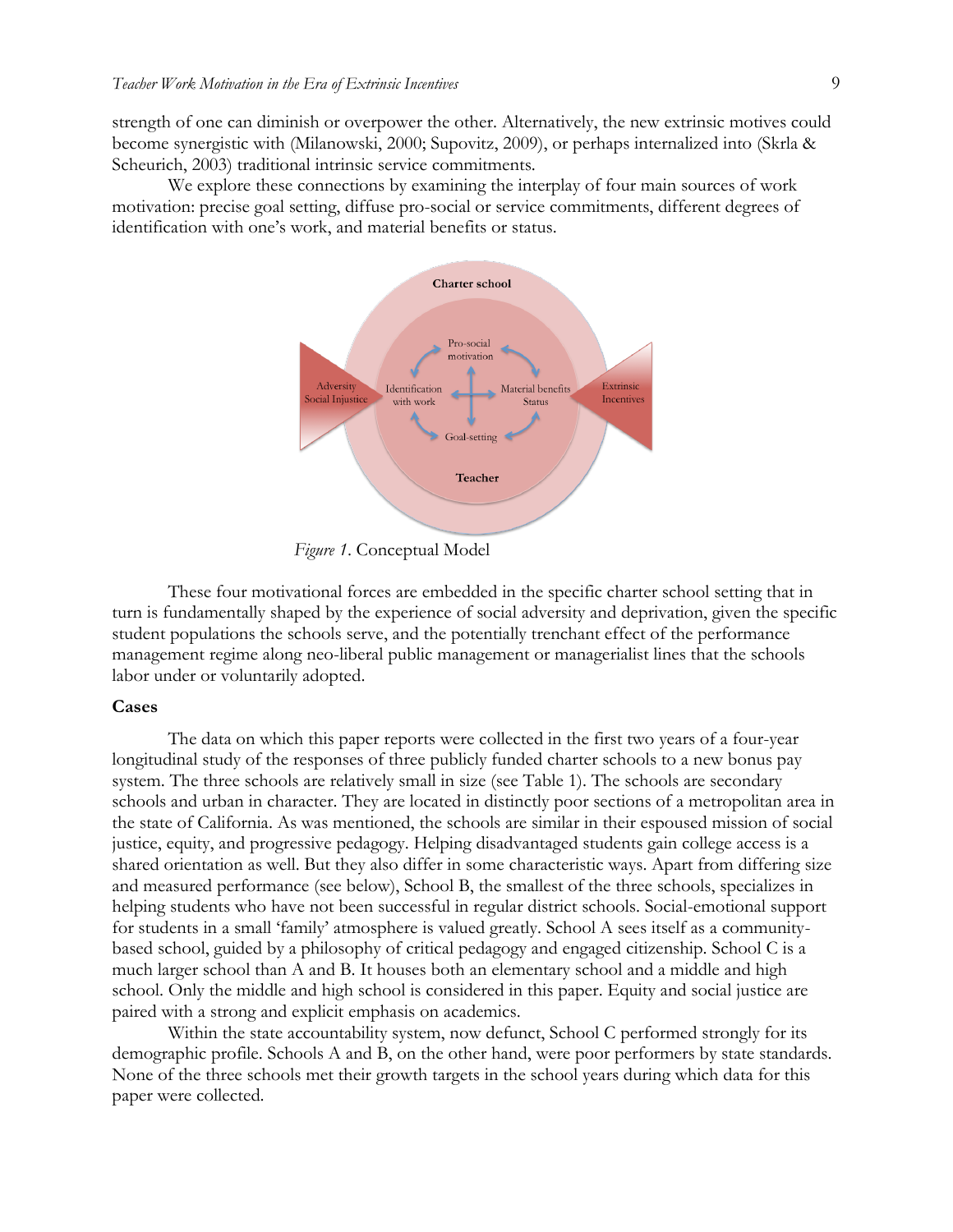#### Table 1 *Demographics and Performance 2012*

|                                     | School A | School B      | School C |
|-------------------------------------|----------|---------------|----------|
| API 2011-12 Growth Target points    | 12       | $\mathcal{C}$ | 5        |
| API 2011-12 Growth                  | $-13$    | $\mathcal{C}$ | $-29$    |
| Enrollment                          | 176      | 85            | $178*$   |
| Black or African American (%)       | $4.0\%$  | $12.9\%$      | $13.5\%$ |
| Hispanic or Latino $(\%)$           | $55.7\%$ | $72.9\%$      | $80.3\%$ |
| White $(\%)$                        | $9.1\%$  | $5.9\%$       | $1.7\%$  |
| Socioeconomically Disadvantaged (%) | 58.5%    | $89.4\%$      | $87.1\%$ |
| English Learners $(\%)$             | 84.7%    | $69.4\%$      | $40.4\%$ |
| Students with Disabilities (%)      | $5.1\%$  | $4.7\%$       | $11.8\%$ |

Note: C means the school had significant demographic changes and will not have any growth or target information. \* School C enrollment in secondary school grades

The 48 teachers included in our sample are middle or high-school teachers. From the 35 teachers that responded to the survey, we glean the characteristics displayed in Table 2.

#### Table 2

| <b>Characteristics of Responding Teachers</b> |  |
|-----------------------------------------------|--|
|                                               |  |

|                                                                | School A | - School B | School C |
|----------------------------------------------------------------|----------|------------|----------|
| Years teaching (average)                                       | 6.3      | 5.2        | 7.5      |
| Years teaching at current school (average)                     | 2.4      | 4.4        | 3.9      |
| Fully certified teachers                                       | 73%      | $67\%$     | 83%      |
| Working at least 7 hours beyond contract                       | 82%      | 83%        | 88%      |
| Expecting to stay in their current school for at least 3 years | $63\%$   | $16\%*$    | $67\%$   |

\* See below in text

Average tenure at the schools at the time the survey was conducted was fairly short (3.5 years) and commitment to stay was tenuous, confirming the expectation of shifting career goals. About one-third of teachers in two schools and more than two-thirds in one school expected to leave within three years. Of the three schools, School C is most stable. It has less teacher turn-over,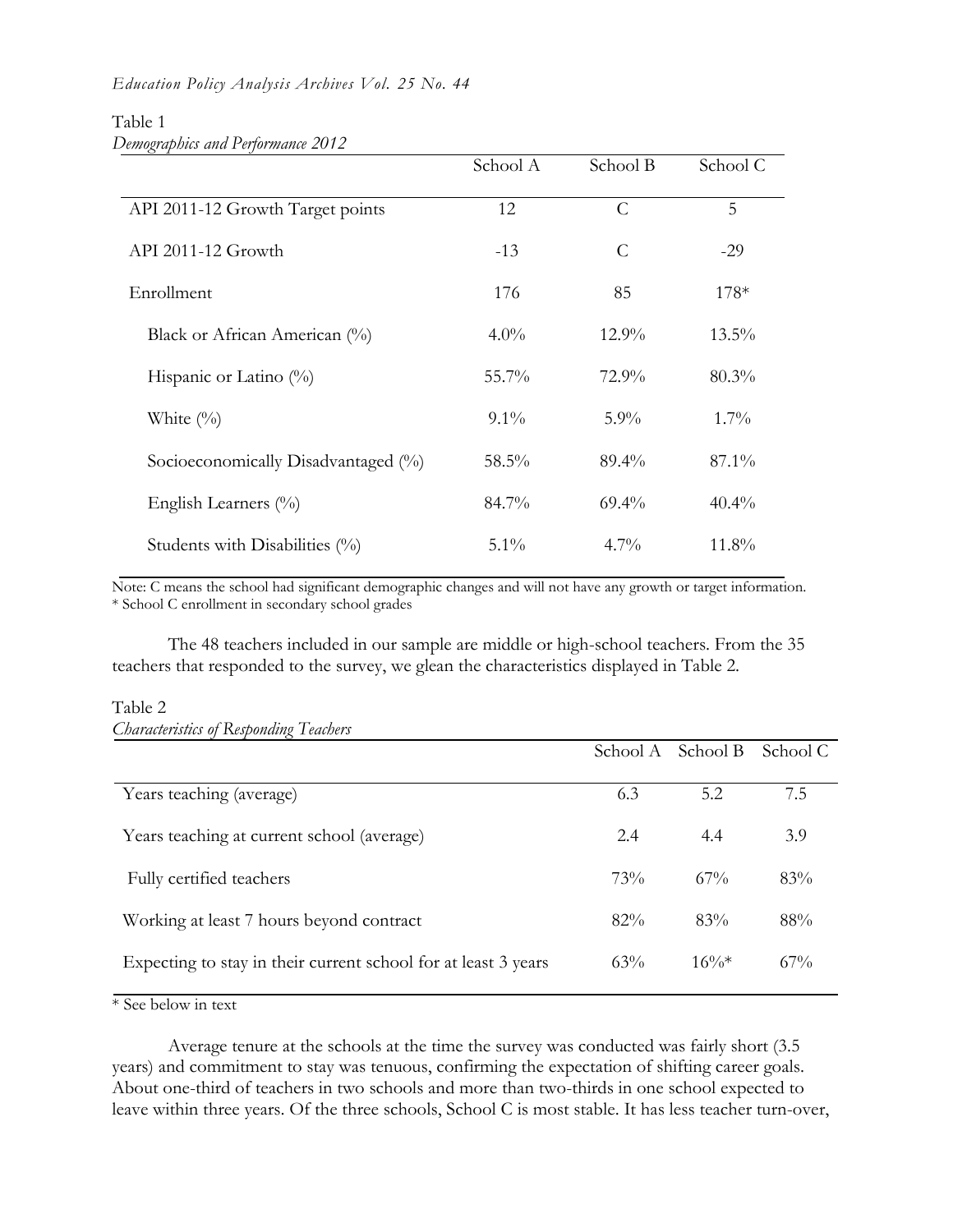a strong reputation in the community and many more student applicants than admission slots. Admissions were handled with a lottery system. School B was the least stable. It is a very small school and at the time of data collection several highly engaged teachers were considering new personal career moves that were not related to the conditions in the school.

Thus, compared to a typical public school work environment, work motivation in the three schools may be influenced by relative job insecurity, accountability pressures, performance management, and a relatively short expected tenure on the part of relatively novice teachers. In the findings sections, we explore in more detail how the schools' organizational characteristics may have influenced teacher motivation patterns.

## **Methods and Data**

The study is a mixed methods study of the three schools and the individuals working in them (Creswell, 2013). In particular, we selected a qualitative dominant mixed method approach, which relies in large part on qualitative data to understand relationships among factors, complemented by quantitative data to augment rough quantifications (Johnson, Onwuegbuzie, & Turner, 2007). We aimed at both the precise identification of different sources of motivation as well as a deeper understanding of how teachers allow for those motives in their work lives. Towards these ends, we administered a questionnaire to all teachers in the three schools and delved more deeply into work motives during four rounds of interviews conducted over a period of two years.

#### **Quantitative Data**

 $\overline{a}$ 

A teacher questionnaire was administered to 48 teachers in the three small high schools during the Spring of 2012. With a response rate of 73%, 35 teachers returned completed questionnaires. The questionnaire contains 256 items. For this paper, we report on a subset of data extracted from 88 items that directly pertain to teacher motivation and commitment, goal setting, rewards, and organizational culture and leadership. Other items capture perceptions of the details of the TIF performance management system and professional development dynamics that are the topic of other papers. Wherever possible, we used items and scales that have previously shown good psychometric properties, are widely used in the field, or were created in previous research by the first author. Constructs represented by the scales were tested for internal consistency for this small sample with Cronbach's alpha. Scales with a coefficient over 0.75 were eligible for analysis, with the exception of the two-item scale "goal clarity" for which we could not achieve better consistency with more items. Most items and scales are constructed in a 5-point Likert scale format with the scale mid-point defined as neutral.

We use the Work Extrinsic and Intrinsic Motivation Scale (WEIMS) to explore work motives. The instrument was developed within self-determination theory (Tremblay, Blanchard, Taylor, Pelletier, & Villeneuve, 2009). The WEIMS asks respondents *why* they do their work and arrays motives on a continuum from most externally regulated to most internally regulated. At the internal end of the continuum, we find intrinsic motivation (i.e. satisfaction and pleasure with the work itself) and integrated regulation (i.e. identification with, and ownership of the work).<sup>1</sup> Moving to the external end of the continuum, we find introjected regulation (i.e. duty generated by guilt or shame) and external regulation (i.e. garnering an income or monetary rewards).

We added a scale that specifically captures broader ideals encapsulated in pro-social commitment to others and the common good (Grant, 2009). <sup>2</sup> These kinds of commitments can be

<sup>1</sup> We deleted a third one "identified regulation" that is part of the WEIMS.

<sup>2</sup> We changed the format of Grant's pro-social motivation scale to create consistency with the WEIMS.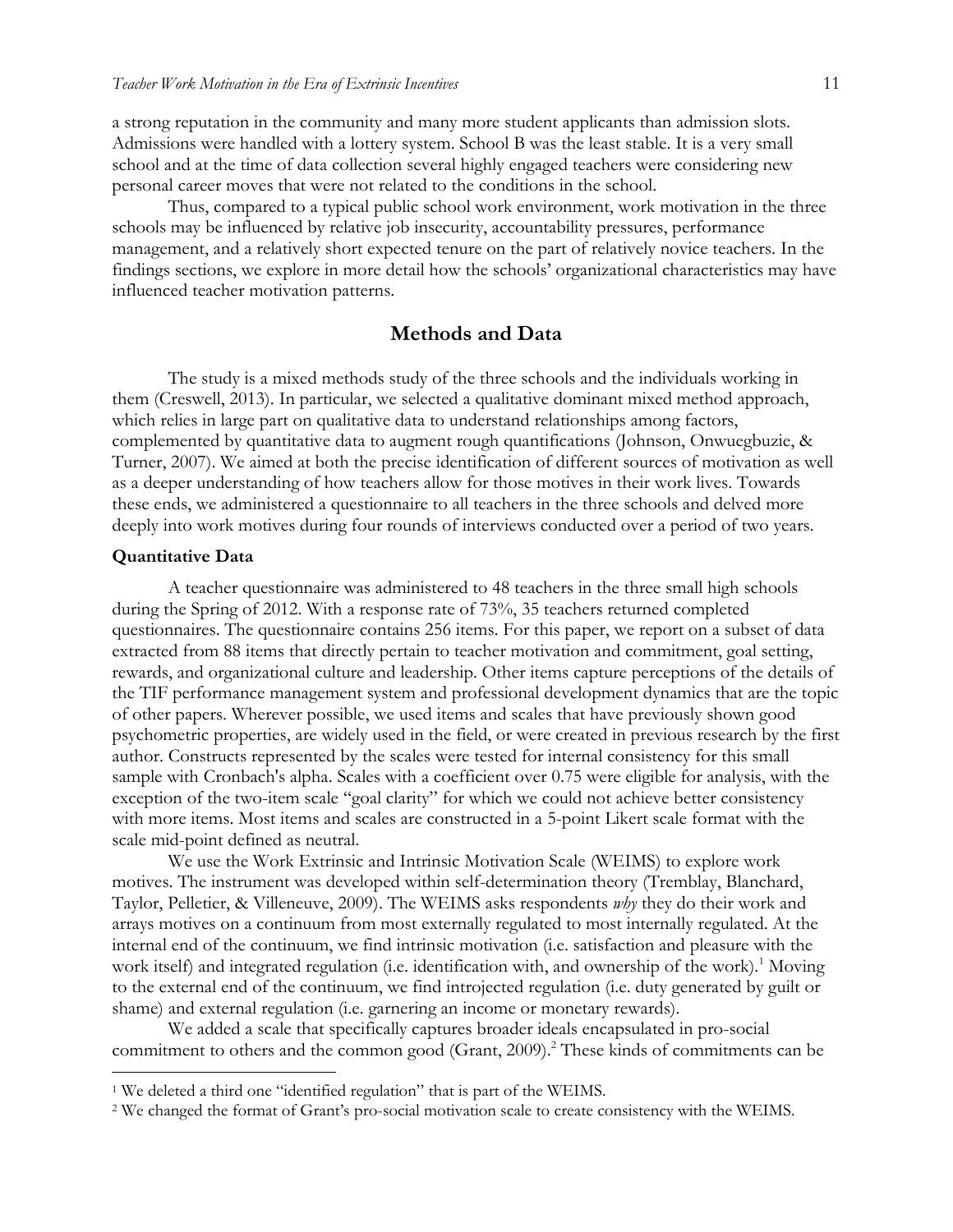#### *Education Policy Analysis Archives Vol. 25 No. 44*

more externally (duty) or internally (identity) motivated (Grant, 2009). We further added a scale developed in the first author's previous research that captures the concern for external validation (i.e. prestige, reputation, standing, and professional pride in the eyes of evaluating or auditing authorities) which can be either externally or internally regulated (Buunk et al., 2005). Thus, the spectrum of diffuse work motives gives us a range: material interests, status, duty, identification with work or ownership, work-inherent pleasure, and service to others or the common good.

Task-specific motives are captured with goal-related scales. Three scales, specificity, difficulty (Wright, 2004), and commitment (Hollenbeck et el. 1989) inquire about the degree to which respondents adopt or embrace specific and challenging goals. Lastly, to capture baseline attitudes toward extrinsic incentives we used a scale and a set of items developed by Ballou & Podgursky, (1993) that explores respondents' acceptance of the *idea* of bonus pay for differential performance.

Quantitative data are analyzed with univariate and bivariate statistics. In this paper we present frequencies (scale means) and, on occasion, correlations (Pearson's *r*) that appear solid given the small sample size. Again, the purpose of the quantitative analysis is limited: to understand the broad quantitative contours of patterns that rest on further exploration with more qualitative detail. In the quantitative portion on teacher motivation patterns, we did not find distinct school differences (see below in the findings section). Given the small sample size, we therefore treat respondents from the three schools as one universe.

#### **Qualitative Data**

We conducted several rounds of semi-structured interviews with teachers across the three schools. The interview method allows to access the subjective perspective of individuals and inquire into the categories by which they observe their experiences, world-views, and motivations (Patton, 1990; Weiss, 1995). Across the three schools we selected 33 teachers. In the two smaller schools, we interviewed almost all teachers. In the larger school (C), we interviewed almost two-thirds of the teachers, with an emphasis on teachers teaching academic subjects (Math, Science, English, and Social Studies).

## Table 3

| Interviewed Teachers |                |           |
|----------------------|----------------|-----------|
|                      | Total teachers | Selection |
| School A             | 15             | 10        |
| School B             | 8              | 8         |
| School C             | 25             | 15        |
| Total                | 48             | 33        |

For this paper, we analyzed data from four rounds of interviews collected through the 2011- 2012 and 2012-2013 schools years. Each round of interviews informed the successive one. Through each round we expanded our understanding of the motivational dynamic among teachers, which allowed us to refine our instruments. Most explicitly, issues of work motivation were addressed in the first, second, and fourth rounds. The results of the survey conducted in the spring of 2012 were used for the development of the instrument for round 4. In the first round conducted in Fall 2011, we broadly inquired about teaching philosophy, school mission and culture, and overall diffuse pro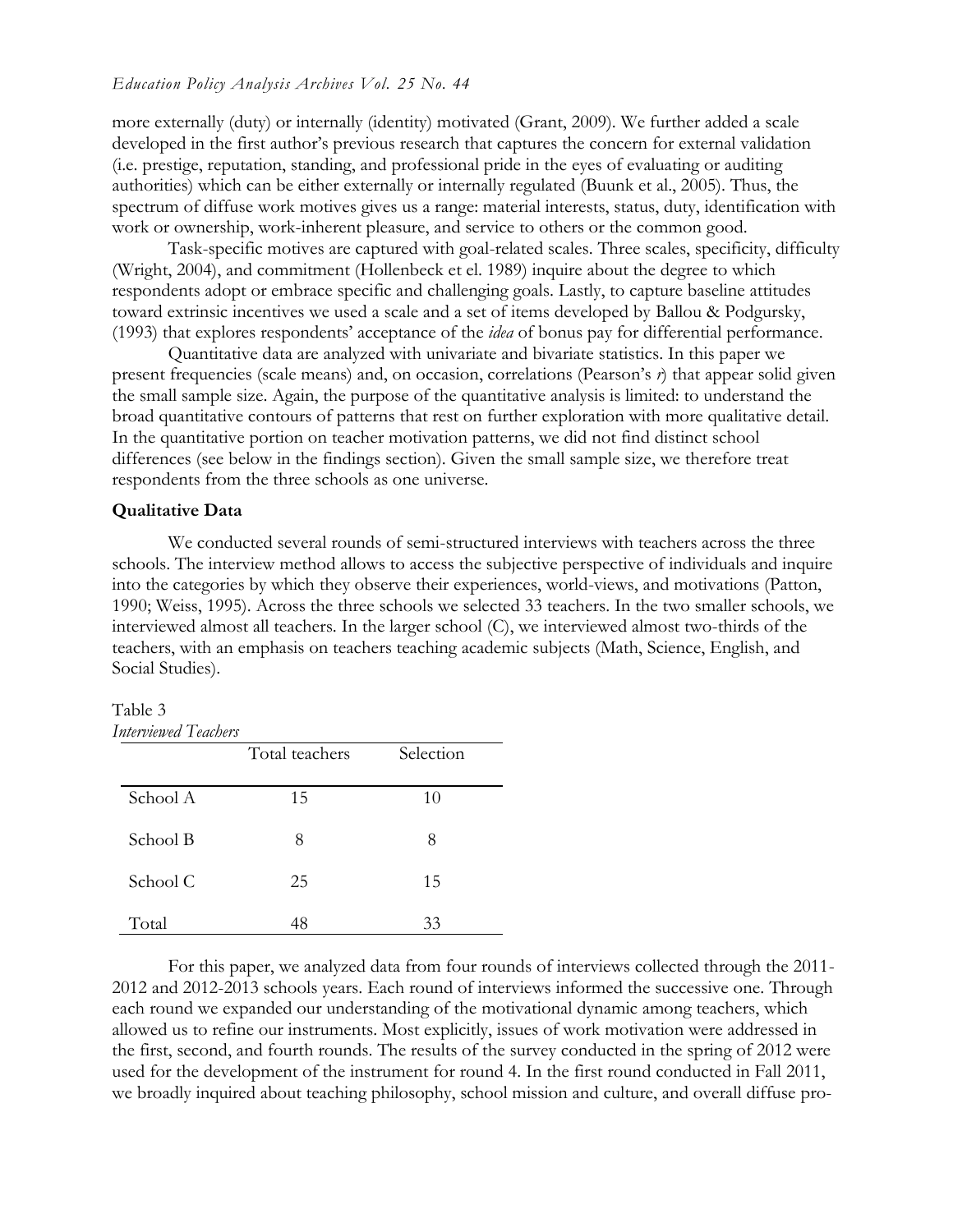social motivation and commitment. In the second one, we went more deeply into the tensions between moral commitments/ pro-social motives and extrinsic incentives. In the third round, we interviewed teachers about their ways of learning about instruction. Although this round did not explicitly address teacher motivation in the protocol, relevant information on motivation was nevertheless obtained. Finally in round 4, we were ready to develop an interview guide that explored the finer interactions between service commitments, pro-social motivation, goal setting, and intrinsic and extrinsic motives, bringing together all relevant topics of inquiry. In total, we conducted 56 interviews, lasting between 25 and 60 minutes. Thirteen teachers were interviewed more than once. Table 3 summarizes the interviews collected organized by schools and round of data collection.

|    | Summary of Interviews per School and Survey            |             |                |          |          |       |
|----|--------------------------------------------------------|-------------|----------------|----------|----------|-------|
|    | Rounds of teachers interviews                          | School year | School A       | School B | School C | Total |
|    |                                                        |             |                |          |          |       |
|    | 1. Teaching philosophy, school culture,<br>commitments | 2010-11     | $\overline{4}$ | 3        | 6        | 13    |
| 2. | Interaction pro-social versus pay for<br>performance   | 2011-12     |                |          | 5.       | 8     |
|    | 3. Teacher learning                                    | 2011-12     | 3              |          | 6        | 9     |
|    | 4. Comprehensive motivational patterns                 | 2012-13     | 4              | 8        |          | 19    |
|    | Total                                                  |             | 56             |          |          |       |

## Table 4

Codes for analysis were developed along the dimensions of the conceptual model (Miles, Huberman, & Saldaña, 2013). Initially, we developed seven distinct theory-guided codes. Additional codes emerged from the data, most notably the code of "deservingness" and the distinctions between various objects of commitment as well as more detailed aspects of goal setting. The codes are listed and further described in Table 5. Interviews were coded using a qualitative data analysis software (Dedoose). We defined, operationalized, and illustrated the codes with representative quotes from interviews.. We analyzed qualitative data in three rounds: (1) we ascertained the concrete meanings that interviewees attach to pro-social commitments, pleasure, duty, goals, prestige, and rewards, etc. in contradistinction to other concepts; (2) cross-referenced these meanings to search for overlap, tension, contradiction, or synergy; (3) looked for patterned differences across various organizational and individual teachers' profiles.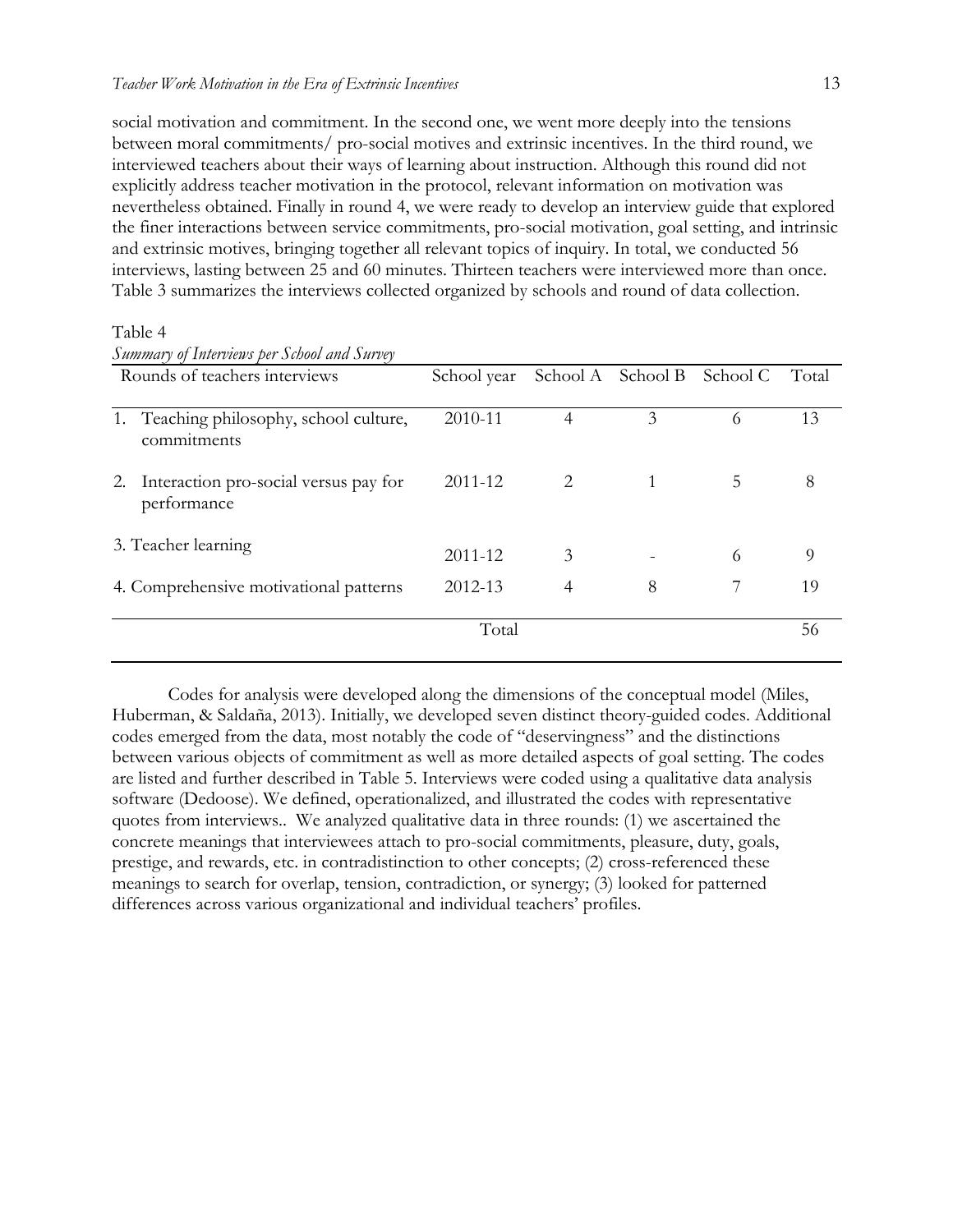*Education Policy Analysis Archives Vol. 25 No. 44*

| Motive                              | Description                                                                                                                                                                                                                                                                                                                                                                                                                                               |
|-------------------------------------|-----------------------------------------------------------------------------------------------------------------------------------------------------------------------------------------------------------------------------------------------------------------------------------------------------------------------------------------------------------------------------------------------------------------------------------------------------------|
| Pro-social or service<br>commitment | Values, ideals, or principles that inspire working in favor of<br>students' welfare, building a better society, or working at this<br>challenging school.                                                                                                                                                                                                                                                                                                 |
| Ownership                           | Aspects of teachers' work that have become part of one's person<br>or that have fused with workers' inner aims or who they are.                                                                                                                                                                                                                                                                                                                           |
| Pleasure                            | Work energy propelled by people's interest in the activity or task<br>itself.                                                                                                                                                                                                                                                                                                                                                                             |
| Duty                                | Obligations derived from external sources. Duties are carried out<br>irrespective of needs fulfillment (pleasure) or self-interest. They<br>appeal to internal values or goals, but are clearly seen as external to<br>oneself. Organizational goals can be one source of duties, more<br>diffuse institutional obligations and responsibilities are another<br>source.                                                                                   |
| Goal                                | Orientations that direct or concentrate work effort. These<br>orientations can take the shape of specific goals, objectives, or<br>broader purposes. They can originate from outside the worker, i.e.<br>be externally regulated, in the form of organizational expectations<br>or system demands, or from inside the worker, i.e. be internally<br>regulated. There are learning or performance goals. Goals can<br>have different degrees of precision. |
| Prestige                            | Sense of status or self-worth based on the perceptions of others.<br>Prestige can be derived from material goods, symbols, or moral<br>esteem.                                                                                                                                                                                                                                                                                                            |
| Money                               | Motives that are connected to material benefits. The work is<br>performed to attain the desired reward derived from the activity.                                                                                                                                                                                                                                                                                                                         |

| Table 5                 |
|-------------------------|
| <b>Analytical Codes</b> |

After analyzing quantitative and qualitative data, we analyzed school specific patterns and individual cases, looking for organizational or individual variation. For the quantitative part of this analysis, we relied on radar charts as a way to illustrate and analyze motivational profiles. The radar chart is a graphical method that allows displaying multiple variables in a simultaneous fashion in a two-dimensional representation. This analysis proceeded as follows. First, based on the quantitative data, we created 35 radar charts based on the motivation scales from the survey. Second, based on the means, we identified a modal pattern for the entire sample. Third, with the purpose of looking for differences between schools, we clustered individual profiles by school and contrasted them with the modal pattern. We did not find identifiable patterns that clearly differed across organizations.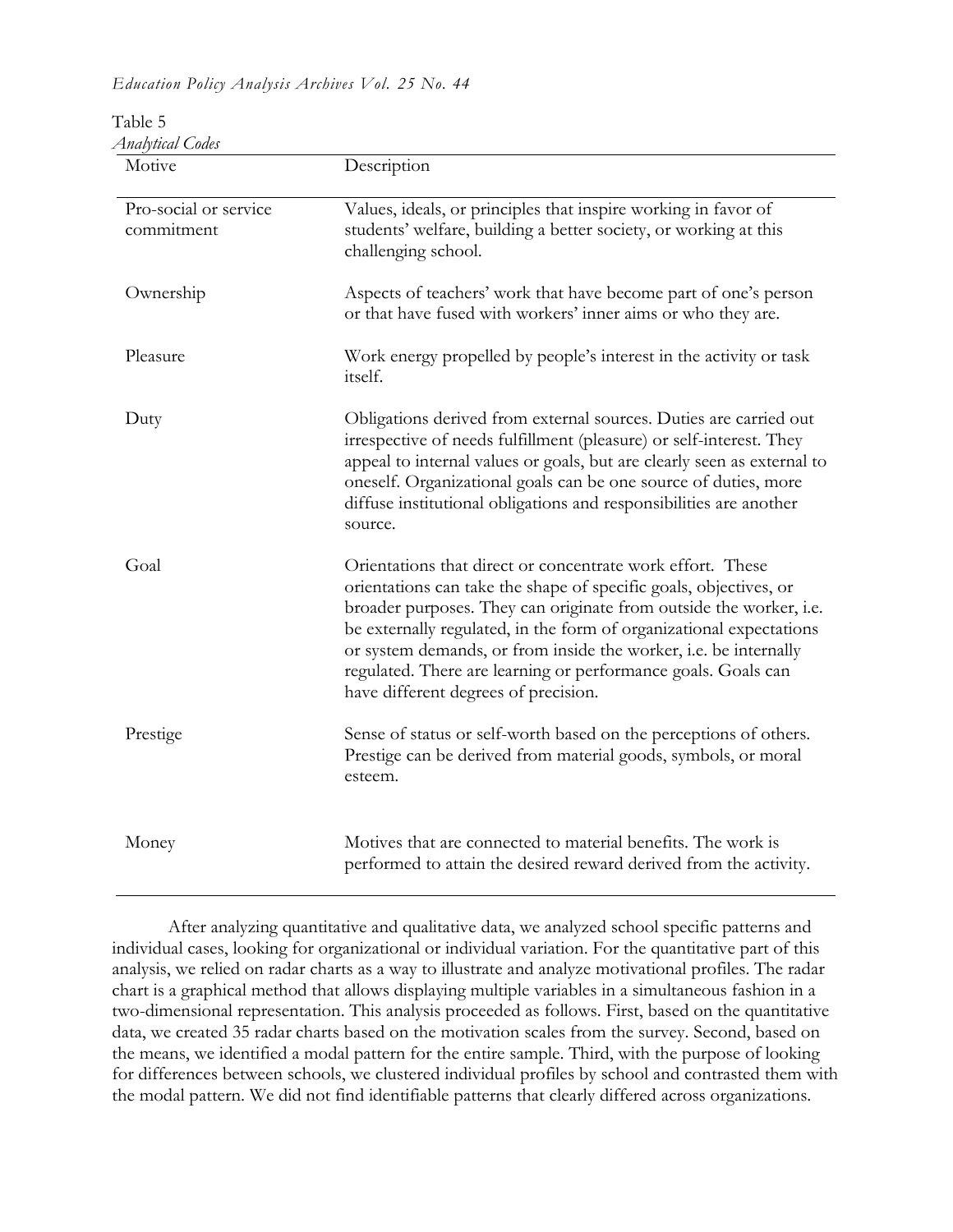Fourth, taking the modal pattern as a point of reference, we identified differences among individual profiles. We clustered individual cases into three categories: modal, more pragmatic, and more idealistic. More 'pragmatic' teachers showed a higher orientation towards goal-setting motives and less emphasis on pro-social commitment or pleasure. More 'idealistic' teachers showed a lower orientation towards goal-setting but a heightened importance of pro-social commitments, identification with work, and pleasure. From these two clusters, we selected two prototypical cases that illustrate differences quite well. For each of these two in-depth cases, we developed a narrative that draws from all available data we had from these individuals up to the end of the fourth round of data collection.

## **Findings**

We begin the report of findings with a display of the relative strength of the various motives under investigation indicated by scale means. The scales are derived from self-determination and goal setting theories. In 2012, when these data were collected, test-based accountability had been established for 13 years in the state, and federal No Child Left Behind demographic subgroup calculations had been in existence for over ten years. Also, a relatively generous pay for performance scheme had been adopted in the previous year. It stood to reason that this should have left a strong mark on teachers' work motives, reinforcing the relative importance of specific goals and externally regulated performance expectations and duties relative to more internal or self-adopted motives. The quantitative data show that this was not the case.





Figure 2 compares the relative strengths of an array of work motives. Expressed in scale means, teachers in the three-school sample named as their main motivations pro-social commitments, feelings of identification with or ownership of the work, intrinsic pleasure associated with the work, and the difficulty and challenges their work poses to them. Specific goals were found in the neutral range. Sense of duty, concern for prestige, and garnering material benefits ranked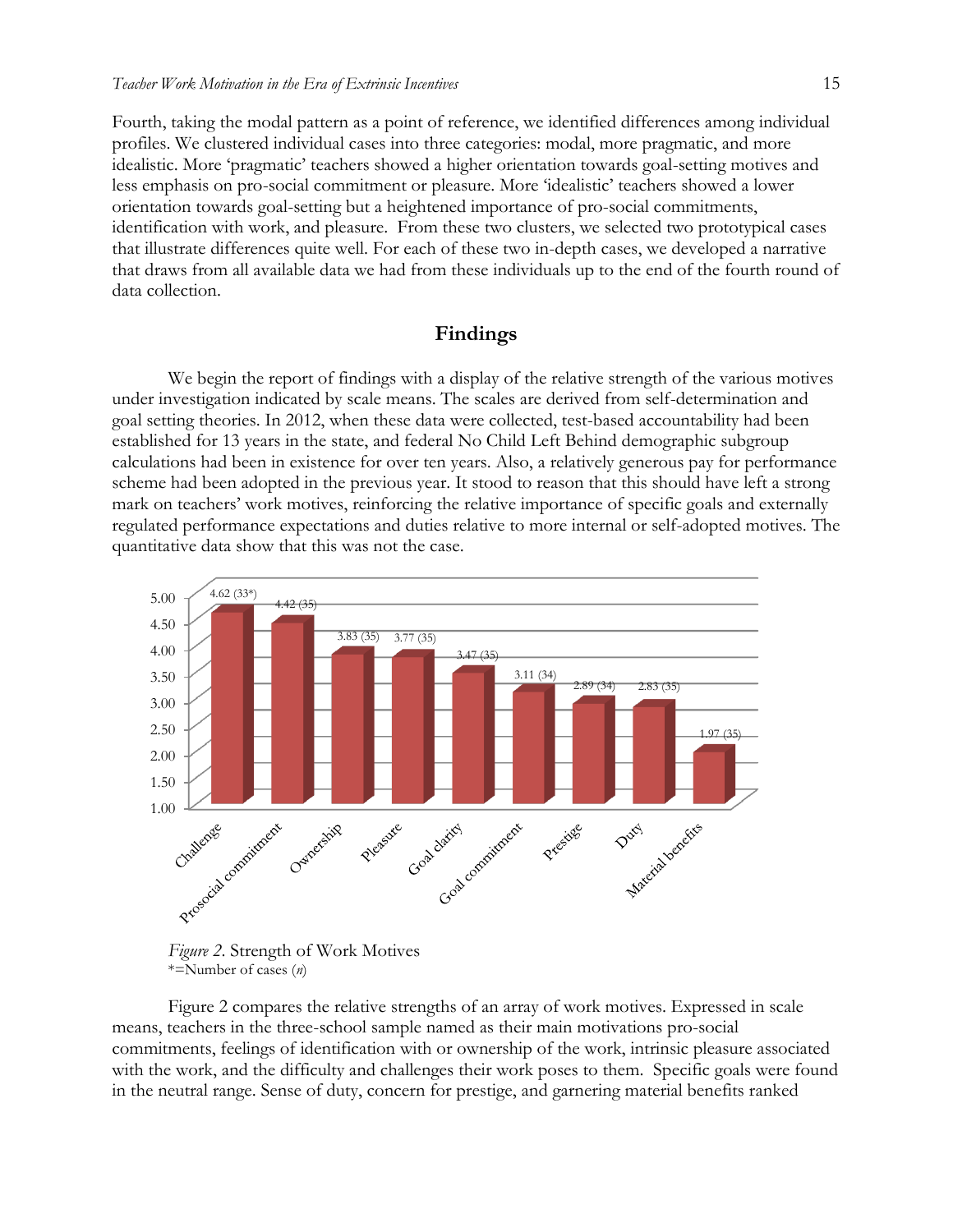#### *Education Policy Analysis Archives Vol. 25 No. 44*

lowest with means below the neutral mark. Thus, in reference to the literature on teacher work motivation, teachers on the average in the three-school sample appear to be rather traditional: driven by broad pro-social commitments, a sense of identification with one's work, and work-inherent "psychic rewards" (Lortie, 1975) while acknowledging the enormous challenges that their work poses to them. By comparison, specific goals and commitment to organizational goals receive mean ratings of less than moderate strength.

Material incentives were perceived as a very weak or negligible force for work motivation, with mean ratings close to a rating of 1 (not at all a reason for one's work motivation). But this contrasts with the finding that 69% of respondents found the *idea* of monetary bonuses for better performance acceptable. School-wide bonuses were considered acceptable by an overwhelming 83% of respondents. There seems to be a gap between being open to receiving money and being regulated by it in one's work.

It is quite conceivable that the self-reported means across the array of motives captured by the WEIMS and other scales reflect desired ideologies, rather than a true motivational pattern. As Dan Lortie (1975) already noted, traditional occupational ideologies of teachers in the United States have tended to privilege moral purposes over material gain, so the quantitative data need to be triangulated with qualitative data that prompt and challenge teachers to explain how in their minds the various motives interact with each other.

Mirroring quantitative scales, qualitative codes were developed in four main complexes: service and pro-social commitments, degree of identification with the work, goal setting, and reward related to material benefits and status. Codes related to service or pro-social commitments and identification with work refer to self-determination and self-concept theories as previously discussed. Codes related to goal setting and reward refer to goal setting and expectancy theories. Given the nature of the interview material, the complex of *service and pro-social commitment* was subdivided into commitment to students, society, and school. As was described in the section on methods, the code of *deservingness* was developed from the material. It captured the many statements that explicitly stressed the moral worthiness of students in contradistinction to a society that seems to value them less. The complex *identification with work* followed the distinctions of pleasure, ownership, and duty. Given the diffuse nature of narratives related to goals, we first captured the complex of *goal setting* with a broad code of "goals" which we subsequently subdivided into various kinds of goals and the commitments that interviewees attach to them. Following goal setting theory and public service motivation studies, we coded goals according to their degree of specificity or precision versus diffuseness, as well as the degree to which organizational goals and personal goals overlapped.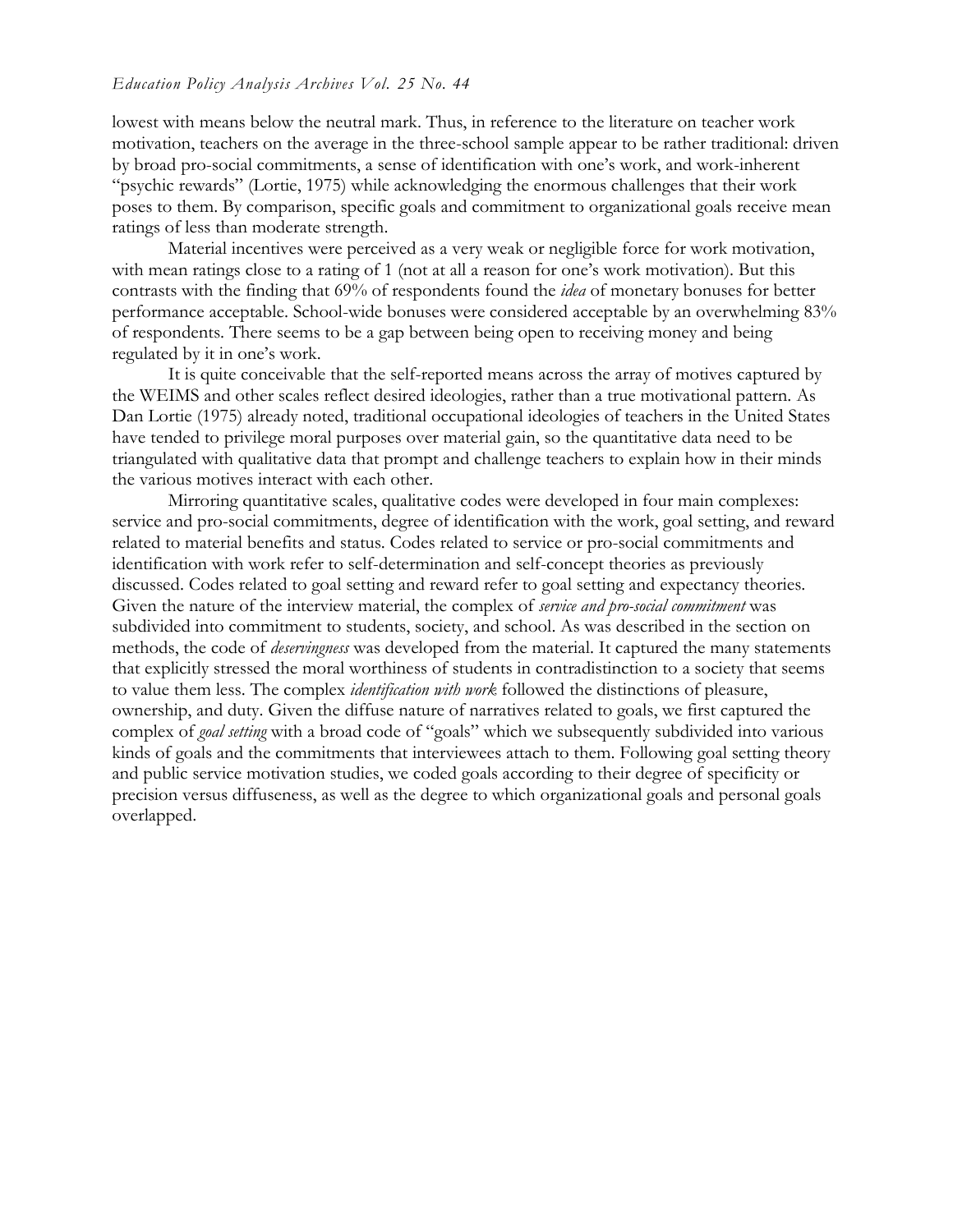Table 6 *Meta-Matrix for Main Codes*

| niin Inimiis joi Inimii Comos<br>Motivation | Description                                                                                                                                                                                                                                                                | Quote examples                                                                                                                                                                                                                                                                                            |
|---------------------------------------------|----------------------------------------------------------------------------------------------------------------------------------------------------------------------------------------------------------------------------------------------------------------------------|-----------------------------------------------------------------------------------------------------------------------------------------------------------------------------------------------------------------------------------------------------------------------------------------------------------|
| Commitment<br>to students                   | I work for them [students].<br>Inspired by helping a diverse student population<br>Committed to struggling students.<br>Committed to empower students.<br>Rewarded by student progress, overcoming obstacles, and<br>success.<br>Believing in students, high expectations. | "To me I feel a stronger sense of commitment to are these<br>people going to be critical thinkers and engaged in the<br>world? Do they see themselves as empowered? So for me<br>student empowerment is the most important which I do<br>think that knowing more content is empowering". (School<br>C, 23 |
| Commitment<br>to society                    | Concerns about unfairness and inequity.<br>Desire to help people to make it in life.<br>Build a more inclusive society.<br>Wanting to make a difference in society.<br>Caring about social justice.                                                                        | "I think a lot of times these days we call, like we say oh<br>well, you know, I care about social justice." (School C, 17)                                                                                                                                                                                |
| Commitment<br>to the school                 | Attracted to schools that serve a diverse population.<br>Want to work with a population of students in need.<br>Appreciate to be part of a team where we make kids achieve.<br>Value the autonomy that the school provides me.                                             | "I value the opportunity to work with people who had<br>historically negative school experiences. And I also think<br>that because we're not a district school, we have a lot of<br>freedom to dictate how we want our culture to be or how<br>we want to do things differently." (School B, 6)           |
|                                             | Deservingness Desire to give students a second chance.<br>Offer opportunities that should be there for them.<br>Wan to do a good job simply because they deserve it.                                                                                                       | "I want to do a good job because I feel like the kids<br>deserve that. And I always want to be at my best because I<br>think the kids need that and deserve that." (School B, 2)                                                                                                                          |
| Ownership                                   | Work is part of my personality; it is part of who I am.<br>Teaching feels as a vocation, as a calling.<br>I always want to improve; I want to grow for myself.                                                                                                             | "I don't know, when something calls you like that I don't<br>know that you can always have a why, like I would call it a<br>calling. So I could say because it felt like a magnet pulling<br>me to it, so that's like feeling fulfilled." (School B, 1)                                                   |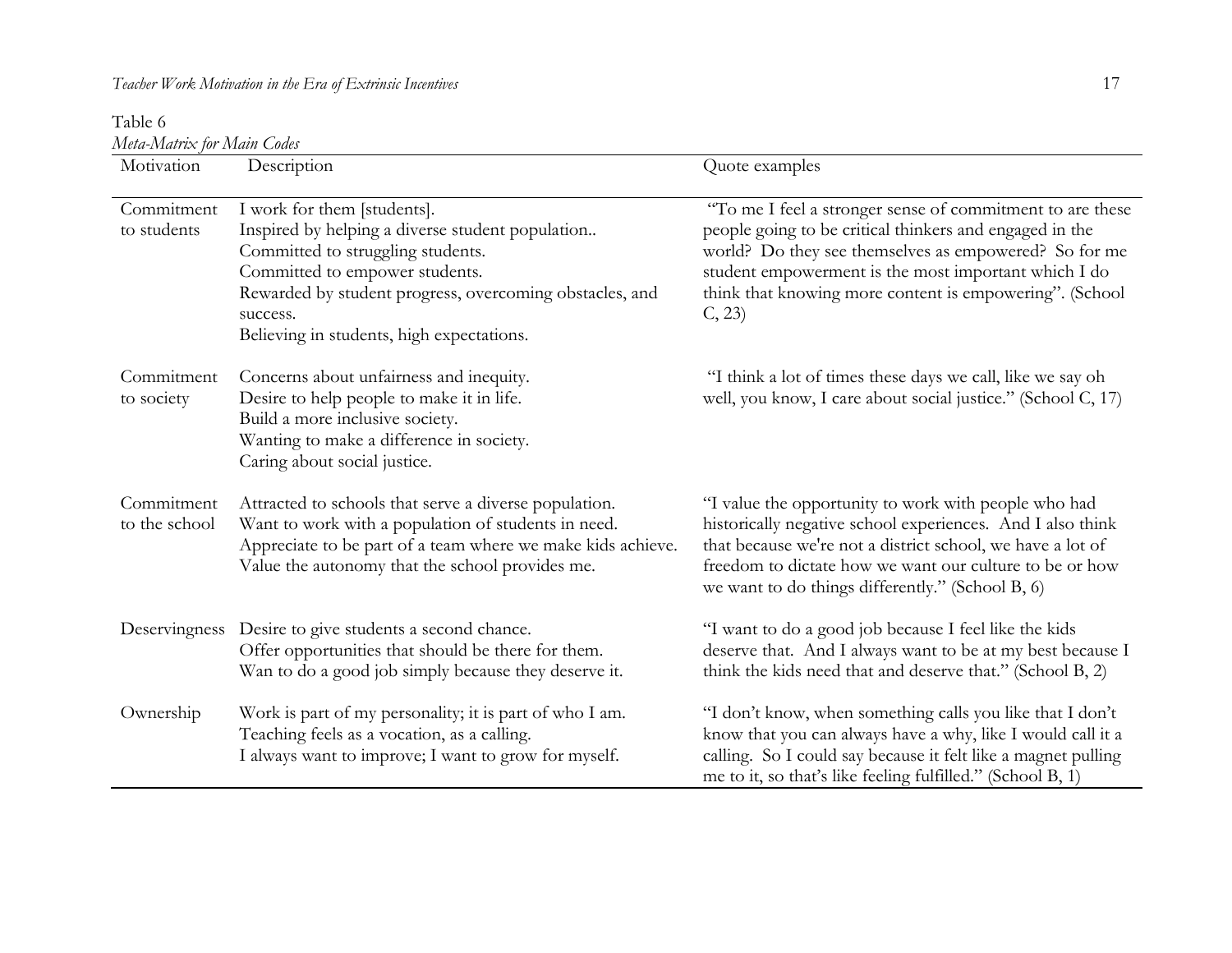Table 6 *cont. Meta-Matrix for Main Codes*

| Pleasure | Feeling love and satisfaction for teaching.<br>Work is challenging and interesting.<br>Stimulates intellectual curiosity and desire to learn.<br>Building relationships with students.                                                                                                                                                                                | "It's like falling in love like I feel like I can't satisfy this<br>part of myself that loves doing what I do with anything<br>else in life even if I was making a ton of money or<br>whatever. I get such satisfaction and joy from this work."<br>(School B, 9) |
|----------|-----------------------------------------------------------------------------------------------------------------------------------------------------------------------------------------------------------------------------------------------------------------------------------------------------------------------------------------------------------------------|-------------------------------------------------------------------------------------------------------------------------------------------------------------------------------------------------------------------------------------------------------------------|
| Duty     | Feeling responsibility for and discomfort about the disparity.<br>Kids, and their needs, bring me to work even when I feel<br>tired.<br>Committed not to abandon them (as other adults would).                                                                                                                                                                        | "I mean I think we just have a responsibility to equalize<br>that. And I think when I think about my initial curiosity<br>and sense of guilt and just discomfort with the disparity."<br>(School C, 22)                                                           |
| Goal     | I want my students get to college/get integrated in society.<br>I want my students become better writers/readers.<br>I want my students to learn the content of the unit/develop a<br>particular skill.<br>I want for myself to develop a particular skill in my teaching<br>this year.<br>I set goals with my coach in the beginning of the year for my<br>teaching. | "Yes, college readiness is a big goal of mine. And<br>complex literacy and emotional intelligence, those are my<br>personal goals." (School B, 5)                                                                                                                 |
| Prestige | I want to be seen as good.<br>I want that my students see me that I work hard for them.<br>I want to be seen as a hard worker and willing to try new<br>things by colleagues/supervisor.<br>It does not matter to be recognized by society.                                                                                                                           | "I would like to be recognized as someone who is good at<br>what he does by my peers and colleagues. [] I feel like I<br>am a person that works very hard at what he does. I like<br>being recognized for working hard." (School B, 3)                            |
| Money    | Receiving extra money is welcome.<br>We are better off with extra money.<br>Money does not motivate working hard or improving.<br>Monetary rewards should be there to recognize the current<br>effort.                                                                                                                                                                | "Obviously money is not the motivator of why I do what<br>I'm doing, but it certainly would be nice to be recognized<br>for my consistent work. " (School C, 9)                                                                                                   |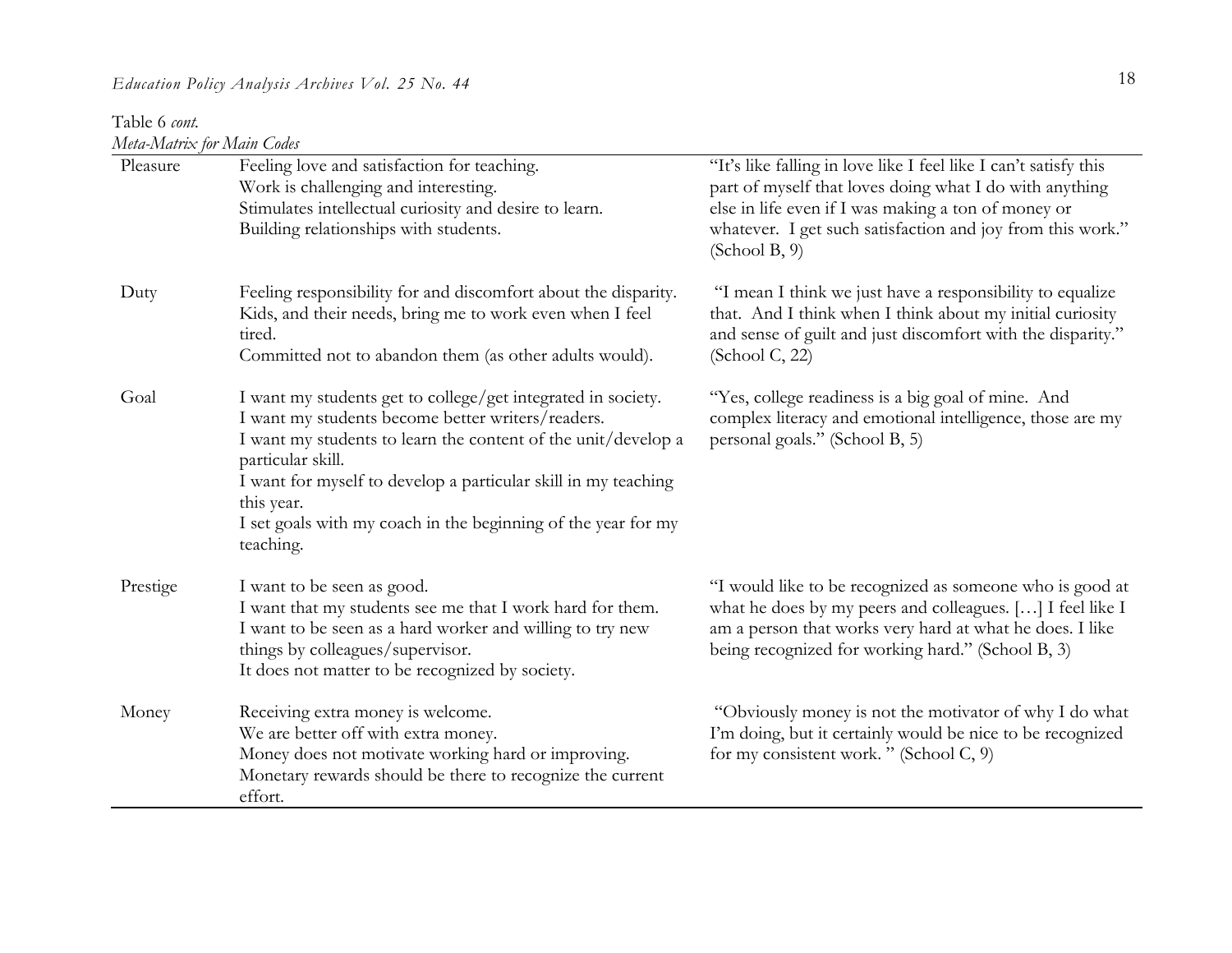#### **Pro-social and Service Commitments**

"I want to help" was the most frequent reason given by teachers when they were asked why they came to work every day. In almost every interview, teachers expressed a high awareness of their students' living circumstances or social position. They saw their students as in need, underserved, diverse, and "without enough adult support." They described them as low-income, second language learners, who have had negative school experiences, who have struggled with school, and are in danger of dropping out. These descriptions attach themselves to intense feelings:

It makes me feel even more motivated as a teacher knowing that I'm serving students who would not be getting as many adults who believe in them as they do here. I love it. I don't want to work in any other environment. I love it. (School B, 9)

You can't succeed in a population like this without empathy, without love. (School A, 9)

We're seeing all of the breakdown of some of these problems in our country in front of us. I love it. I love helping people help themselves. I love the challenge of what many different persons may bring. (School C, 1)

While difficulty was taken for granted, the majority of educators chose voluntarily "to work with this student population*.*" In their eyes, this work could only be carried out by a "special person*,*" with particular sensitivity*,* who "knows how to relate with students and parents" and is strong enough not to give up:

It takes, like, a special person to, like, teach like at our types of schools. Like, you have to, like, be strong. And I was, like, whoa, and so it gets me a little emotional because I thought about it and I was, like, you know what, like, people can easily give up working with, like, our youth, you know. And so a part of me was, like, you know what – I do belong here and it's a challenge and I love it and I want to come back. (School B, 8)

Though challenges were daunting, it was also "inspiring" to "make a difference in students' lives:" My inspiration has always been to work for, with students who don't have that support somewhere else, who don't have someone at home necessarily who is pushing them and who even knows how to prepare them for the future (School C, 17)

In the face of adversity, interviewees intended to give students "an alternative", a "second chance*,*" and "a caring relationship that pushes them to meet the standards*.*" They voiced a sense of responsibility to do a good job and to teach good lessons. They felt rewarded when students overcome adversity, make progress, learn, grow*,* or accomplish to get into college. These rewards were called up when the work would get frustrating*,* something that was also on teachers' minds.

Commitment to students and commitment to society flowed from a similar root sentiment: disapproval of inequality, injustice, and educational disadvantage associated with American society. "Social change" was a central idea in the interviews, and teaching "underserved students" was the contribution. Teachers insisted that their students were as deserving as students in wealthy areas:

You know, there's no reason why our kids shouldn't have the same opportunities as a kid in [a nearby wealthy district]. It doesn't really matter what home they were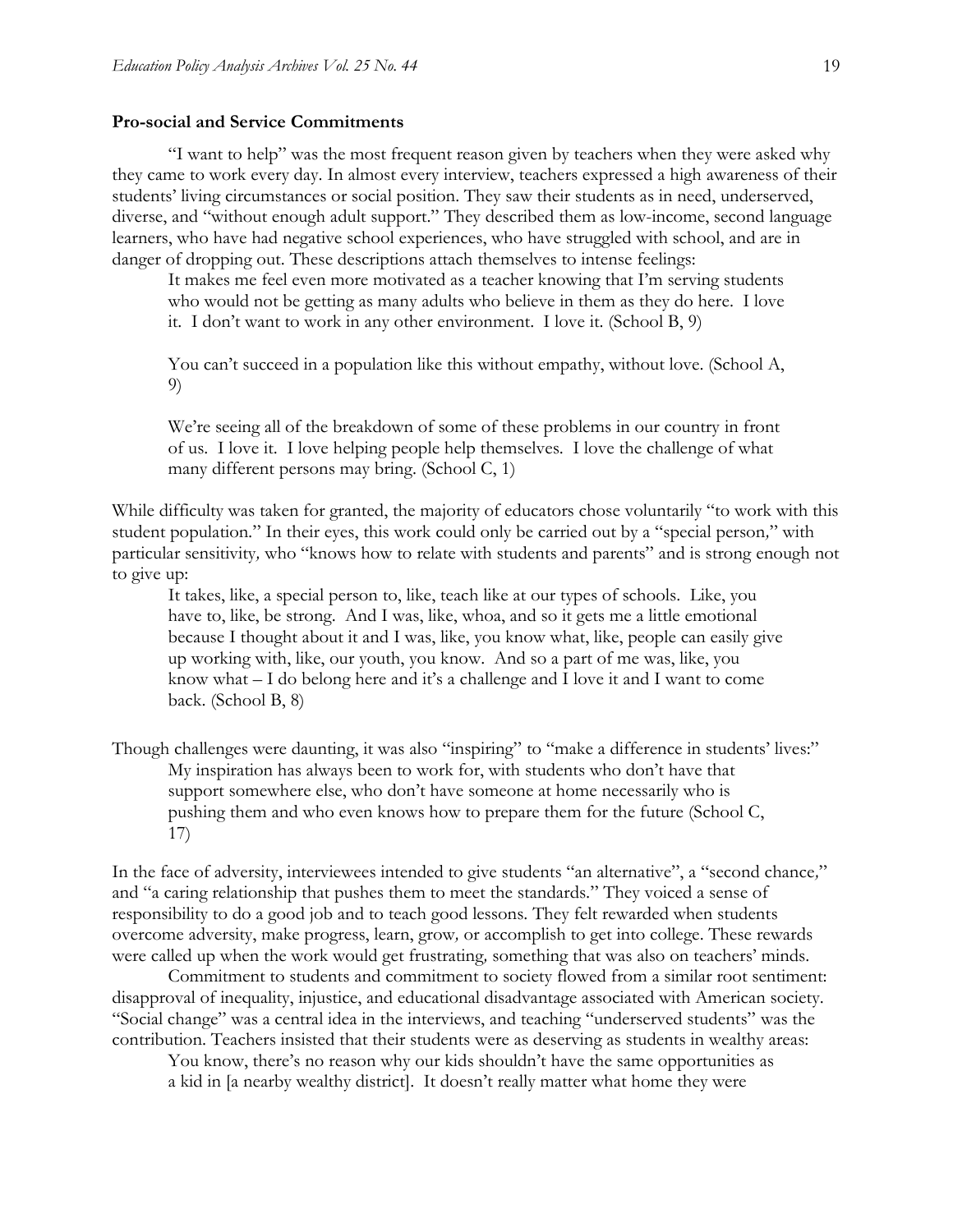born into; they should have the same opportunity. So, we wanna give them that chance. (School C, 32)

Thus, service to students and society was imbued with a distinct commitment to leveling the playing field, to restore the moral deservingness of underserved poor students and to offer them an education that was as good as that of more advantaged students. It is not surprising in light of this interview material that challenge and pro-social commitments were rated so prominently on the survey (see figure 2).

#### **Identification with Work**

In self-determination theory, workers who identify with their work may express that the work is part of who they are or that the work is fused with a sense of identity. This sense of identity could be related to a number of supporting motives: the results of the work could be socially meaningful, the work itself could be pleasurable, stimulating, and suited to the person, identification with the work could be related to a sense of guilt associated with duty or external obligation, or the recognition and social status one derives from the work could constitute an important part of a person's identity. In this section we examine the relationship among these motives which can be distinct, but also overlap. (Rewards and status are examined in a separate section further below).

"Oh, I love it! This is my favorite thing to do." This was one of the most common replies when teachers were asked to describe their work. Most interviewees characterized their work as challenging but also interesting. They liked preparing lessons, developing curriculum, thinking about how students learn, learning new ways of teaching, or seeing students learn and grow. They described classroom interactions as joyful and uncertain at the same time. They saw teenagers as "fun people" who "make them laugh" and "bring mystery to the classroom" everyday. They enjoyed creating relationships with students*,* some of them lasting even past graduation.

A high proportion of teachers in the three charter schools described teaching as a part of who they are, something that naturally flowed from them, an intrinsic desire to share, a vocation. In the following quote, a teacher vividly communicates how joy, stimulation, identification, and moral purpose intertwine to motivate her to be a teacher:

I don't know, when something calls you like that, I don't know that you can always have a why, like I would call it a calling. So I could say because it felt like a magnet pulling me to it, so that's like feeling fulfilled. It was interesting, every day's different. You get to build relationships, it's challenging, and it feels also like doing something good in the world. Like creating more balance or more justice where there have been imbalances. But I feel, like, on the deepest levels it was just what my heart wanted to do. (School B, 1)

Quantitatively, identification with work is strongly associated with pro-social and service commitments. In survey data from the three schools, pro-social commitments were strongly and significantly correlated with ownership, or self-identification with work (.76), less so with pleasure and duty, and not at all with material reward. Speaking with self-determination theory, pro-social commitments to students and the common good can be considered largely internalized, i.e. sensed as something that is part of oneself.

But feelings of guilt and the resulting sense of obligation or duty are blended in as well. Some interviewees saw themselves in a more privileged position relative to their poor and immigrant students of color, and this sometimes generated guilt. A teacher in School C expressed the mélange of feelings this way: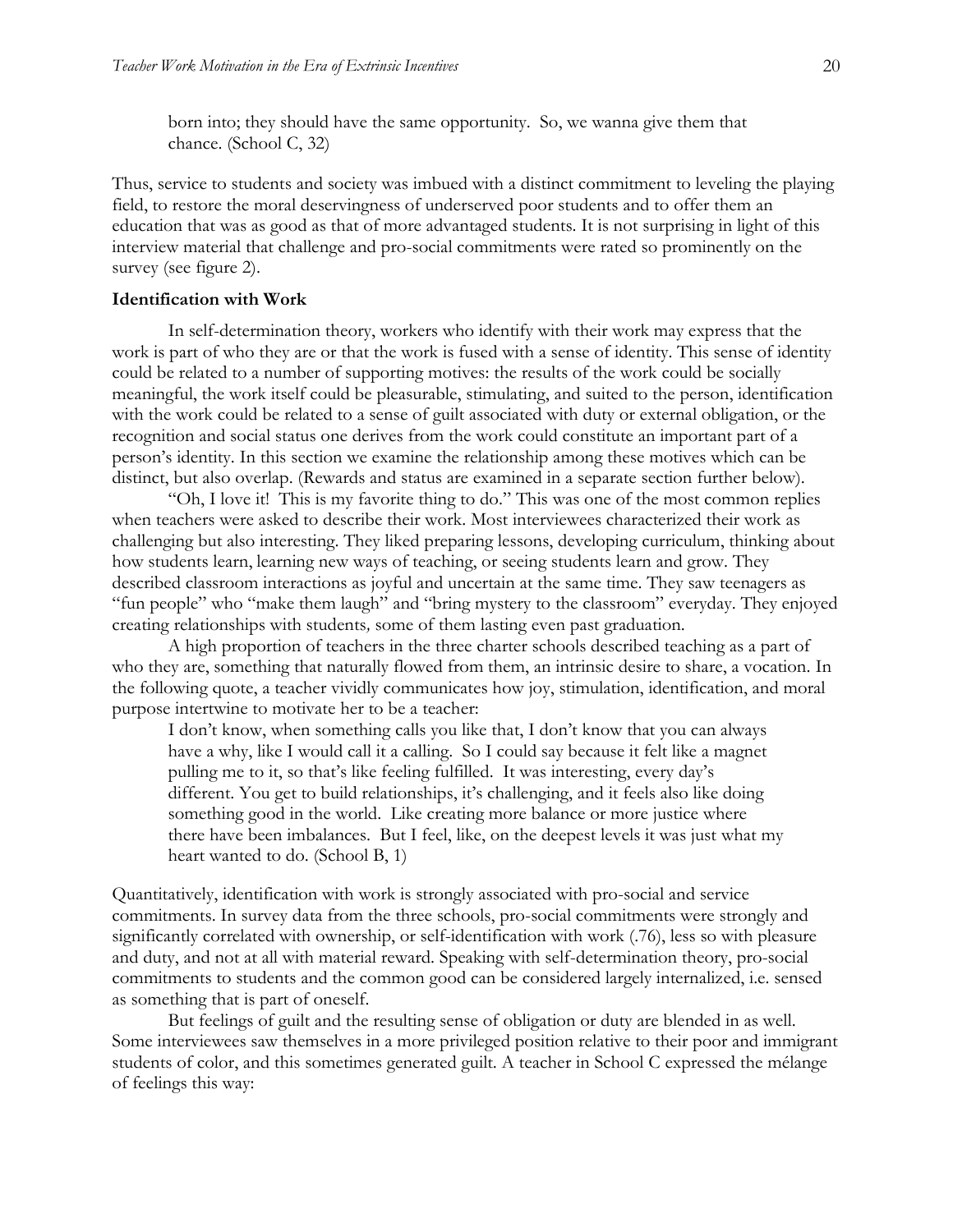I mean I think we just have a responsibility to equalize […] When I think about my initial curiosity and sense of guilt and just discomfort with the disparity. This feels like a way to kind of put that into practice, rather than just kind of looking from  $-1$ could stand over there and say, "Wow, it's really too bad that those brown children don't get the education they deserve," but this feels a little bit more authentic and honest to say, "Yup, they don't get the education they deserve. Let me try and do at least my little piece to address that." And I do think I have a different relationship with teaching, having come up through that lens as a teacher than I would have if I had stayed in rural Massachusetts and taught people who looked like me and were from middle class families. So I'm happy for it. (School C, 22)

But this sort of happiness, composed of identity, service, pleasure, and duty went hand in hand with a sense that the work was indeed very hard and not always satisfying. In the interviews the work is also associated with feelings of being overwhelmed by the difficulties of the job, being underpaid, being under pressure, not getting enough support, being overlooked, and being "frustrated." At first sight, these frustrations may seem to contradict the intrinsic love for the work itself. But in the face of these difficulties, the mostly young teaching force expressed that they were "challenged but loving it;" that they were "passionate to learn" to try new things and to improve their practice.

#### **Goal Setting**

In examining goals, we are interested in finding out how teachers make sense of their goals in the midst of goal ambiguity and goal uncertainty that are characteristic for teachers' work in general. Organizational performance goals enshrined in features such as standardized tests, accountability targets, teaching evaluation scores, etc. presumably help reduce this goal ambiguity and concentrate teachers' efforts. Following goal setting theory, we wanted to know if teachers pursued a relatively limited set of goals that help them prioritize, to what degree these goals are precise and specific, and to what degree they are informed by organizational goals or goals which are espoused by the performance management system. Following self-determination theory, we wanted to know if externally generated organizational goals were internalized, i.e. had become important personal goals used to orient action.

Quantitatively, the strength of motives in Figure 2 showed that the high ratings for prosocial commitments were only rivaled by the high ratings for work challenge, i.e. the perception that work objectives are quite demanding and require a high degree of skill and knowledge. By contrast, perceptions of goal clarity or specificity, i.e. knowing with precision what needs to be done, and sensing that job responsibilities are clear, was much weaker. Commitment to espoused organizational goals, seen as worthwhile and obtainable, was weaker still.

In the previous sections, we saw that the teachers were strongly motivated by a sense of service, pleasure, and identification with their work, yet also high challenge. Here we ask how these relatively strong, but diffuse forces might be channeled into more precise goals and directed activities that might help teachers concentrate effort and move them beyond a diffuse quest to do their best (Locke & Latham, 1990). For example, a diffuse quest for equity might become goal oriented if equity is more clearly defined in terms of outcomes. Or equity goals may be oriented towards organizational goals, for example, if outcomes are defined in terms of accountability targets that may over time narrow achievement gaps.

When we asked the teachers about their goals, we did not presuppose a specific definition of that term. We let interviewees describe what they considered to be their goals. We assumed that organizational goals would be relevant and meaningful to them if they talked about the latter and saw them as influencing their work in a positive or motivating way. Once interviewees had described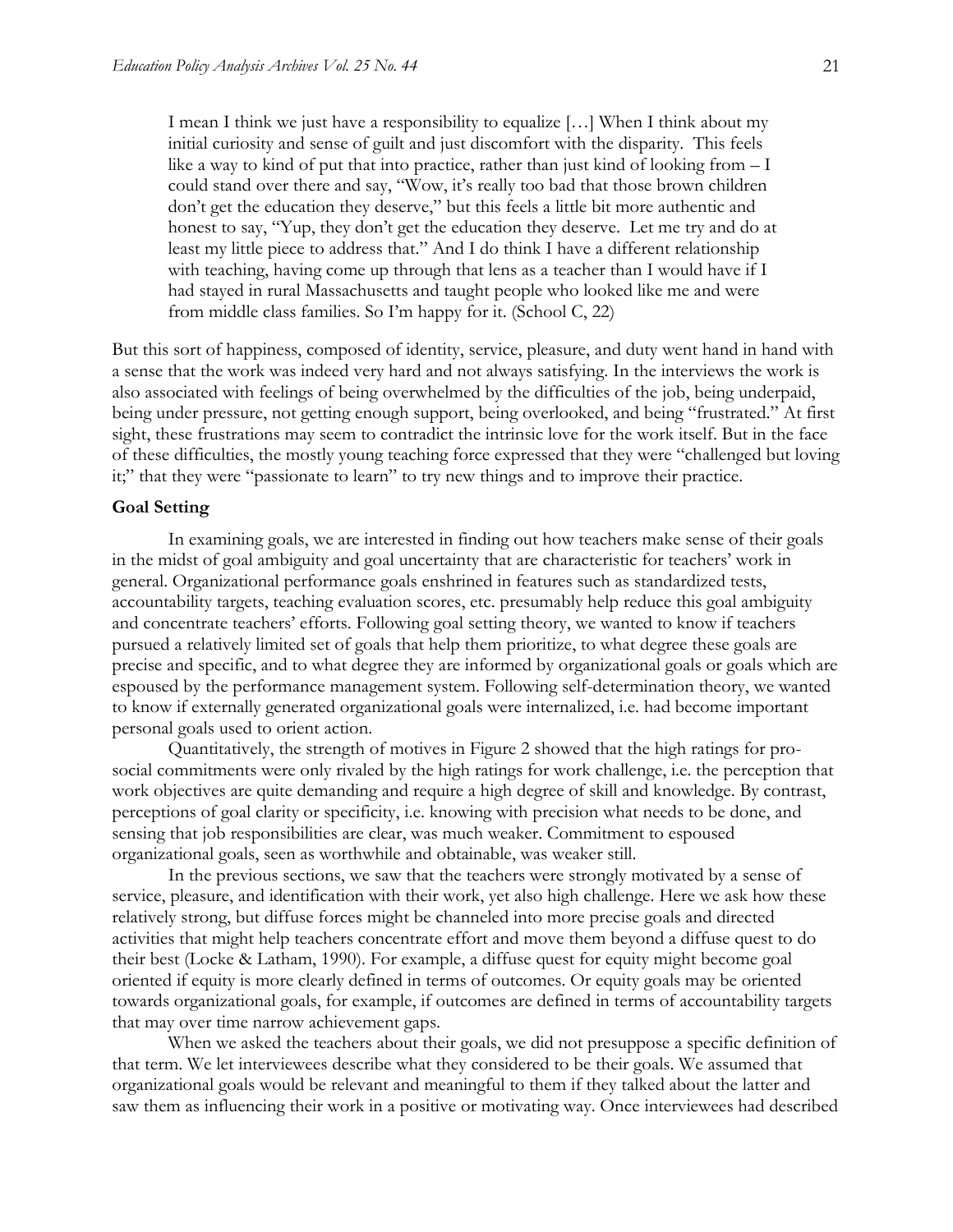their own goals, we prompted for degree of precision of personal goals and the role of organizational goals in their work.

When asked about their goals, most teachers made spontaneous reference to a wide variety of orientations, not all of them goals by our definition. On the whole, when interviewees named goals they tended to be vague purposes or intentions to carry out activities, such as helping students to become better readers, writers, critical thinkers, or long-life learners, or getting students ready for college:

…giving students the tools and opportunities they need to be able to go to college, to be able to go to a training school, to be able to be successful, to be able to do politics and social things, to not to be screwed over by other forces. (School B, 3)

By contrast, precise and measurable performance goals for either students or teachers were rarely mentioned despite repeated prompting. On occasions when specificity comes into the picture, it is reflected in immediate *learning targets* or objectives associated with particular units or lessons:

Well, what comes to my mind is when I'm in instruction, we set learning targets for our students. And so then any time we're doing something, it's specifically to help them get to this learning target. Often I'll have a learning target that's kind of a bigger idea, and then I'll break it into sub kind of skills or mini goals. Because one big thing can be kind of complex. And so then I'll focus on like one of those things for students. And when I talk about learning targets, you know, two-thirds of them are content focused, but a third of them are process and skill focused. So some of them are like solving problems. Whereas some of them are explaining the gas laws or something like that…So we're always working towards those goals. (School C, 21)

Even though the great majority of interviewees did not state quantitative performance targets, such as test or evaluation scores, as goals, some teachers were not unfamiliar with the logic of formulating specific achievement goals and some even identified precise organizational performance goals, for instance, "We set school wide goals, so this year our big goal… is to have an API of 800 or 70% proficiency [in math]." But these types of goals seemed rather irrelevant as motivational force. Some interviewees mentioned these goals as sources of negative pressure or stress: "The reason I don't remember [the quantitative targets] is because it stressed me out so much that I said, you know what? Ignore it" (School B, 8). Others doubted the energizing power of precise goals preferring to be carried forth by the "bigger picture:"

I feel like I know how to go through the motions of setting that goal, taking steps to work toward it, and then reflecting on what I've done. But that doesn't feel like what really is driving me. It feels a little bit bigger picture than any one of those kind of specific instructional goals, if that makes sense. (School C, 20)

An important source of goals was teachers' own learning. Goal statements in this area refer to interviewees' personal growth. Most often these goals revolve around specific instructional strategies or formats, for example "getting better in asking questions to students," or "organizing more effective lesson openings or closings." Some of these goals seem to have been formulated in collaboration with colleagues, instructional coaches, or instructional supervisors: "I set goals when I do a [peer] review with [my instructional coach]." Continuous improvement appears to be an important feature for teachers in all three schools. While goals may be a marker of this process, the fluidity of the learning process and the actual experience of organic growth was a more compelling motivational force: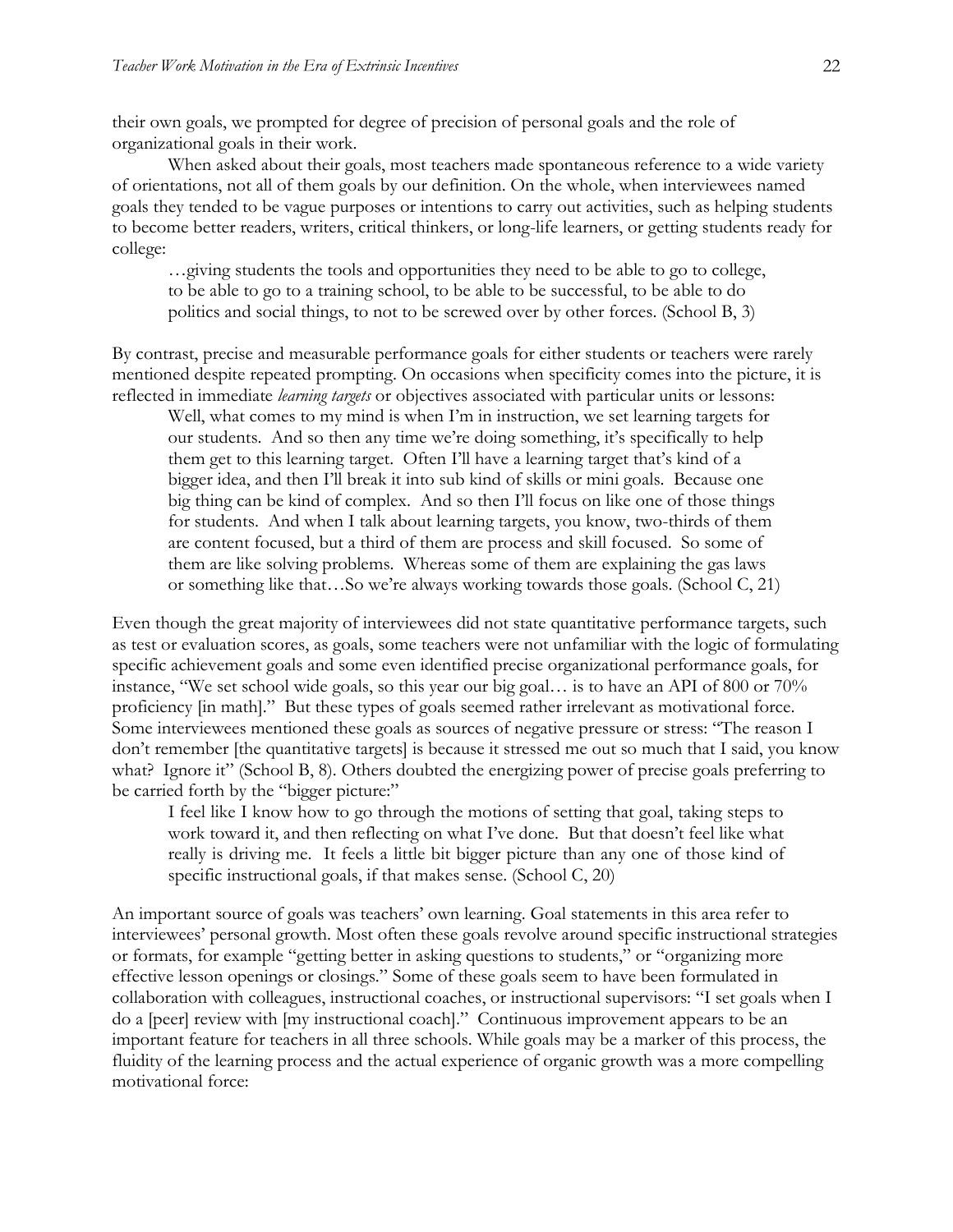Right, yeah I mean, in general to be perfectly honest, because I know there's not going to be any follow up, I don't really work very hard to achieve the goals. […] I think the goals are fine but that a person, you know, goals alone don't make a person better, right? What I really, you know, need is help in planning. How I'm going to get better at that and, you know, somebody observing me attempting to implement it and giving me feedback about how it looked and, you know, there are a lot of steps that are kind of missing. (School C, 17)

In sum, goals are plentiful in the three charter schools and they come in a variety of formats, some quite general, others quite specific. With regard to student learning outcomes, stated goals tended to be diffuse or they referred to unit objectives. With regard to instruction, goals were formulated around specific strategies or practices. With regard to teacher professional learning, goals were formulated as personal and formative growth goals, not as summative goals subject to evaluation.

A connection between teachers' stated goals and organizational performance goals that may link system quality indicators and measurement of performance to a sense of being motivated was largely absent in the interviews. Precise performance goals that could lend themselves to evaluation did not seem to loom large as motivators in any of the three schools.

The relative weakness of setting precise personal goals and of internalizing organizational goals is corroborated when teachers rate the importance and usefulness of various performance indicators that play a role in the three schools' performance management system. Despite highstakes accountability with its presumably precise performance targets, in force for the entire duration of the schools' existence, high skepticism prevailed. Scales that measure the perceived clarity and usefulness of the State Standards Test (CST) for one's work show means in the negative range. Only 8 out of 31 respondents rated the usefulness of the State Tests as positive. For externally scored teaching evaluations (SET=Summative Evaluation of Teaching), a relatively novel feature for the schools, the ratio is 7 out of 26 respondents. Internal measures of performance, such as principal supervision (FET=Formative Evaluation of Teaching) and peer evaluations, as well as an internally administered writing test received better ratings. The bonus pay formula was seen as least useful.



*Figure 3*. Usefulness of Performance Management Criteria \*=Number of cases (*n*)

It should perhaps not come as a surprise that within the quantitative data no clear correlational patterns among goal setting scales and between goal setting scales and pro-social commitments and identification with work are discernible. All correlations are weak and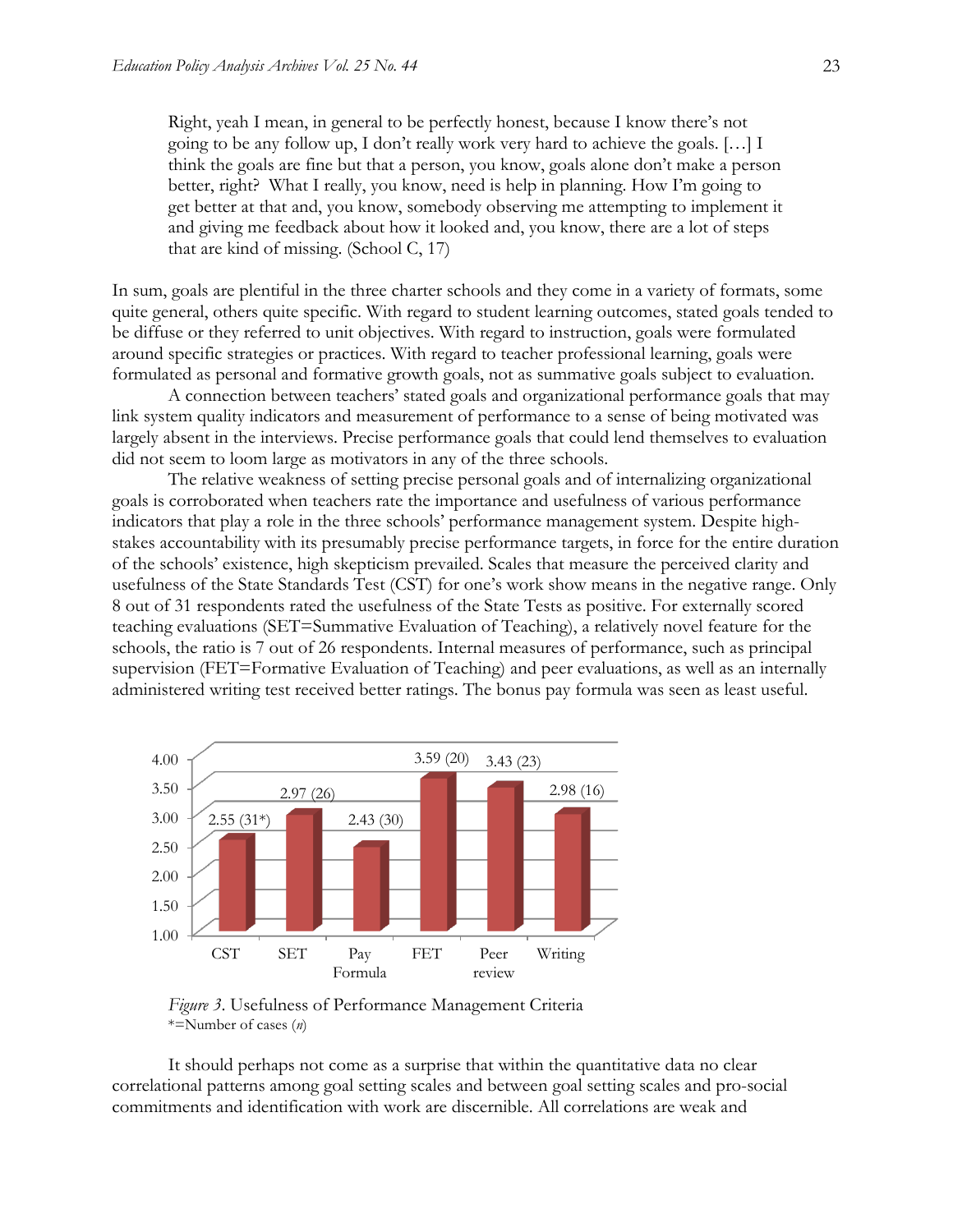insignificant. Given the small sample size, this pattern should not be over interpreted lest one commits a Type 2 error and states "false negatives" where perhaps an association exists. In light of the qualitative data, however, the link between diffuse service commitments and goal setting seems doubtful. In repeated interviews, we failed to find teachers making a clear connection between their work challenges and goal clarity, and between their goals and pro-social or service commitments. Plentiful, multi-faceted, and shifting "goals" (in the language of the teachers) were imbued in the teachers' descriptions of their work, but these "goals" rarely seem to rise to the level of concentrating one's work effort in terms of specific goals described in goal setting theory.

Research in the tradition of public service motivation discussed above asks how goal setting might be embedded in more diffuse service commitments and identification with one's work. For schools, this interaction could potentially be powerful. When precise performance goals are reinforced by the energy that identification with the work, pro-social commitments, pleasure, or duty can generate, they may be pursued with more vigor. But there is little indication in the qualitative data from the three charter schools, and (with all statistical precaution) no contradictory evidence from the quantitative data, that such synergistic confluence of motivational energy took place. This finding has serious consequences for the power of organizational goal setting and extrinsic incentives. In a logic of management by extrinsic incentives and organizational goals, some precision in goals and some internalization of organizational goals as personal ones ought to occur (Kreps, 1997). In the three charter schools, however, goal ambiguity and uncertainty coupled with skepticism towards organizational performance goals prevailed.

#### **Material Rewards and Prestige**

In the quantitative ratings, acceptability of performance-contingent rewards was fairly high (see above), but material rewards and prestige were named as weak motivators. We allowed that this pattern may be a reflection of occupational ideology rather than a reflection of one's work motives. The qualitative material, however, suggests the latter. Interviewed teachers were clearly sensitive to material benefits, but almost all of them were adamant that extra money did not "help them to do a better job*,*" or "try harder or change practices." In their eyes, extra pay was a good idea and legitimate mechanism to reward teachers, and they felt positive about receiving bonuses. But for most, the bonuses were already earned *before* they were disbursed. They were justified as rewards for hard work, effort, and service continuously expended in these trying school contexts, a pattern that is consistent with other studies (Glazerman & Seifullah, 2012; Marsh et al., 2011). The quotes from two teachers stand for many more:

I mean, you stick with it, you keep working to grow, to improve your teaching practice. You keep focusing on self-improvement. There should be remuneration for that, for meeting those mile markers (School A, 9)

Obviously money is not the motivator of why I do what I'm doing, but it certainly would be nice to be recognized for my consistent work. (School C, 9)

Several teachers stated that if the bonus money was there, they would "happily take it." Since theirs was an underpaid line of work to begin with, "educators are better off with a little extra" or some "extra appreciation." The clear link between performance indicators, measured test and evaluation scores, and monetary amounts was doubted. Two main reasons were given. One had to do with selfworth, the other with validity. Interviewees did not want monetary rewards to interfere with their sense of ownership and commitment; money would devalue these commitments which, by themselves, already motivated them to work with maximum effort. And skepticism abounded that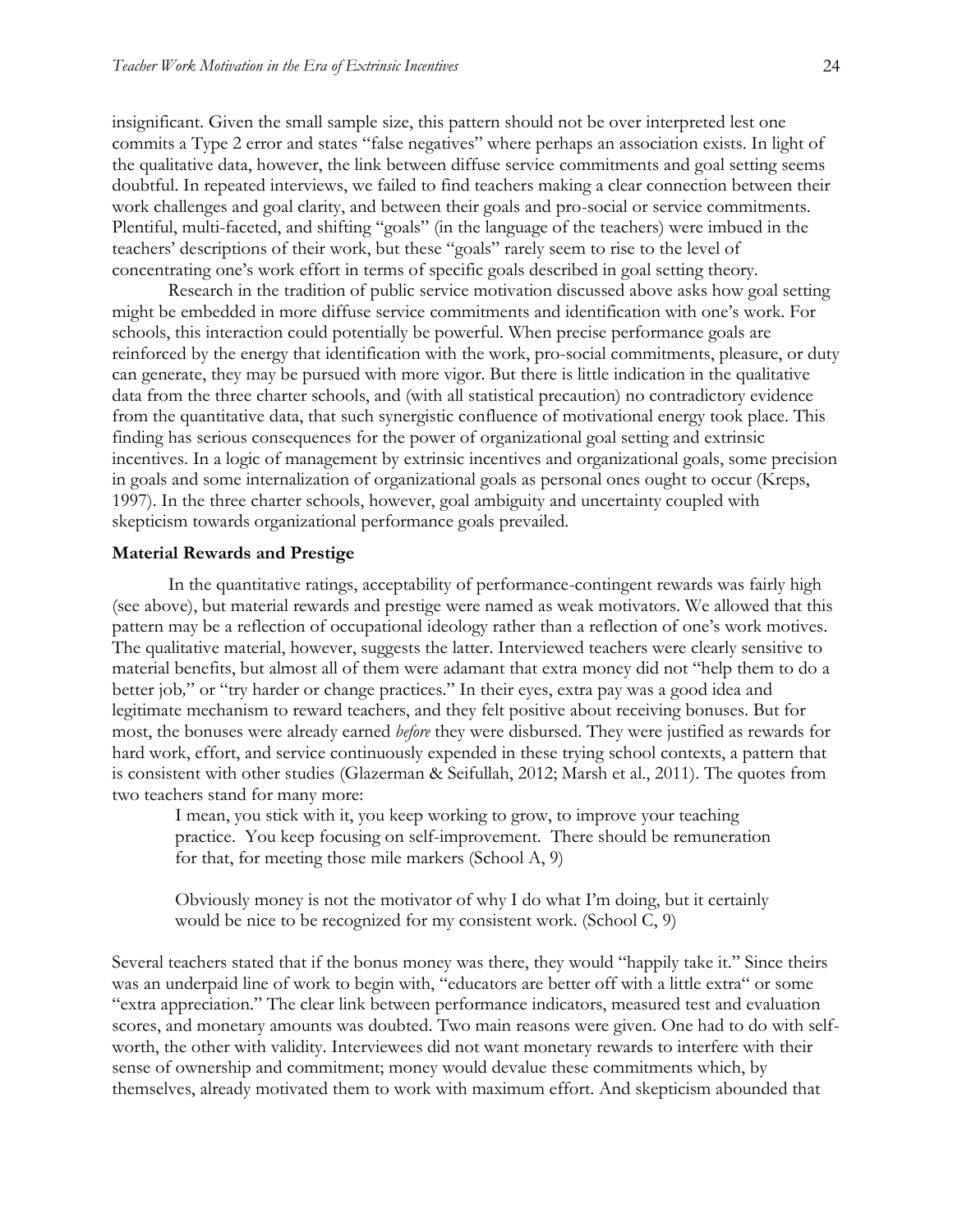any discrete performance indicators could validly capture the full scope of their work engagement. As two teachers explained:

I think the reason that educators are paid so poorly is because we are not deemed professionals and it is supposedly an altruistic or martyr system. Like, I am a teacher because I want to create change not because I want money. I think there is a danger in paying for success because how do you gauge that success. Do you know what I mean? That is going to really make many people not want to work at lower income schools because it is much more difficult to create improvement. Many times rewards based on money are based on test scores and that is problematic. I mean of course you are going to feel rewarded if you get money, but I would have a really hard time working in that system unless I knew that system was actually assessing teacher ability, not just teacher ability but teacher dedication. (School A, 3).

So, I mean, I got a bonus check, so I know how much money I got, but I don't really know why or where that came from, just because, personally – I don't know – for me, this grant has been, like, I think it's amazing and, of course, I'm grateful for it. But, at the same time, I don't know  $-$  for me, I don't want to be motivated by money. And so I just decided not to look. (School C, 12)

Thus many interviewed teachers described monetary rewards, in the language of self-determination theory, as something external to their motivation, something they accept, but not something that regulates them or energizes them in their work.

Prestige or reputation could be more externally or internally sourced. Among survey respondents prestige is modestly and significantly correlated with duty (.5), a more outward orientation than ownership or identification with one's work. In the interviews, prestige or reputation was associated with the need to be seen as "hard workers" who are "willing to try new things," being seen as such by members of the school community. Being recognized by parents as committed and engaged and receiving positive feedback from students were described as desirable: "I'm held in the esteem of my students because they are kind of my main – they're my main critics." In School C, there was a pervasive pride of working in a highly effective and popular school that succeeded in sending almost all students to post-secondary institutions. In School B, there was pride that the school managed to educate students that had been rejected from more mainstream district environments. In the eyes of interviewees, another important source of prestige was colleagues recognizing one's hard work and tireless engagement in learning and improving. Thus, the sources of prestige were primarily school-internal, diffuse, and derived from judgments of those with whom teachers directly interacted. Interviewees did not make any connections between prestige or reputation and specific performance indicators or monetary rewards, save the pride in moving large numbers of disadvantaged students from high school into post-secondary placements.

#### **Summary of Modal Pattern**

Qualitative material and rough quantifications speak to a wide-spread pattern in these charter schools. Serving disadvantaged students, doing social justice work, insisting on the deservingness of marginalized students and providing them opportunities through personal engagement and connection that society denies them make up the substance of work motivation. Narratives of personal experiences and life course decisions brought many of these young teachers to see their work as part of their identity. But the fulfillment of precise personal or organizational performance goals is not an important source of identification. Personal goals are aplenty, but in their diffuseness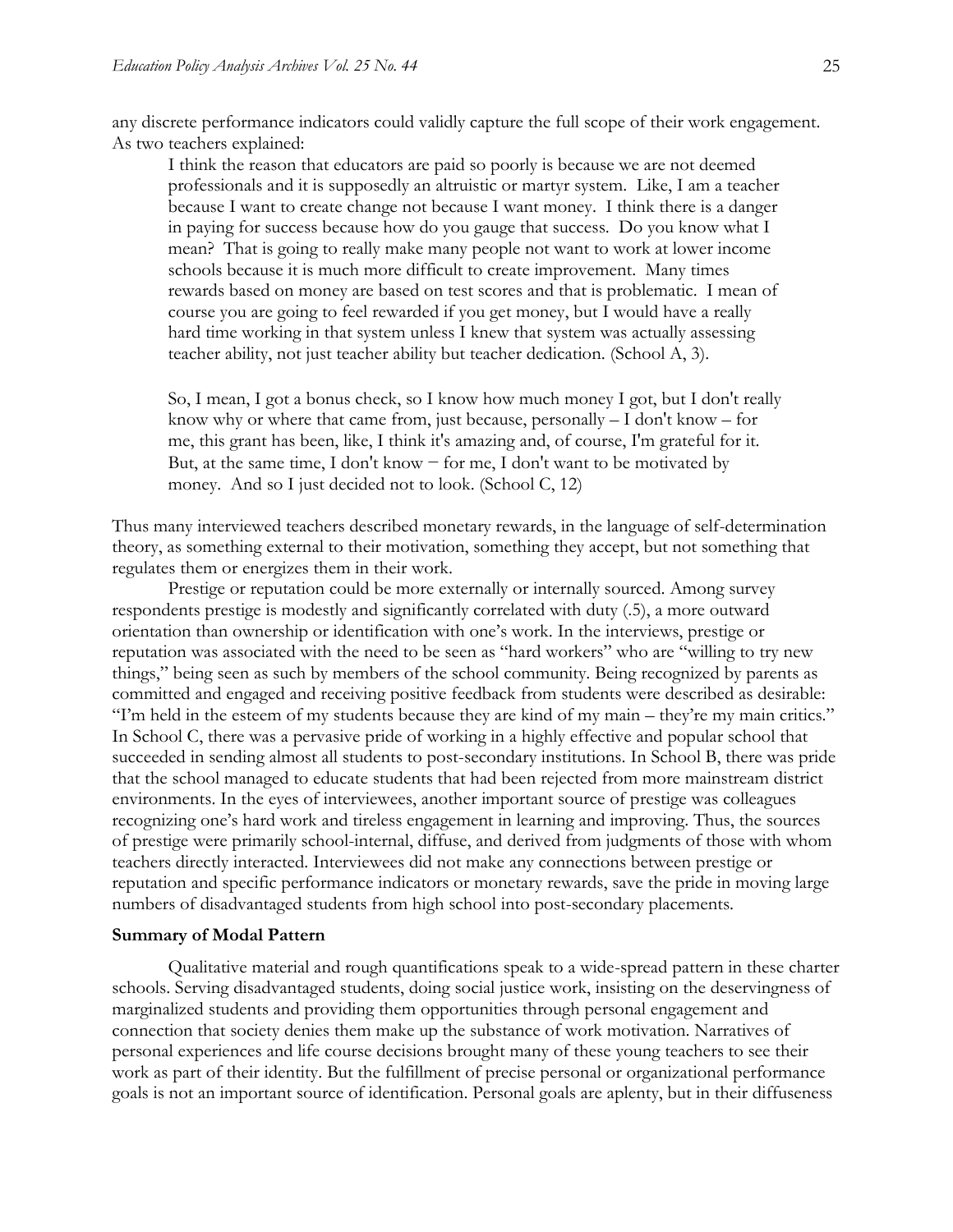and ambiguity lose the motivational punch of specific goal setting. Instead, the fluidity of personal growth for both students and teachers, and achieving tangible opportunities for life (high school graduation, college) generate energy. System or organizational performance measures of the day are acknowledged in their existence, but they do not go "deep" in motivating teachers. In the eyes of most interviewees, money in the form of bonus rewards is already deserved for strenuous effort and committed service given the perception that theirs is a line of underpaid and undervalued work. If anything, it is concern for prestige, looking good in the eyes of those who are immediately knowledgeable of one's work, that perhaps instills a concern for meeting organizational goals.

#### **Organization Level Differences**

Organizational differences with respect to motivation patterns were not pronounced. To begin with, the schools explored through quantitative data looked fairly similar. Organizational culture and leadership were rated quite similarly across the three sites. In addition, we interviewed school leaders. We asked them about school mission, their own values, and emphases in leading their schools. The schools had different aspirations, for example the difference between a stress on academics in School C and social-emotional support in B. When we asked about organizational goal setting, they all made reference to the state's Academic Performance Index and the desire to have large proportions of students entering post-secondary college. But none of them pointed to precise or quantitative goals that they pursued with their staff and none of them described efforts in their schools that were driven by these kinds of goals, though they embraced the performance management system.

| Supportive | Moral      | School     | Autonomy | Open          | Collegiality |
|------------|------------|------------|----------|---------------|--------------|
| Leadership | Leadership | Management |          | Communication |              |
| 4.03       | 4.05       | 3.24       | 4.12     | 3.79          | 3.91         |
| 4.06       | 3.92       | 3.33       | 3.94     | 3.83          | 3.63         |
| 3.94       | 4.06       | 3.35       | 4.28     | 3.89          | 4.10         |
| 3.99       | 4.03       | 3.31       | 4.17     | 3.85          | 3.96         |
|            |            |            |          |               |              |

Table 7 *Leadership and School Culture*

In this organizational context, none of the motivation-related scales or items showed noteworthy discrepancies across cases. In a next step, we took the 35 individual profiles displayed in the radar charts. In our clustering exercise, we grouped them into school level clusters in order to see if we could find organization specific patterns. We could not. Perhaps this is not surprising given how similar the schools are in their organizational culture. In the goal setting dimension, organizations should make the biggest difference. They did not. We did, however, see individual level differences in the spider web profiles.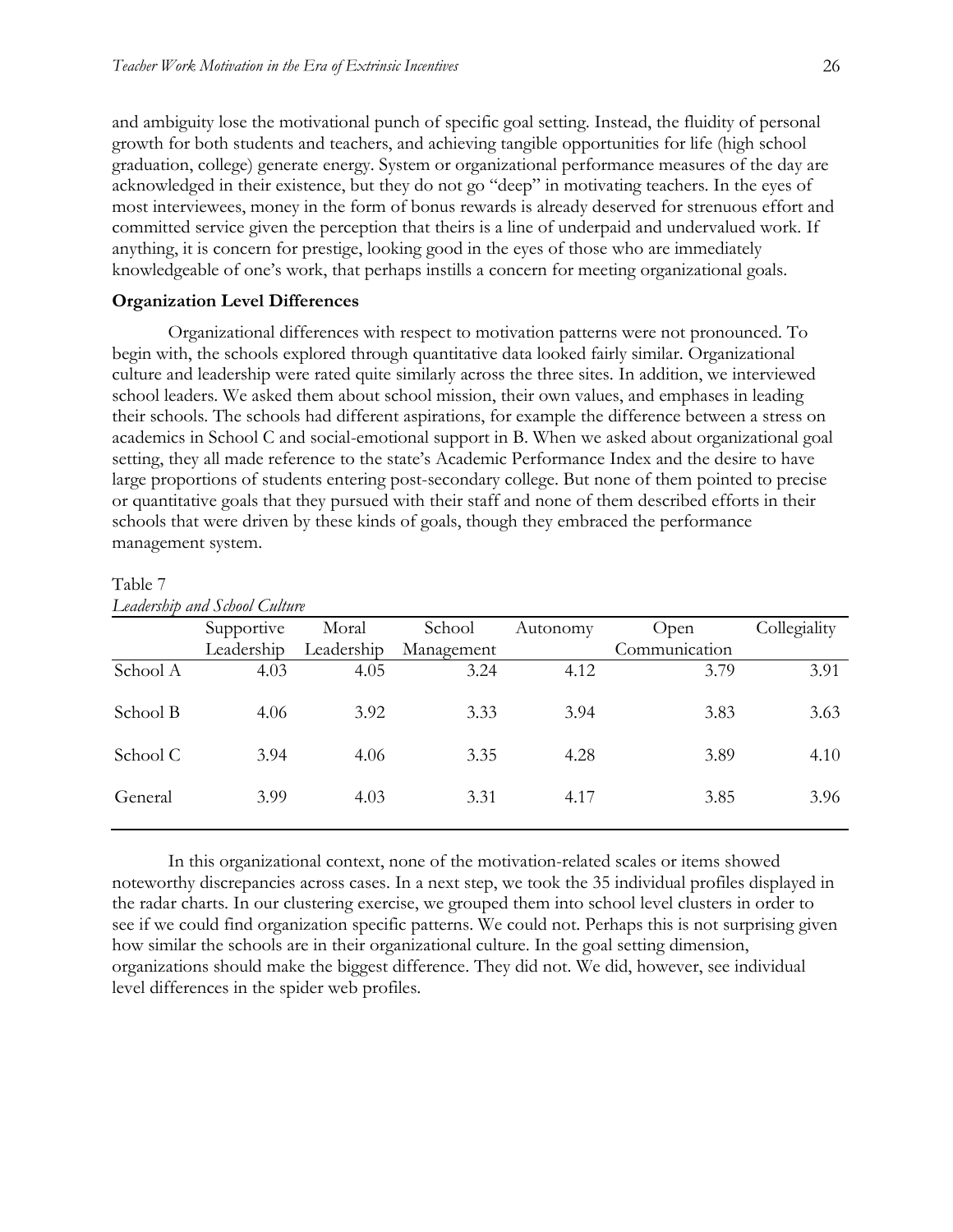#### **Individual Cases**

The individual cases narrated here enrich the qualitative analysis with individual teachers' personal reflection about their situation and their motivational preferences, and they shed light on the range of individual motives within the modal pattern. Towards this end, we selected two cases that differ according to service commitments, ownership or identification with work, goal setting, and extrinsic rewards on quantitative variables, displayed in radar charts or spider web diagrams below. Both cases fill in personal detail. In our sample, *Adarsh* exemplifies the idealistic side of the modal motivational pattern, while *Jane* is much more goal-oriented than the majority of her colleagues, yet both cases, on the whole, are variations of the main pattern.





For Ardash, goal setting, monetary reward, and concern for prestige pale in comparison to pro-social commitment, identification with, and pleasure in, her work. Inspired by her grandmother's activism in Gandhi's struggle for freedom in India, and especially for rural education, Adarsh wanted to be a teacher since she was three. It was important for Adarsh to communicate to us that she was educated in "the third world." She describes herself as "being a second language learner herself, many times overlooked by her teachers," and that "she struggled with English." This previous experience motivated her to become an English teacher, one with empathy for her students' struggles through adversity. She shared that her main commitment is "to help students to become proficient in English." In her view, being proficient in English is the "ticket to freedom and seeing the world."

Adarsh goes to work everyday motivated by "the faces of the kids*.*" In her view, students are not just students but "her kids*.*" She connects with her students in an emotional way. She says that her workload sometimes gets overwhelming and she feels stressed, unappreciated, and unsupported. Yet, she still puts her students first no matter what: "My work is Justin and Marvin and Jessica and Sylvia*.*" Adarsh's desire to help students makes her start at 4 am in the morning and begin her work of planning, teaching, daily grading, and giving feedback to students. When "a student moves from barely reading and writing to reading and writing at grade level" she gets her biggest reward. In her classroom she is committed to do what she calls "social justice work" which consists of creating, what she calls, "unthinkable literacy" for kids who "do not wish to read." She is careful not to make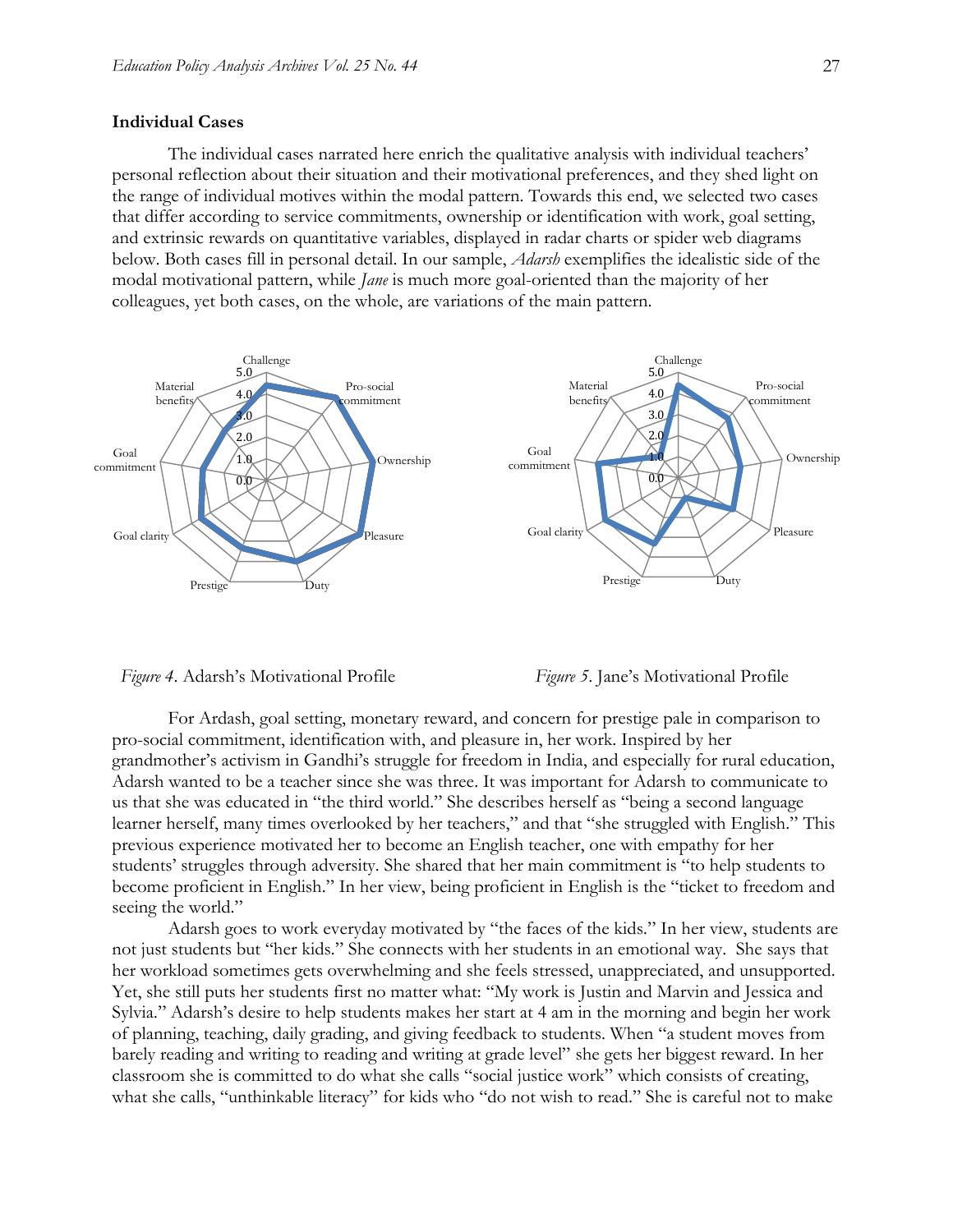her students feel threatened or ashamed, emphasizing non-cognitive skills along with cognitive ones. The cultivation of relationships with students is paramount.

Adarsh feels that her "work is her life." Her standards of quality, the way she sees it, far surpasses what standardized measures can capture. She does not feel recognized for the good work that she believes she puts out. But despite some bitter experiences, she will do this work for "the rest of my career as an adult living in the world*."*

When asked about her specific goals she, first, mentions college readiness, complex literacy, emotional intelligence, artistic intelligence, and creativity as important goals for her work. She also wants to pursue improvement goals defined with her supervisor in her annual growth plan, and she refers to lesson objectives. Wrapping up she says: "The short-term goal is to work with a text or work with a small unit plan. The long-term goal is getting you ready for the world." Adarsh is willing to face conflict when school-wide measures do not match what she perceives as her students' needs. She is willing to "push back" against standards and evaluation criteria that are not sensitive to the reality of her students. State assessments, for example, are in no way, holistic enough to embrace "the kind of work that is going on in [her] classroom."

When it comes to monetary rewards she is clear: "I don't care for the monetary rewards, I work for the kids*."* She believes that "money is stupid" because money "makes people do stupid things*.*" She thinks that money distorts peoples' behaviors, distracts the attention from "the work that we do for the kids"*,* and "encourages competition among the staff." Though Adarsh cannot deny appreciating bonus money, she sees money as a violation of her ethic of work and as a distraction from the main purpose of her work: kids.

In our sample, *Jane* is less moved by pro-social commitments, ownership, and pleasure as she is moved by goals and prestige, relative to other study participants. She does exhibit the 'classical' service motivation. She always had "the expectation to do things for others." She believes this expectation was instilled in her early involvement in her church and in community service. Since high school and college, she wanted to "advance things that she felt important" and "would make a difference in society." This desire brought her to serve as a volunteer in teaching. But Jane did not go into teaching right away after college. She wandered in different careers that she later considered "pointless*.*" She describes it this way: "A lot of motivation was wanting to do something where I really felt I was changing society."

Coming from a privileged background, she knew that students from wealthier families "will go to college whether [she] work[s] with them or not." Working with this kind of student she is "not going to achieve social change." That is why she felt inspired to teach "students who don't have that support somewhere else, who don't have someone at home pushing them and who even knows how to prepare them for the future." Jane knows if she does "good and hard work," she "will influence students' opportunities in the future."

Her pro-social engagement is tempered by pragmatic pursuits. Jane connects to her work on a daily basis because she "really likes what she does"*.* She explains to us that she "look[s] forward to students interacting with" her*,* when she creates good lessons*.* She "feel[s] excited to teach things that students are interested in*.*" She feels most rewarded when "students who struggled figure out a lesson or achieve something" beyond her expectations. It is at that moment when she feels proud of her work. Jane cares about what her colleagues and administrators think about her work. Also, she likes to feel that she is a high performer, not for external recognition, she says, but for herself. Yet, getting signals of good performance from others "is a matter of personal pride." For her, external rankings of performance are "not an incentive to work harder," but when she feels "dissatisfied with her own performance"*,* she becomes activated.

Compared to Ardash and the modal pattern across all interviewees, Jane is more driven by specific goals. But specificity is provided, not by longer term student performance goals or any kind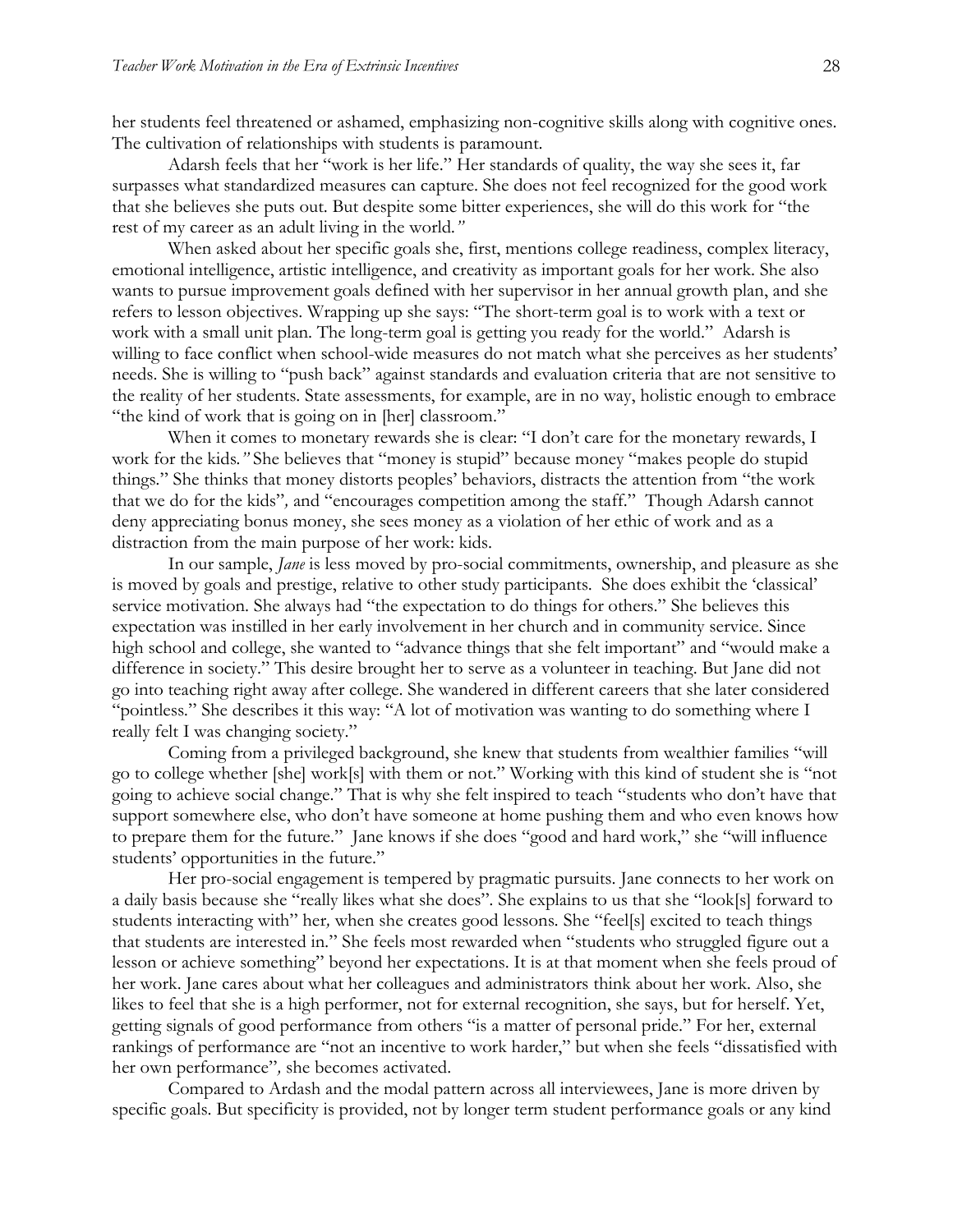of teacher performance ratings, but by goals directly related to her teaching. She says, "For any unit, activity, or assignment, I would know what my objectives are." Some examples of these goals are: getting better at explaining how a piece of evidence proves a point; making a persuasive logical argument; getting better at understanding the nuance of a text. Sometimes she finds it difficult to accomplish her goals. Sometimes students "get" the lesson objective, but do not apply the skill later. Her goals are all about student mastery of content and skill.

Jane thinks that monetary rewards are "a good idea*.*" But she also sees clear boundaries. She does not think that her colleagues at School C require any money to motivate them. They already do all they can. She is convinced that anyone "who is incentivized solely by money is not going to be good at anything in any profession." But money, she contends, has a role to play for those who are not motivated to work as professionals.

## **Discussion**

In the wake of educational reform in the United States over the last decade or so, weighty performance goals and incentives were introduced into the school system that are extrinsic, sharp, explicit, and high-stakes in nature, relative to earlier eras. State and federal accountability systems, with standardized assessments, quantitative growth targets, and sanctions for not meeting those targets, had been a reality since 1999 in the state where the three schools are located. Spawned by the federal Teacher Incentive Fund initiative and following on the heels of high stakes accountability, more refined performance management systems added value-added measures, standardized teaching evaluations, bonus pay, and career ladders.

Presumably, the schools whose account is given here should be fertile soil for incentivedriven performance management. At the time of conducting the study, the schools had been used to state and federal accountability expectations for 13 years, and they volunteered to participate in the pay for performance pilot program funded by the US-federal government. Compared to typical public schools, the three schools were accustomed to charter self-management, market competition, and deregulated labor-management relations. These conditions, coupled with the relative youth of the teaching force, should have been conducive for extrinsic incentives to take hold and to influence work motivation in substantial ways. Indeed, while the schools had no choice participating in the accountability system, and while competition with regular district schools were a fact of life, the performance management system, which brought the researchers into the schools, was the schools' own choice. And indeed, we confirmed Ballou & Podgursky's (1993) finding that acceptance of performance-contingent pay among teachers might be much higher than one would expect. But as we saw, accepting an incentive as a good idea does not mean that one is regulated by it in one's intent or actions.

Following the body of literature on teacher work motivation that developed contemporaneously with incentive policies, one could expect a motivational pattern in which *systemgenerated* motives, such as attaining specific organizational goals, preventing sanctions, or garnering rewards, might play an important role in shaping teacher work motivation. We wondered if this was indeed the case, and if so, what would happen to *autonomously generated*, intrinsic, or service motives that research from a previous era believed to be dominant work motives. Did intrinsic motives endure or prevail despite the presumed power of extrinsic incentives? Were extrinsic and intrinsic motives juxtaposed with equal strengths? Did extrinsic incentives and goals manage to become internalized and self-determined? Or were intrinsic orientations reduced to second place or crowded out by more rational calculations of self-interest?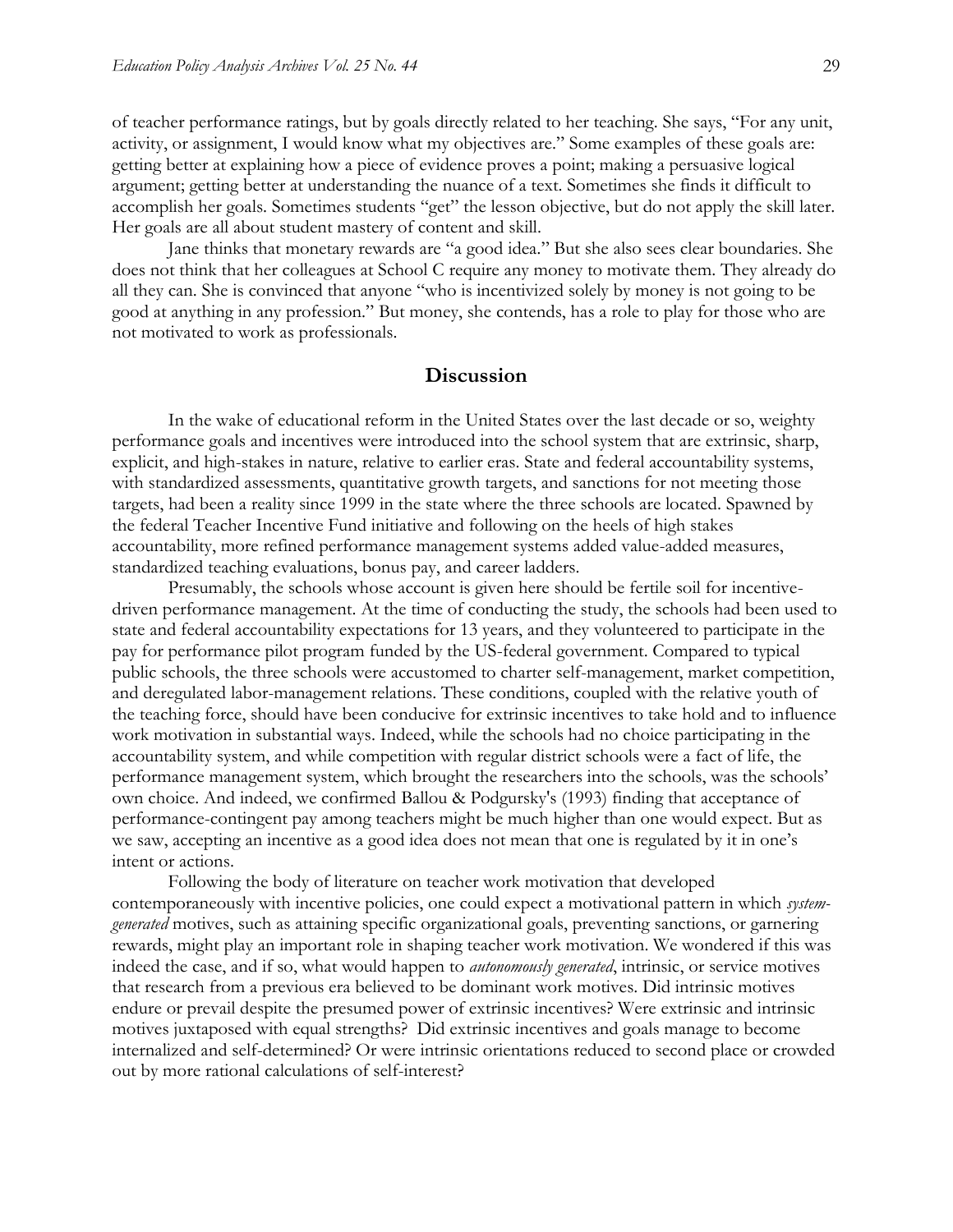We tested the relative strength of several distinct work motives: pro-social and service commitments, identification with work (ownership, pleasure, duty), prestige, material benefits, and task specific goal setting. These motives array from more externally to more internally regulated ones, from more specific to more diffuse ones. From the outset, we steered clear of all notions of dichotomy along the dimensions of intrinsic versus extrinsic, internal versus external, bureaucratic versus professional, and so on. Instead, being mindful of the teacher work motivation research conducted in the pre-incentive era and concurrent with the era of extrinsic incentives, we explored a spectrum of motives and assumed that regardless of where a motive might have originated, for example stemming from system or organizational demands or stemming from an individual's personal life course, internalization occurs on a continuum so that what erstwhile may have appeared as alien and controlling to teachers, for example an externally generated evaluation score of their teaching, may over time become integrated into the fullness of their varied work motives and may subjectively be experienced as motivating autonomous action.

Public service motivation (PSM) research has shown that despite a strong momentum in many countries during the current era to manage public sector work along private business principles, public sector workers have maintained a pattern of public service motivation that is distinguished from the private sector. Service, altruism, citizenship, and notions of the common good are values that regulate public sector workers even when their performance is increasingly managed through goal setting, competition, and appeal to self-interested material rewards.

The three semi-public organizations we investigated are an interesting hybrid. On one hand, they are open to the public management principles advocated by neo-liberal public management doctrines, on the other hand their work is carried out in a societal environment characterized by social deprivation, adversity, and inequity that pushes to the forefront issues of fairness, justice, and service, and that makes the accrual of self-interested rewards a very uncertain calculus relative to the likelihood of sanctions and frustrations. Like many public and charter schools whose role it is to educate populations that are consigned to the bottom rungs of society's stratification ladder, the three schools examined here responded to their challenge with a distinct organizational mission of social justice and service.

In a nutshell, we found through both quantitative and qualitative data that for teachers in the three charter schools a constellation of public service motives pre-dominated. This constellation mostly consisted of diffuse pro-social commitments, ideologies of fairness and equity, a belief in the moral deservingness of deprived student populations in opposition to societal neglect and compensating for weak family support, the need for personal engagement in social-political change, identification with one's work as a personal calling, and the pleasure of constantly learning, growing, and improving as instructors and persons in relationship with students and colleagues.

By comparison, monetary rewards were embraced as already deserved. Even the idealists who ideologically objected to reward money would gladly take it when it was offered. But neither rewards, nor accountability, seemed to regulate behavior in a deep way. They were in the picture, and they were taken into consideration, but they did not incentivize specific behaviors or performances, save the opportunistic acceptance of available benefits for whatever behavior the system was willing to pay out. Prestige was not bestowed by official performance statuses within the accountability system, but came as a result of personal judgment of those who had an immediate insight into one's work.

We began this paper by asking why management by extrinsic incentives and organizational goal setting may have been far less powerful than designers of accountability and extrinsic reward systems had expected. In this study, we deliberately looked at schools, public charter schools with a social justice mission, that could have perhaps been fertile grounds for extrinsic incentives to connect to service commitments. It is perhaps not as surprising that in these schools rather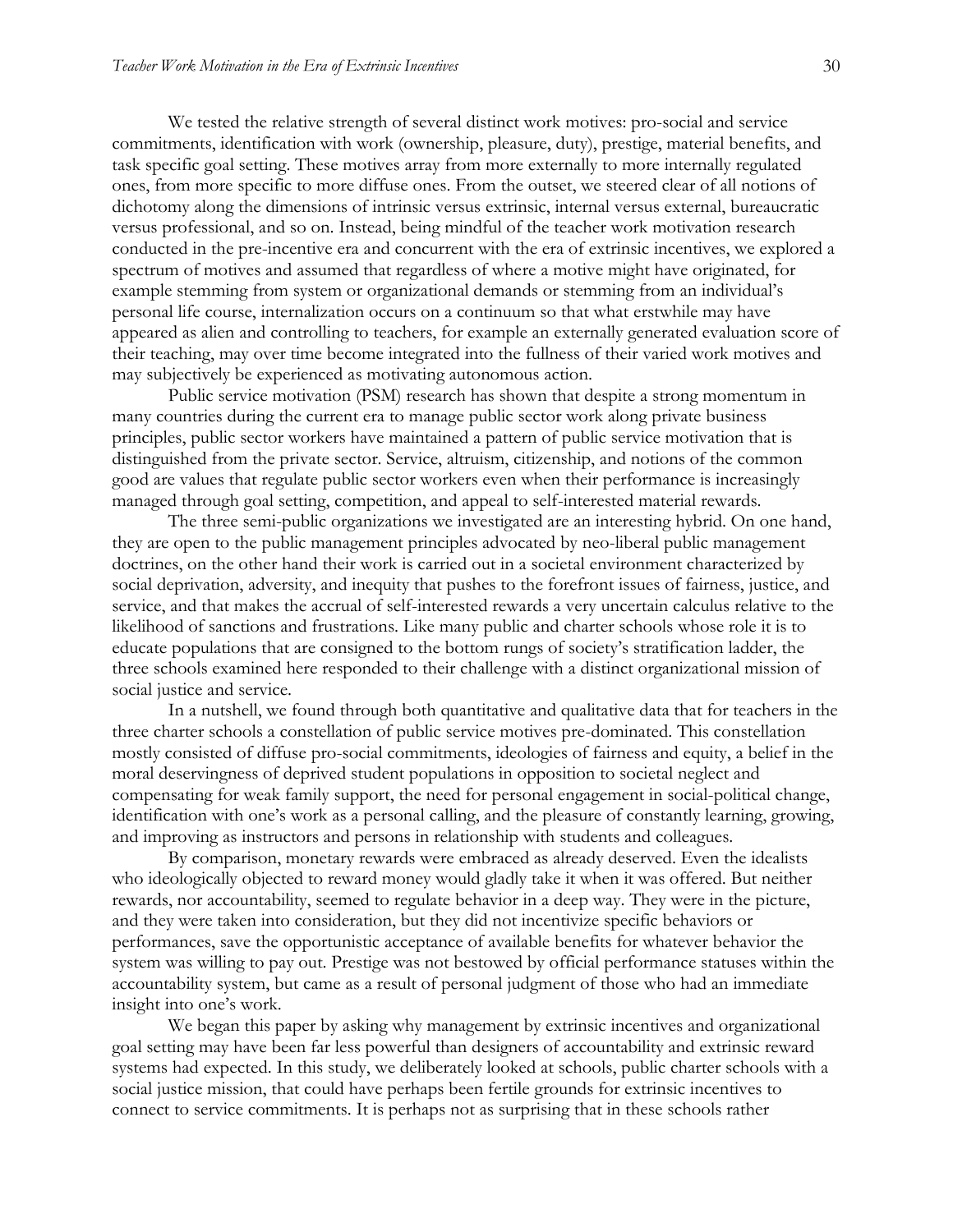traditional patterns of intrinsic motivation and internalized pro-social commitments prevailed. It is perhaps more surprising that motivation patterns that Dan Lortie may have been familiar with in the 1970's showed their enduring power in the schools, despite the great institutional convulsions of public management reform of the 1990s and 2000s that the schools were part of. But the great surprise finding came in the goal dimension. For any kind of performance management system banking on extrinsic incentives, goal setting is the fulcrum. If rewards are to regulate work, they need to go through goals. No clear goals guiding teachers' work -- and the rewards, or sanctions, become arbitrary in their regulative function. In public service motivation research, goals are discussed in various ways. As we discussed earlier, those who stress goal ambiguity as an ingrained feature of public service work search for more diffuse commitments as main motivators. In other models, goal setting is in the center. Public service mission of the agency (for example schools) *and*  its incentives and rewards, in combination with employees' values, produce a sense of overall job importance and commitment to organizational goals. Organizational goals, with their specific, attainable, and challenging characteristics, come to regulate work. Goals are central motivators. They are reinforced and aided by organizational mission and personal values.

There was no evidence in the data of such a dynamic among the teachers we studied. Instead it was striking that teachers understood "goals" as an enormously fluid and multi-faceted concept. No discrete performance goals stuck out that were clearly marked by either interviewees or survey respondents as guiding intent or actions. Goals were plentiful. There were learning and growth goals. There were goals to carry out certain activities. There were the objectives for today's lesson or this week's unit. There were broad images of what students ought to be able to do after having been taught. There were life goals, relationship goals, goals for citizenship, and goals for all participants in the educative process to feel good about themselves and each other. The most important quantitative performance goals that were watched carefully were the percentage of students who graduated from high school and went to post-secondary institutions. These goals were seen as reflective of the schools' mission to equalize educational opportunity and to open up *tangible* life chances for students.

Overall, the findings suggest that public management principles centering on goals and extrinsic incentives have had a fairly weak influence on teachers' work motivation in the three charter schools in the past and would have a difficult time connecting to teachers' deeper work motivation in the future. What the research uncovered instead is a pronounced public service motivation that most strongly responds to the challenging social context and to the adversities and needs that students in this environment expose teachers to. To speak with Frey & Osterloh (2001), acceptance of extrinsic incentives, freedom to manage, deregulated labor, etc. were far from crowding out the power of this public service motivation. Nor did the tools of incentive-driven performance management "crowd in" and become internalized into the deeper strata of teachers' work motivation.

It is important to keep in mind that this research was not intended to explore responses to policy or test the theory of action of accountability or pay for performance incentives. Our main approach in the survey was to give teachers a menu of possible motives that they believe guide their work as teachers. Our main questions to teachers in the interviews was not: how do accountability goals, monetary rewards, or incentives influence your work. Rather we asked, what gets you out of bed every morning to come to *this* school; what goals do you pursue when you do your work. We found that the language of "goals" came easy to the interviewed teachers and goal setting was pervasive, but in its pervasiveness it lost the specificity and clarity that goal setting theory presupposes as the motivational force of goals.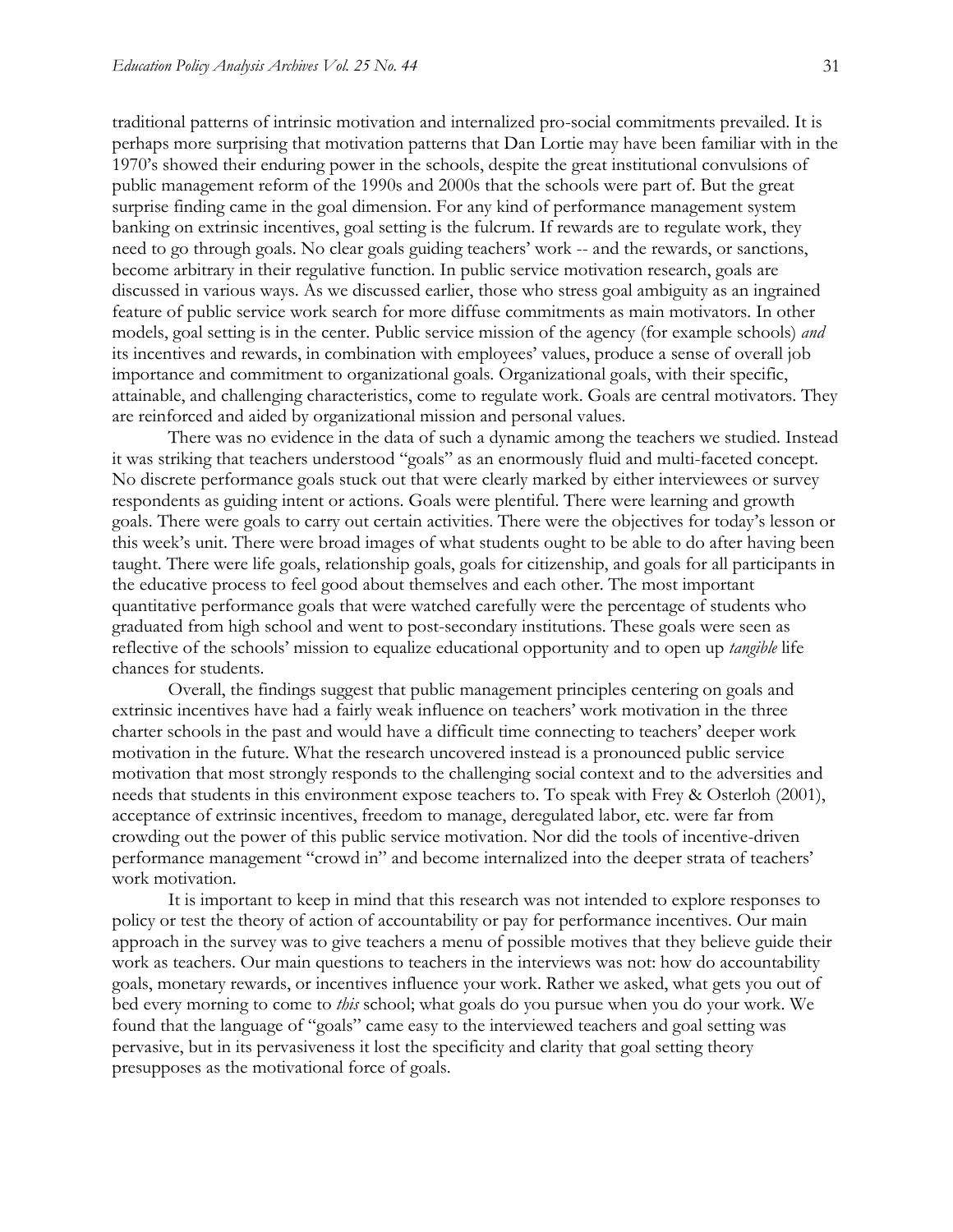#### **Limitation**

Three small charter schools do not make a pattern from which one can derive direct practical lessons for a "system" of performance management. In this regard our study is limited. It is quite conceivable that there are teachers, schools, districts, or charter networks in which extrinsic incentives, most notably the threat of sanctions, crowd out service motivations with the result that work motivation is high as long as self-interest motives continue to be satisfied, or demoralization sets in when results are not forthcoming (see Finnigan & Gross, 2007). Or that there are organizations that successfully fuse self interest and social justice commitment. In such organizations, a strong self-interested drive to garner the rewards and prestige that the system's extrinsic incentives have on offer may also be seen as expressive of ones' social justice and service commitments, a pattern that we initially conjectured we might find in the three charters schools we studied.

#### **Relevance**

The relevance of this study is two-fold. Theoretically we wanted to show that teacher work motivation research, especially in the era of extrinsic incentives, benefits when multiple motivational dynamics are explored. These dynamics ought to be informed by work motivation theories that train the lens on varied conceptualizations of what constitutes core energetic forces under given circumstances of work. We wanted to show that expectancy, goal setting, self-concept, and selfdetermination theories embedded in an established line of research on public service motivation, can potentially yield understandings of the deep and multifaceted layers of teacher motivation under adverse circumstances. An eye to a critical sociology of status and deservingness helps understand the social context of work motivation.

If we extrapolated the pattern found here and imagined a suitable performance management, incentive, or accountability system for the type of teachers or organizations that came into view in this study, we would have to question the idea that systems banking on the power of extrinsic incentives, such as the now-faded NCLB system, could get us very far. If after 13 years of high stakes accountability, managerial freedoms for charter schools, and voluntary participation in a pay for performance system, we find the shallowest roots of incentives in the fertile soil of public service motivation, we need to search for new system designs. Here is not the space to get into design details. But two design principles are suggested by this research. We need to find ways for any sort of performance management to tap into, reinforce, and crowd in, positive and affirming commitments for equity, justice, and moral deservingness of marginalized students and their families, in contradistinction to subjecting teachers to a blanket system of corrective action. We further need to think hard about ways to develop the goal function in schools in a way that delivers on precision and leaves room for ambiguity and the fluidity of personal growth.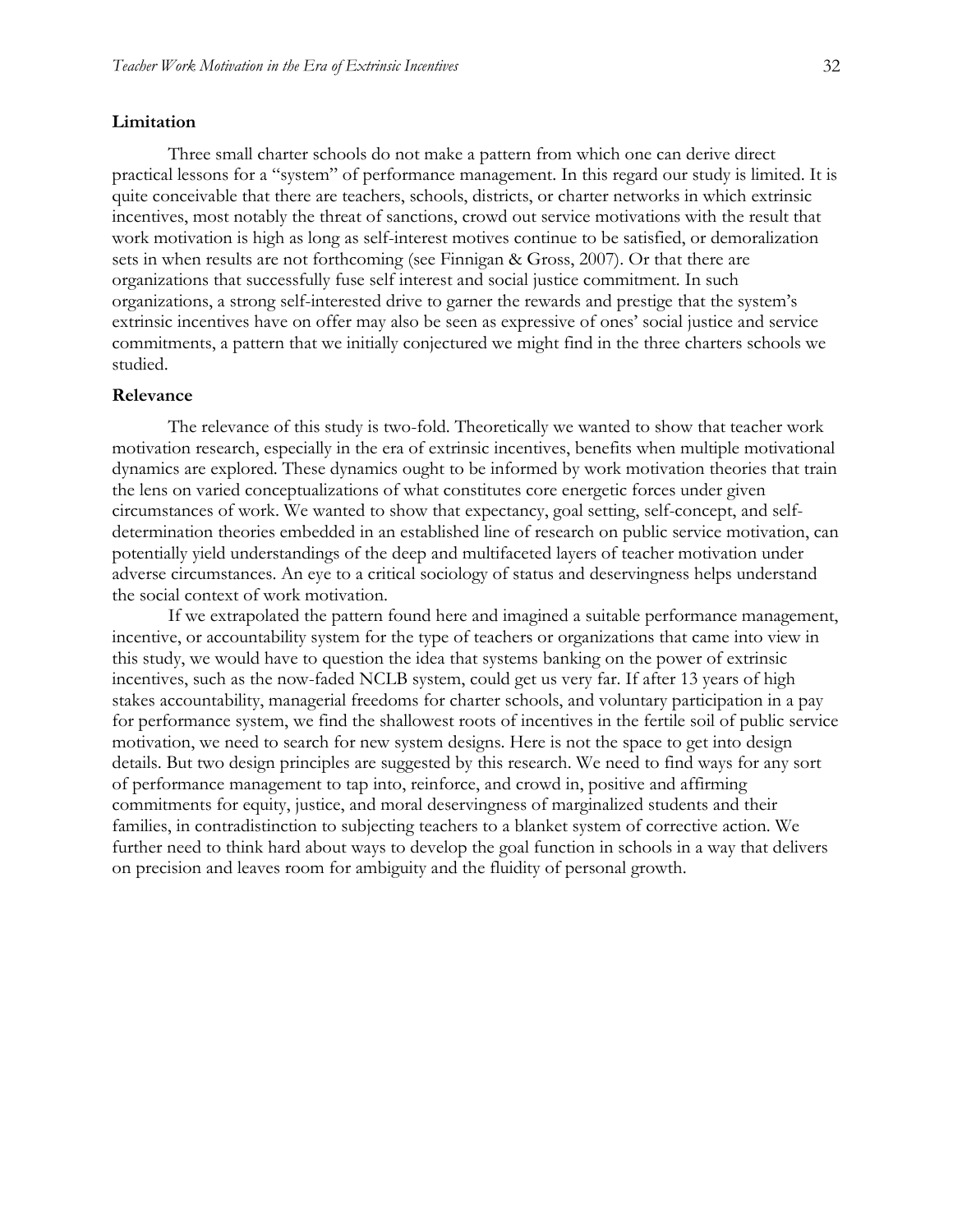## **References**

- Anagnostopoulos, D. (2003). The new accountability, student failure, and teachers' work in urban high schools. *Educational Policy*, *17*(3), 291–316. https://doi.org/10.1177/0895904803017003001
- Anagnostopoulos, D., & Rutledge, S. (2007). Making sense of school sanctioning policies in urban high schools: Charting the depth and drift of school and classroom change. *The Teachers College Record*, *109*(5), 1261–1302.
- Au, W. (2007). High-stakes testing and curricular control: A qualitative metasynthesis. *Educational Researcher*, *36*(5), 258–267. https://doi.org/10.3102/0013189X07306523
- Aucoin, P. (1990). Administrative reform in public management: paradigms, principles, paradoxes, and pendulums. *Governance*, *3*(2), 115–137. https://doi.org/10.1111/j.1468- 0491.1990.tb00111.x
- Ballou, D., & Podgursky, M. (1993). Teachers' attitudes toward merit pay: Examining conventional wisdom. *Industrial and Labor Relations Review*, *47*(1), 50–61. https://doi.org/10.1177/001979399304700104
- Batson, C. D. (1987). Prosocial motivation: Is it ever truly altruistic? *Advances in Experimental Social Psychology*, *20*, 65–122. https://doi.org/10.1016/S0065-2601(08)60412-8
- Bingham, G. E., & Okagaki, L. (2012). Ethnicity and student engagement. In S. L. Christenson, A. L. Reschly, & C. Wylie (Eds.), *Handbook of research on student engagement* (pp. 65–95). New York, NY: Springer. https://doi.org/10.1007/978-1-4614-2018-7\_4
- Bolino, M. C., & Grant, A. M. (2016). The bright side of being prosocial at work, and the dark side, too: A review and agenda for research on other-oriented motives, behavior, and impact in organizations. *The Academy of Management Annals*, *10*(1), 599–670. https://doi.org/10.1080/19416520.2016.1153260
- Boyne, G. A. (2002). Public and private management: what's the difference? *Journal of Management Studies*, *39*(1), 97–122. https://doi.org/10.1111/1467-6486.00284
- Buunk, B. P., Zurriaga, R., Peiro, J. M., Nauta, A., & Gosalvez, I. (2005). Social comparisons at work as related to a cooperative social climate and to individual differences in social comparison orientation. *Applied Psychology*, *54*(1), 61–80. https://doi.org/10.1111/j.1464- 0597.2005.00196.x
- Christensen, T., & Lægreid, P. (2011). Complexity and hybrid public administration—theoretical and empirical challenges. *Public Organization Review*, *11*(4), 407–423. https://doi.org/10.1007/s11115-010-0141-4
- Creswell, J. W. (2013). *Research design: Qualitative, quantitative, and mixed methods approaches* (4th ed.). Thousand Oaks, CA: Sage.
- Crewson, P. E. (1997). Public-service motivation: Building empirical evidence of incidence and effect. *Journal of Public Administration Research and Theory*, *7*(4), 499–518. https://doi.org/10.1093/oxfordjournals.jpart.a024363
- Diamond, J., & Spillane, J. (2004). High-stakes accountability in urban elementary schools: Challenging or reproducing inequality? *The Teachers College Record*, *106*(6), 1145–1176. https://doi.org/10.1111/j.1467-9620.2004.00375.x
- Elmore, R. (2004). *School reform from the inside out: Policy, practice, and performance*. Cambridge, MA: Harvard Educational Pub Group.
- Finnigan, K. S. (2010). Principal leadership and teacher motivation under high-stakes accountability policies. *Leadership and Policy in Schools*, *9*(2), 161–189. https://doi.org/10.1080/15700760903216174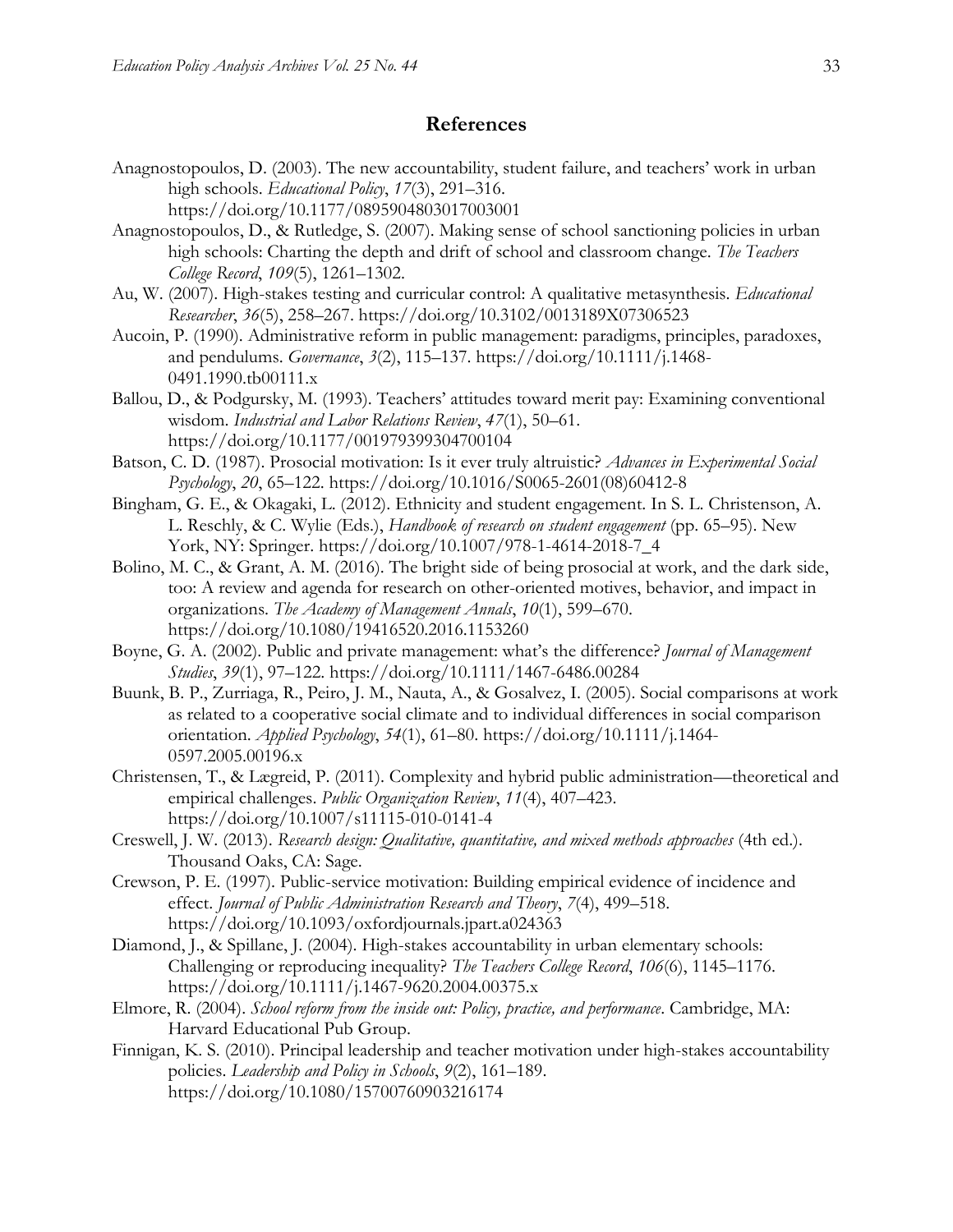- Finnigan, K. S., & Gross, B. (2007). Do accountability policy sanctions influence teacher motivation? Lessons from Chicago's low-performing schools. *American Educational Research Journal*, *44*(3), 594–630. https://doi.org/10.3102/0002831207306767
- Firestone, W., & Pennell, J. (1993). Teacher commitment, working conditions, and differential incentive policies. *Review of Educational Research*, *63*(4), 489–525. https://doi.org/10.3102/00346543063004489
- Foote, D. (2009). *Relentless pursuit: A year in the trenches with Teach for America*. USA: Vintage Books.
- Frey, B. S., & Osterloh, M. (Eds.). (2002). *Successful management by motivation: Balancing intrinsic and extrinsic incentives*. Berlin, Heidelberg, New York: Springer.
- Gagné, M., & Deci, E. L. (2005). Self-determination theory and work motivation. *Journal of Organizational Behavior*, *26*(4), 331–362. https://doi.org/10.1002/job.322
- Glazerman, S., & Seifullah, A. (2012). *An evaluation of the Chicago Teacher Advancement Program (Chicago TAP) after four years: Final report.* Washington, DC: Mathematica Policy Research.
- Grant, A. M. (2007). Relational job design and the motivation to make a prosocial difference. *Academy of Management Review*, *32*(2), 393–417. https://doi.org/10.5465/AMR.2007.24351328
- Grant, A. M. (2008). Does intrinsic motivation fuel the prosocial fire? Motivational synergy in predicting persistence, performance, and productivity. *Journal of Applied Psychology*, *93*(1), 48– 58. https://doi.org/10.1037/0021-9010.93.1.48
- Grant, A. M. (2009). Putting self-interest out of business? Contributions and unanswered questions from use-inspired research on prosocial motivation. *Industrial and Organizational Psychology*, *2*(1), 94–98. https://doi.org/10.1111/j.1754-9434.2008.01113.x
- Gu, Q., & Day, C. (2007). Teachers resilience: A necessary condition for effectiveness. *Teaching and Teacher Education*, *23*(8), 1302–1316. https://doi.org/10.1016/j.tate.2006.06.006
- Harackiewicz, J. M., & Sansone, C. (Eds.). (2000). *Rewarding competence: The importance of goals in the study of intrinsic motivation.* San Diego, CA: Academic Press.
- Heneman III, H. G. (1998). Assessment of the motivational reactions of teachers to a school-based performance award program. *Journal of Personnel Evaluation in Education*, *12*(1), 43–59. https://doi.org/10.1023/A:1007964516377
- Hollenbeck, J. R., Klein, H. J., O'Leary, A. M., & Wright, P. M. (1989). Investigation of the construct validity of a self-report measure of goal commitment. *Journal of Applied Psychology*, *74*(6), 951–956. https://doi.org/10.1037/0021-9010.74.6.951
- Hood, C. (1991). A public management for all seasons? *Public Administration*, *69*(1), 3–19. https://doi.org/10.1111/j.1467-9299.1991.tb00779.x
- Huberman, A. M., & Miles, M. B. (2002). *The qualitative researcher's companion*. Thousand Oaks, CA: Sage. https://doi.org/10.4135/9781412986274
- Ingersoll, R. M. (2001). Teacher turnover and teacher shortages: An organizational analysis. *American Educational Research Journal*, *38*(3), 499–534. https://doi.org/10.3102/00028312038003499
- Johnson, R. B., Onwuegbuzie, A. J., & Turner, L. A. (2007). Toward a definition of mixed methods research. *Journal of Mixed Methods Research*, *1*(2), 112–133. https://doi.org/10.1177/1558689806298224
- Johnson, R., & Onwuegbuzie, A. (2004). Mixed methods research: A research paradigm whose time has come. *Educational Researcher*, *33*(7), 14–26. https://doi.org/10.3102/0013189X033007014
- Johnson, S. (1986). Incentives for teachers: What motivates, what matters. *Educational Administration Quarterly*, *22*(3), 54–79. https://doi.org/10.1177/0013161X86022003003
- Johnson, S. (2004). *Finders and keepers: Helping new teachers survive and thrive in our schools.* San Francisco, CA: Jossey-Bass.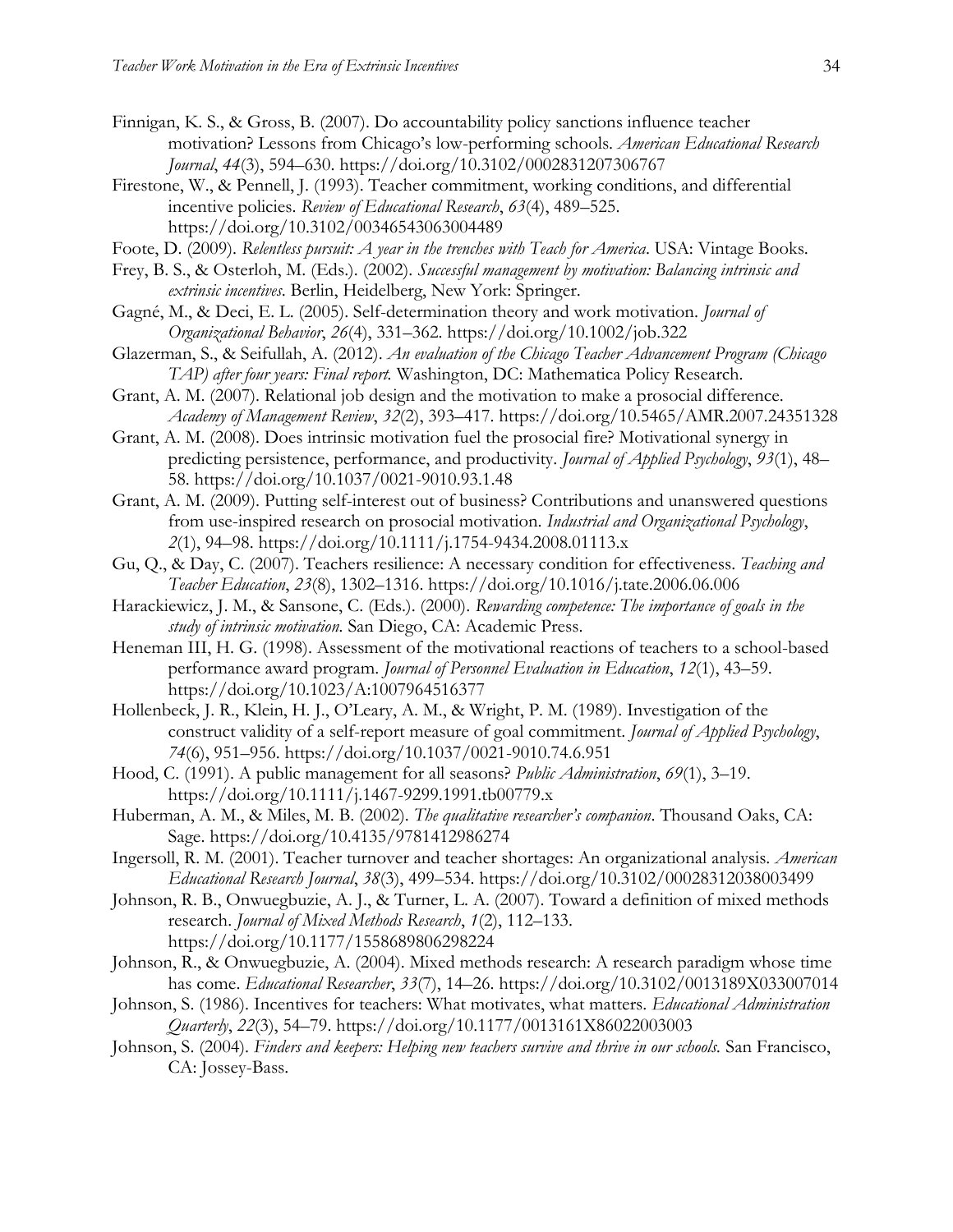- Jung, C. S., & Rainey, H. G. (2011). Organizational goal characteristics and public duty motivation in US federal agencies. *Review of Public Personnel Administration*, *31*(1), 28–47. https://doi.org/10.1177/0734371X10394404
- Kelley, C., Heneman, H., & Milanowski, A. (2002). Teacher motivation and school-based performance awards. *Educational Administration Quarterly*, *38*(3), 372–401. https://doi.org/10.1177/0013161X02383004
- Kelley, C., & Protsik, J. (1997). Risk and reward: Perspectives on the implementation of Kentucky's school-based performance award program. *Educational Administration Quarterly*, *33*(4), 474– 505. https://doi.org/10.1177/0013161X97033004004
- Kim, J. S., & Sunderman, G. L. (2005). Measuring academic proficiency under the No Child Left Behind Act: Implications for educational equity. *Educational Researcher*, *34*(8), 3–13. https://doi.org/10.3102/0013189X034008003
- Kreps, D. M. (1997). Intrinsic motivation and extrinsic incentives. *The American Economic Review*, *87*(2), 359–364.
- Ladson-Billings, G. (2009). *The dreamkeepers: Successful teachers of African American children*. San Francisco, CA: Jossey-Bass.
- Lawler III, E. E. (1973). *Motivation in work organizations*. Monterey, CA: Brooks/Cole.
- Leithwood, K., Steinbach, R., & Jantzi, D. (2002). School leadership and teachers' motivation to implement accountability policies. *Educational Administration Quarterly*, *38*(1), 94–119. https://doi.org/10.1177/0013161x02381005
- Lipsky, M. (2010). *Street-level bureaucracy, 30th ann. Ed.: Dilemmas of the individual in public service*. New York, NY: Russell Sage Foundation.
- Locke, E. A., & Latham, G. P. (1990). *A theory of goal setting*  $\mathcal{C}^*$  *task performance*. Englewood Cliffs, NJ: Prentice-Hall.
- Lortie, D. C. (1975). *Schoolteacher: A sociological study*. Chicago: University of Chicago Press.
- Malen, B. (1999). On rewards, punishments, and possibilities: Teacher compensation as an instrument for education reform. *Journal of Personnel Evaluation in Education*, *12*(4), 387–394. https://doi.org/10.1023/A:1008020029508
- Mansbridge, J. (1990). On the relation of altruism and self-interest. In J. Mansbridge (Ed.), *Beyond self-interest* (pp. 133–146). Chicago: University Of Chicago Press.
- Marsh, J., Springer, M., McCaffrey, F., Yuan, K., Epstein, S., Koppich, J., … Peng, A. (2011). *A big apple for educators: New York City's experiment with schoolwide performance bonuses*. Santa Monica, CA: RAND Corporation. Retrieved from

http://oai.dtic.mil/oai/oai?verb=getRecord&metadataPrefix=html&identifier=ADA473499

- Milanowski, A. (2000). School-based performance award programs and teacher motivation. *Journal of Education Finance*, *25*(4), 517–544.
- Milanowski, A. T., & Heneman, H. G. (2001). Assessment of teacher reactions to a standards-based teacher evaluation system: A pilot study. *Journal of Personnel Evaluation in Education*, *15*(3), 193– 212. https://doi.org/10.1023/A:1012752725765
- Miles, M. B., Huberman, A. M., & Saldaña, J. (2013). *Qualitative data analysis: A methods sourcebook* (2nd Edition). Thousand Oaks, CA: Sage.
- Mintrop, H. (2004). *Schools on probation: How accountability works (and doesn't work)*. New York, NY: Teachers College Press.
- Mintrop, H., & Sunderman, G. L. (2009). Predictable failure of federal sanctions-driven accountability for school improvement—and why we may retain it anyway. *Educational Researcher*, *38*(5), 353–364. https://doi.org/10.3102/0013189X09339055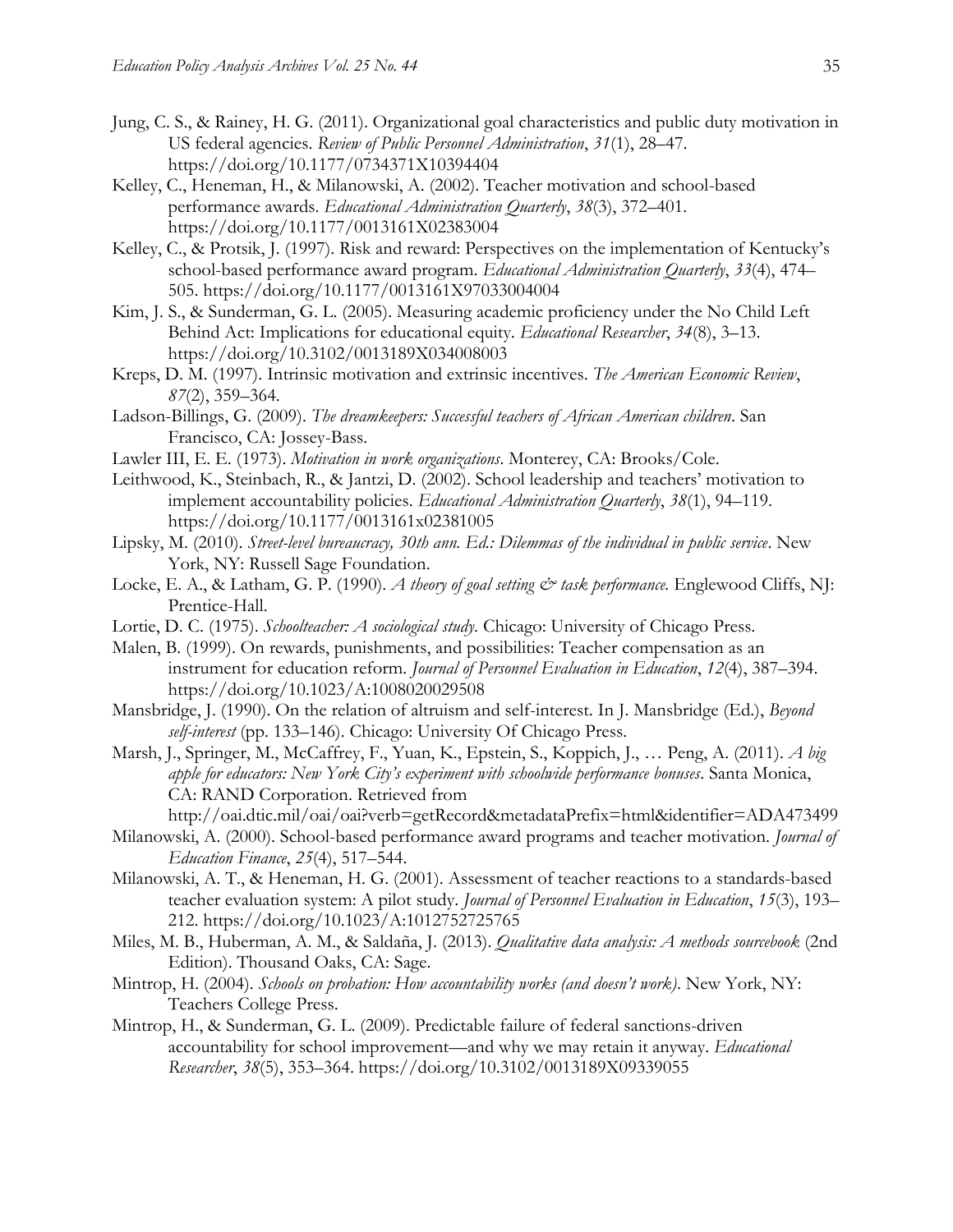- Miskel, C., DeFrain, J. A., & Wilcox, K. (1980). A test of expectancy work motivation theory in educational organizations. *Educational Administration Quarterly*, *16*(1), 70–92. https://doi.org/10.1177/0013161X8001600107
- Mitchell, D. E., Ortiz, F. I., & Mitchell, T. K. (1987). *Work orientation and job performance: The cultural basis of teaching rewards and incentives*. Albany, NY: SUNY Press.
- Moynihan, D. P., & Pandey, S. K. (2007). The role of organizations in fostering public service motivation. *Public Administration Review*, *67*(1), 40–53. https://doi.org/10.1111/j.1540- 6210.2006.00695.x
- Nasir, N. (2011). *Racialized identities: Race and achievement among african american youth*. Stanford, CA: Stanford University Press.
- Nias, J. (1989). *Primary teachers talking: A study of teaching as work*. London: Routledge.
- Noddings, N. (1988). An ethic of caring and its implications for instructional arrangements. *American Journal of Education*, *96*(2), 215–230. https://doi.org/10.1086/443894
- Odden, A., & Kelley, C. (2001). *Paying teachers for what they know and do: New and smarter compensation strategies to improve schools* (2nd Edition). Thousand Oaks, CA: Corwin Press.
- Osborne, D., & Gaebler, T. (1992). *Reinventing government: How the entrepreneurial spirit is transforming government*. New York, NY: Addison-Wesley Press.
- Patton, M. Q. (1990). Qualitative interviewing. *Qualitative Evaluation and Research Methods*, *2*, 280–284.
- Perry, J. L. (1996). Measuring public service motivation: An assessment of construct reliability and validity. *Journal of Public Administration Research and Theory*, *6*(1), 5–22. https://doi.org/10.1093/oxfordjournals.jpart.a024303
- Perry, J. L., & Hondeghem, A. (Eds.). (2008). *Motivation in public management: The call of public service*. Oxford: Oxford University Press.
- Perry, J. L., & Vandenabeele, W. (2008). Behavioral dynamics: Institutions, identities, and selfregulation. In J. L. Perry & A. Hondeghem (Eds.), *Motivation in public management: The call of public service* (pp. 56–79). Oxford: Oxford University Press.
- Perry, J. L., & Wise, L. R. (1990). The motivational bases of public service. *Public Administration Review*, *50*(3), 367–373. https://doi.org/10.2307/976618
- Pollitt, C. (1990). Managerialism and the public services: The Anglo-American experience.
- Rokeach, M. (1973). *The nature of human values*. New York, NY: Free press.
- Rosso, B. D., Dekas, K. H., & Wrzesniewski, A. (2010). On the meaning of work: A theoretical integration and review. *Research in Organizational Behavior*, *30*, 91–127. https://doi.org/10.1016/j.riob.2010.09.001
- Ryan, R. M., & Weinstein, N. (2009). Undermining quality teaching and learning: A selfdetermination theory perspective on high-stakes testing. *Theory and Research in Education*, *7*(2), 224–233. https://doi.org/10.1177/1477878509104327
- Shamir, B. (1990). Calculations, values, and identities: The sources of collectivistic work motivation. *Human Relations*, *43*(4), 313–332. https://doi.org/10.1177/001872679004300402
- Shamir, B. (1991). Meaning, self, and motivation in organizations. *Organization Studies*, *12*(3), 405– 424. https://doi.org/10.1177/017084069101200304
- Skrla, L., & Scheurich, J. J. (2003). Displacing deficit thinking in school district leadership. *Education and Urban Society*, *33*(3), 235–259. https://doi.org/10.1177/0013124501333002
- Supovitz, J. (2009). Can high stakes testing leverage educational improvement? Prospects from the last decade of testing and accountability reform. *Journal of Educational Change*, *10*(2), 211–227. https://doi.org/10.1007/s10833-009-9105-2
- Talbert, J. E., & McLaughlin, M. W. (1994). Teacher professionalism in local school contexts. *American Journal of Education*, *102*(2), 123–153. https://doi.org/10.1086/444062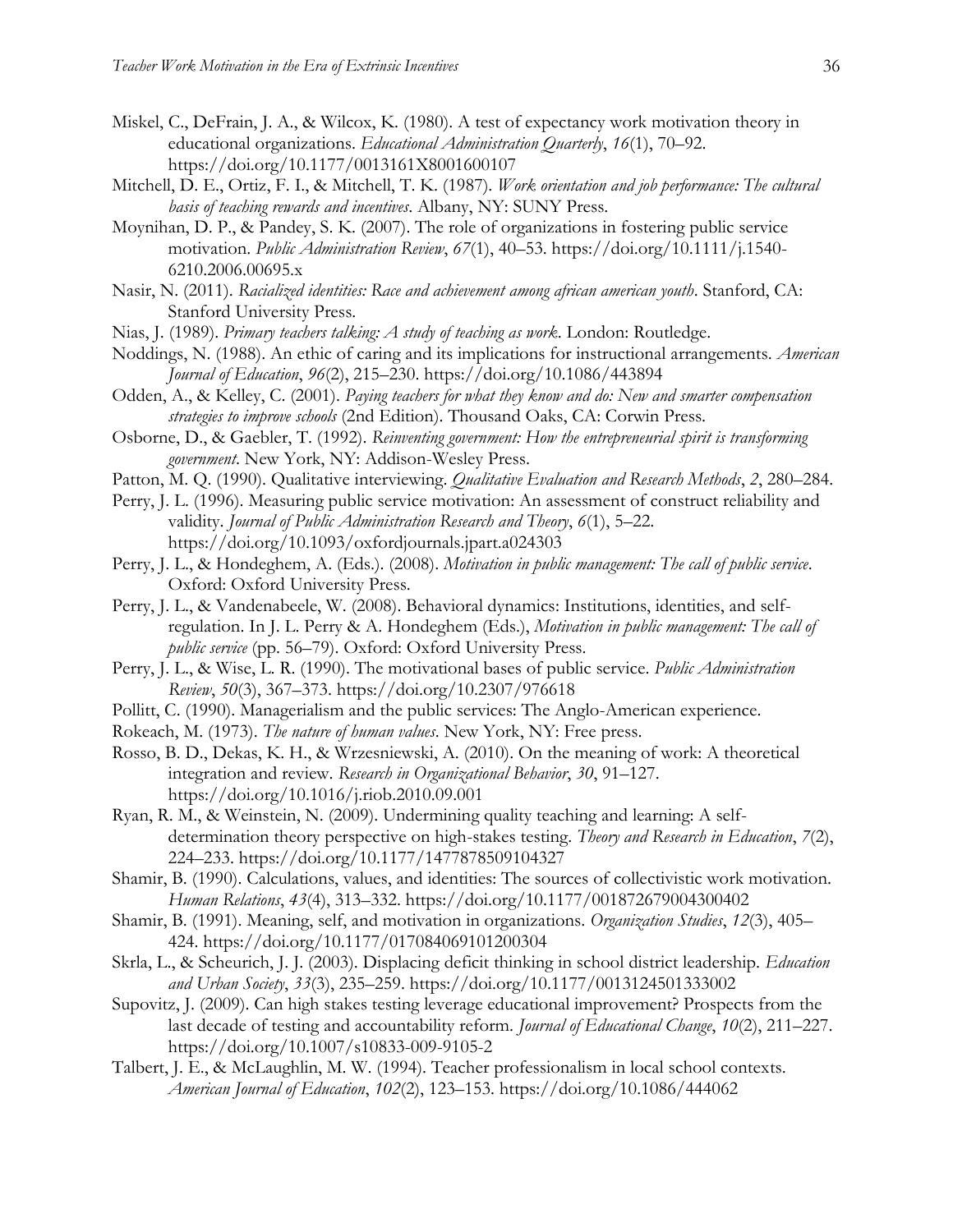- Theoharis, G. (2007). Social justice educational leaders and resistance: Toward a theory of social justice leadership. *Educational Administration Quarterly*, *43*(2), 221–258. https://doi.org/10.1177/0013161X06293717
- Tremblay, M. A., Blanchard, C. M., Taylor, S., Pelletier, L. G., & Villeneuve, M. (2009). Work extrinsic and intrinsic motivation scale: Its value for organizational psychology research. *Canadian Journal of Behavioural Science/Revue Canadienne Des Sciences Du Comportement*, *41*(4), 213– 226. https://doi.org/10.1037/a0015167
- Valencia, R. R. (2012). *The evolution of deficit thinking: Educational thought and practice*. Oxon, OX: Routledge.
- Valli, L., & Buese, D. (2007). The changing roles of teachers in an era of high-stakes accountability. *American Educational Research Journal*, *44*(3), 519–558. https://doi.org/10.3102/0002831207306859
- Weinstein, R. S. (2002). *Reaching higher: The power of expectations in schooling*. Cambridge, MA: Harvard University Press.
- Weiss, R. S. (1995). *Learning from strangers: The art and method of qualitative interview studies*. Simon and Schuster.
- Westheimer, J. (1998). *Among school teachers: Community, autonomy, and ideology in teachers' work.* New York, NY: Teachers College Press.
- Wright, B. E. (2001). Public-sector work motivation: A review of the current literature and a revised conceptual model. *Journal of Public Administration Research and Theory*, *11*(4), 559–586. https://doi.org/10.1093/oxfordjournals.jpart.a003515
- Wright, B. E. (2004). The role of work context in work motivation: A public sector application of goal and social cognitive theories. *Journal of Public Administration Research and Theory*, *14*(1), 59– 78. https://doi.org/10.1093/jopart/muh004
- Wright, B. E. (2007). Public service and motivation: Does mission matter? *Public Administration Review*, *67*(1), 54–64. https://doi.org/10.1111/j.1540-6210.2006.00696.x
- Yuan, K., Le, V.-N., McCaffrey, D. F., Marsh, J. A., Hamilton, L. S., Stecher, B. M., & Springer, M. G. (2012). Incentive pay programs do not affect teacher motivation or reported practices: Results from three randomized studies. *Educational Evaluation and Policy Analysis*, *35*(1), 3–22. https://doi.org/10.3102/0162373712462625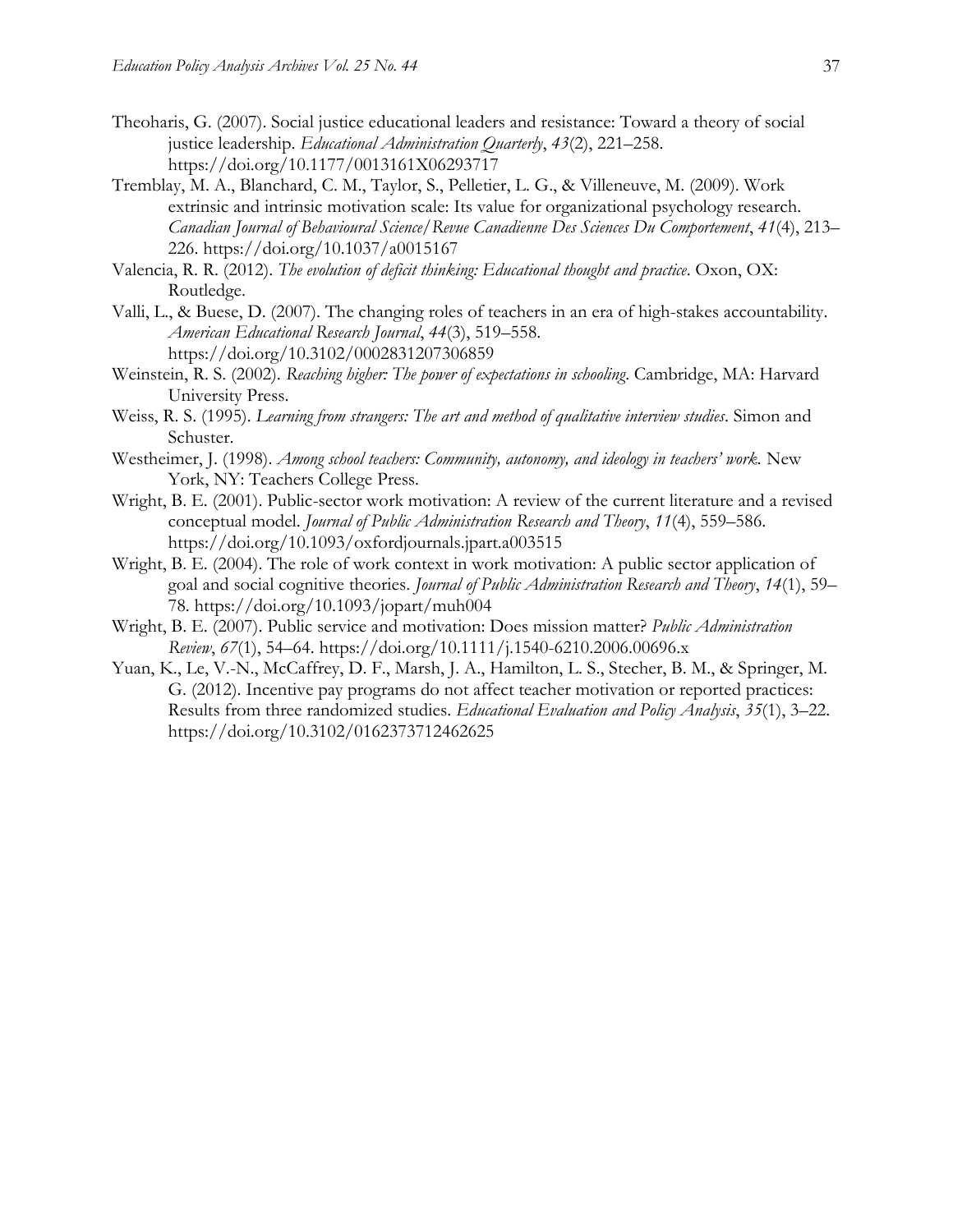## **Appendix**

## **Teacher Motivation Scales**

| Items                                                                                              |  |
|----------------------------------------------------------------------------------------------------|--|
| Challenge (Cronbach's $\alpha$ =.79)                                                               |  |
| A high degree of skill and know how is necessary to do my job well.                                |  |
| My job is easy. <sup>a</sup>                                                                       |  |
| Jobs like mine are quite demanding day after day.                                                  |  |
| The work objectives in my job require a great deal of effort.                                      |  |
| My work is very challenging.                                                                       |  |
| Pro-social commitment (Cronbach's $\alpha$ =.73)                                                   |  |
| Because I do my best when I'm working on a task that contributes to the wellbeing of others.       |  |
| Because I get energized by working on tasks that have the potential to benefit others.             |  |
| Because I prefer to work on tasks that allow me to have a positive impact on others.               |  |
| Ownership/identification (Cronbach's $\alpha$ =.78)                                                |  |
| Because it has become a fundamental part of who I am.                                              |  |
| Because this job is a part of my life.                                                             |  |
| Pleasure (Cronbach's $\alpha$ =.83)                                                                |  |
| Because I derive much pleasure from learning new things.                                           |  |
| For the satisfaction I experience from taking on interesting challenges.                           |  |
| For the satisfaction I experience when I am successful at doing difficult tasks.                   |  |
| Duty/Introjected regulation (Cronbach's $\alpha$ =.73)                                             |  |
| Because I want to succeed at this job, if not I would be very ashamed of myself.                   |  |
| Because I want to be a high performer in life.                                                     |  |
| Because I want to be very good at this work, otherwise I would be very disappointed.               |  |
| Prestige (Cronbach's $\alpha$ =.78)                                                                |  |
| I work towards high evaluation scores because they enhance my standing in the school.              |  |
| It is important for me to meet performance targets so that my reputation will not be damaged.      |  |
| Meeting the expectations of the evaluation system here at the school is a matter of professional   |  |
| pride for me.                                                                                      |  |
| Goal clarity (Cronbach's $\alpha$ =.75)                                                            |  |
| My responsibilities at work are very clear and specific.                                           |  |
| I know exactly what I am supposed to do on my job.                                                 |  |
| Goal commitment (Cronbach's $\alpha$ =.85)                                                         |  |
| It's hard to take this goal seriously. <sup>a</sup>                                                |  |
| It's unrealistic for me to expect to reach this goal. <sup>a</sup>                                 |  |
| It is quite likely that this goal may need to be revised, depending on how things go. <sup>2</sup> |  |
| Quite frankly, I don't care if I achieve this goal or not. <sup>a</sup>                            |  |
| I am strongly committed to pursuing this goal.                                                     |  |
| It wouldn't take much to make me abandon this goal. <sup>a</sup>                                   |  |
| I think this goal is a good goal to shoot for.                                                     |  |
| Material benefits (Cronbach's $\alpha$ =.81)                                                       |  |
| For the income it provides me.                                                                     |  |
| Because it allows me to earn money.                                                                |  |
| Because this type of work provides me with security.                                               |  |
| a. Values are reversed.                                                                            |  |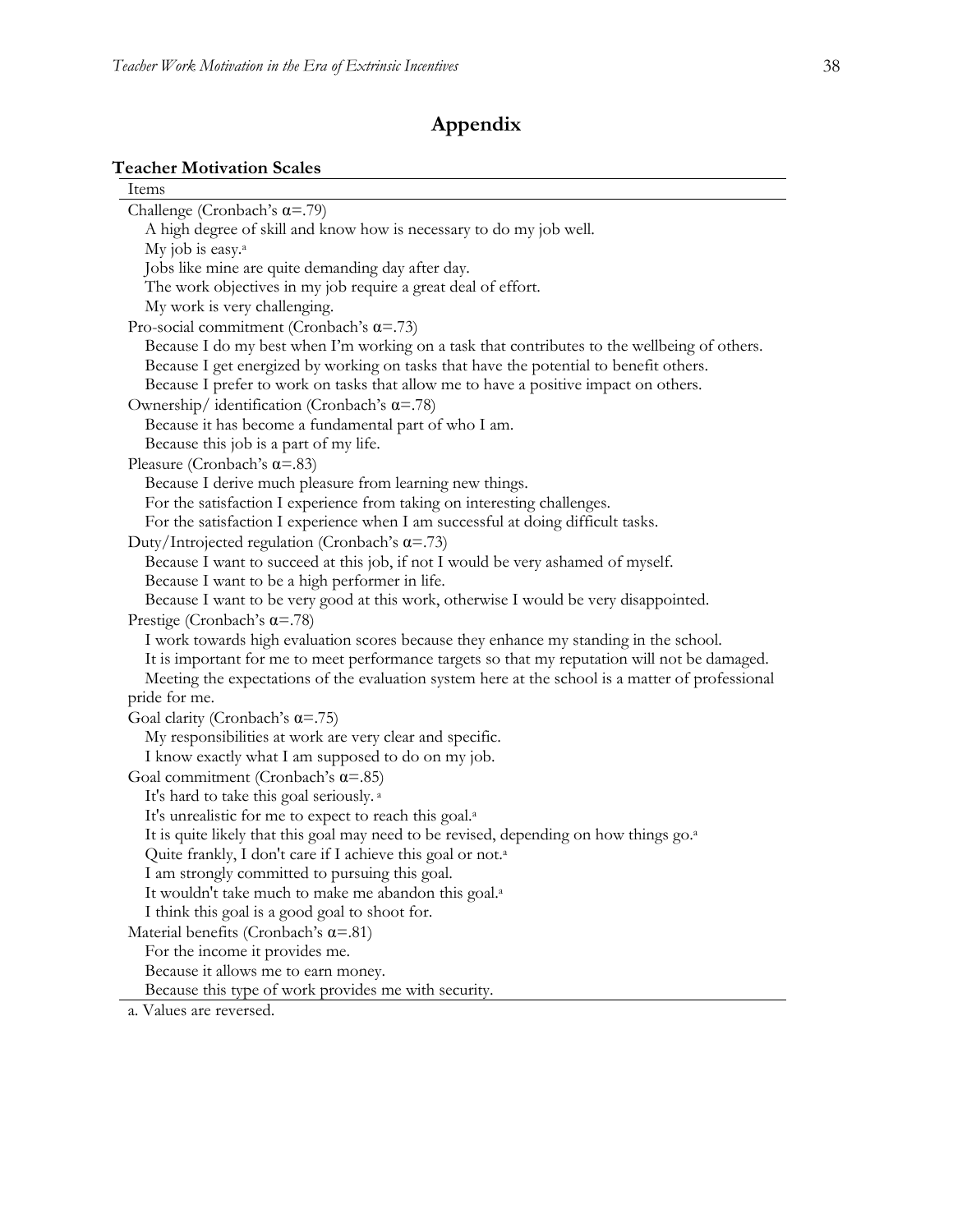#### **Leadership and School Culture Scales**

| Items                                                                                            |
|--------------------------------------------------------------------------------------------------|
| Collegiality (Cronbach's $\alpha$ =.82)                                                          |
| Most of my colleagues share my beliefs and values about what the central mission of the school   |
| should be.                                                                                       |
| There is a great deal of cooperative effort among staff here.                                    |
| I can count on colleagues here when I feel down about my teaching or my students.                |
| In this school, the faculty discusses major decisions and sees to it that they are carried out.  |
| Supportive Leadership (Cronbach's $\alpha = .68$ )                                               |
| The principal usually consults with staff members before s/he makes decisions that affect        |
| teachers.                                                                                        |
| Staff members are recognized for a job well done.                                                |
| The school administration's behavior toward the staff is supportive and encouraging.             |
| Moral Leadership (Cronbach's $\alpha$ =.79)                                                      |
| Places the needs of children ahead of personal and political interests.                          |
| Models the kind of school they want to create.                                                   |
| School Management (Cronbach's $\alpha = .82$ )                                                   |
| This school is well managed.                                                                     |
| Overall this school functions well.                                                              |
| This school is disorganized. <sup>a</sup>                                                        |
| Autonomy (Cronbach's $\alpha$ =.81)                                                              |
| Teachers' expertise in the classroom domain is respected here.                                   |
| In this school, I am encouraged to be creative in my classroom.                                  |
| In this school, I am given the space to exercise my professional judgment as to what is best for |
| my students.                                                                                     |
| Open Communication (Cronbach's $\alpha$ =.80)                                                    |
| Faculty gatherings provide a forum to discuss different perspectives on school improvement.      |
| It is okay to speak up when you disagree with the powers that be.                                |
| Open discussions about the criteria for good performance are encouraged.                         |

a. Values are reversed.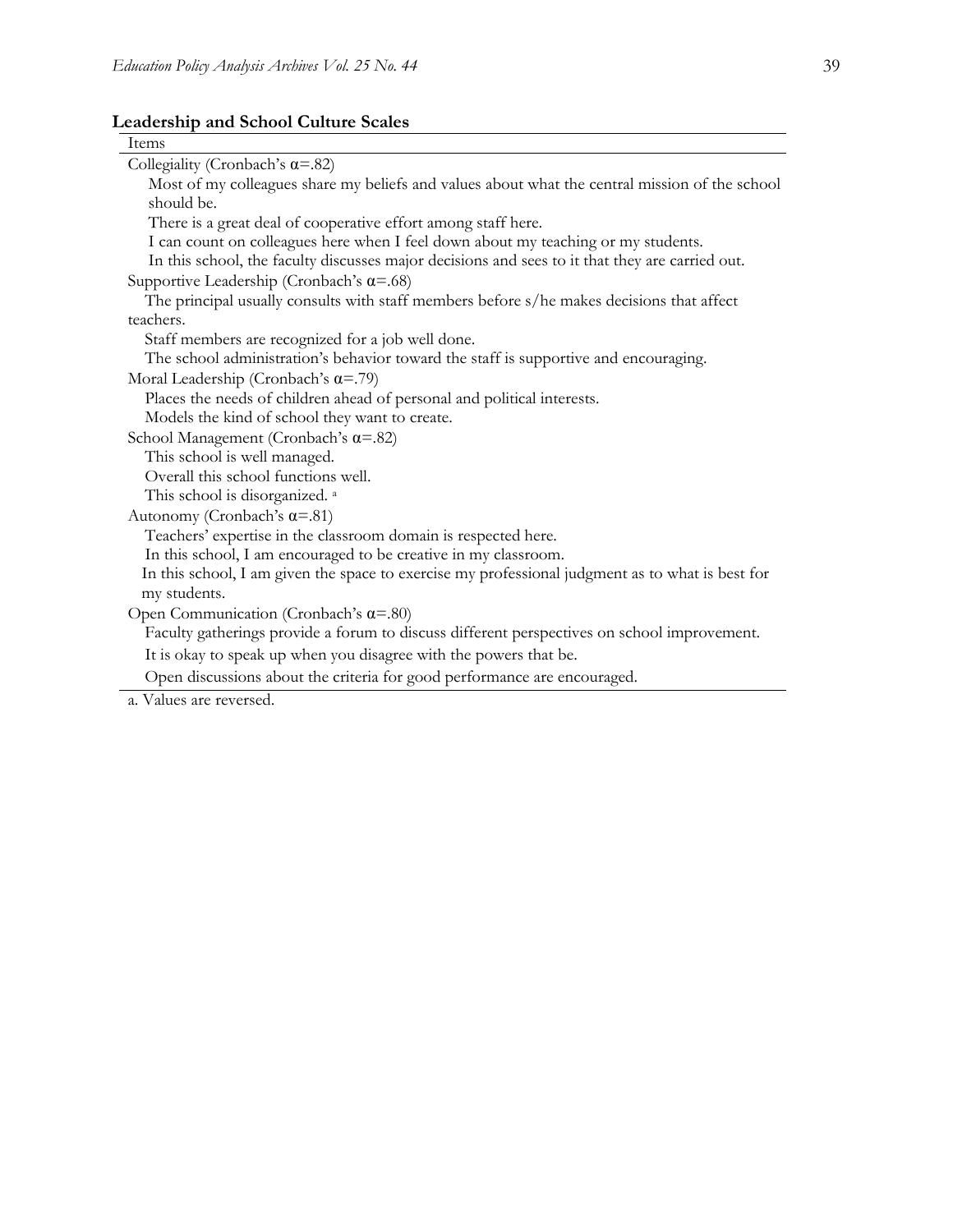## **About the Authors**

#### **Rick Mintrop**

University of California, Berkeley

[mintrop@berkeley.edu](mailto:mintrop@berkeley.edu)

Rick Mintrop is a professor in the Graduate School of Education and faculty director of the Doctoral Program in Leadership for Educational Equity at the University of California, Berkeley. In the field of school improvement, his areas of research are school accountabilty, work motivation, teaching evaluation, university-district partnerships, and continuous quality improvement. His recent book is entitled *Design-Based School Improvement: A Practical Guide for Education Leaders* (Harvard Education Press, 2016).

#### **Miguel Ordenes**

University of California, Berkeley

[miguel.ordenes@berkeley.edu](mailto:miguel.ordenes@berkeley.edu)

Miguel Ordenes is a doctoral candidate in Policy and Organization Studies in the Graduate School of Education at the University of California, Berkeley. His research focuses on understanding how self-interest and ethics of service shape teacher commitment to student learning in high poverty schools.

# education policy analysis archives

Volume 25 Number 44 May 1, 2017 ISSN 1068-2341

### $(c)$

SOME RIGHTS RESERVED Readers are free to copy, display, and distribute this article, as long as the work is attributed to the author(s) and **Education Policy Analysis Archives,** it is distributed for noncommercial purposes only, and no alteration or transformation is made in the work. More details of this Creative Commons license are available at

http://creativecommons.org/licenses/by-nc-sa/3.0/. All other uses must be approved by the author(s) or **EPAA**. **EPAA** is published by the Mary Lou Fulton Institute and Graduate School of Education at Arizona State University Articles are indexed in CIRC (Clasificación Integrada de Revistas Científicas, Spain), DIALNET (Spain), [Directory of Open Access Journals,](http://www.doaj.org/) EBSCO Education Research Complete, ERIC, Education Full Text (H.W. Wilson), QUALIS A2 (Brazil), SCImago Journal Rank; SCOPUS, SOCOLAR (China).

Please send errata notes to Audrey Amrein-Beardsley at [audrey.beardsley@asu.edu](mailto:audrey.beardsley@asu.edu)

**Join EPAA's Facebook community** at<https://www.facebook.com/EPAAAAPE> and **Twitter feed** @epaa\_aape.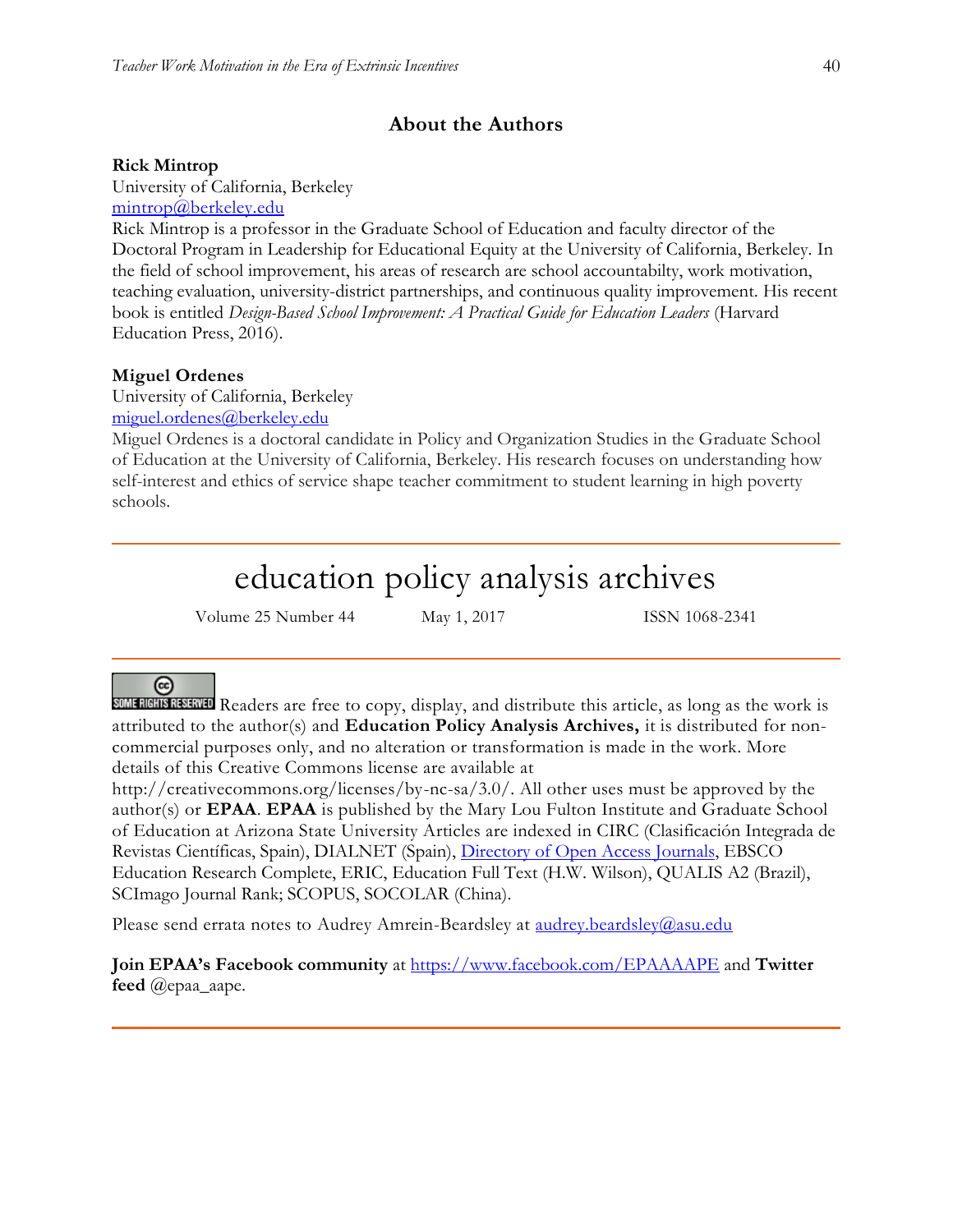## education policy analysis archives editorial board

Lead Editor: **Audrey Amrein-Beardsley** (Arizona State University) Editor Consultor: **Gustavo E. Fischman** (Arizona State University) Associate Editors: **David Carlson**, **Margarita Jimenez-Silva, Eugene Judson**, **Mirka Koro-Ljungberg, Scott Marley, Jeanne M. Powers, Iveta Silova, Maria Teresa Tatto** (Arizona State University)

**Cristina Alfaro** San Diego State University

**Gary Anderson** New York University

**Michael W. Apple** University of Wisconsin, Madison **Jeff Bale** OISE, University of Toronto, Canada **Aaron Bevanot** SUNY Albany **Kimberly Kappler Hewitt** University

**David C. Berliner** Arizona State University

**Casey Cobb** University of Connecticut

**Arnold Danzig** San Jose State University

**Linda Darling-Hammond**  Stanford University

**Elizabeth H. DeBray** University of Georgia

**Chad d'Entremont** Rennie Center for Education Research & Policy

**John Diamond** University of Wisconsin, Madison

**Matthew Di Carlo** Albert Shanker Institute

**Michael J. Dumas** University of California, Berkeley

**Kathy Escamilla** University of Colorado, Boulder

**Melissa Lynn Freeman** Adams State College

**Rachael Gabriel** University of Connecticut

**Amy Garrett Dikkers** University of North Carolina, Wilmington

**Gene V Glass** Arizona State University

**Ronald Glass** University of California, Santa Cruz

**Jacob P. K. Gross** University of Louisville

**Julian Vasquez Heilig** California State University, Sacramento

of North Carolina Greensboro

**Aimee Howley** Ohio University **Noah Sobe** Loyola University

**Henry Braun** Boston College **Steve Klees** University of Maryland **Nelly P. Stromquist** University of

**Jaekyung Lee S**UNY Buffalo

**Jessica Nina Lester** Indiana University

**Amanda E. Lewis** University of Illinois, Chicago

**Chad R. Lochmiller** Indiana University

**Christopher Lubienski** University of Illinois, Urbana-Champaign

**Sarah Lubienski** University of Illinois, Urbana-Champaign

**William J. Mathis** University of Colorado, Boulder

**Michele S. Moses** University of Colorado, Boulder

**Julianne Moss** Deakin University, Australia

**Sharon Nichols** University of Texas, San Antonio

**Eric Parsons** University of Missouri-Columbia

**Susan L. Robertson** Bristol University, UK

**Gloria M. Rodriguez** University of California, Davis **R. Anthony Rolle** University of Houston

**A. G. Rud** Washington State University

**Eric M. Haas** WestEd **Patricia Sánchez** University of University of Texas, San Antonio **Janelle Scott** University of California, Berkeley **Jack Schneider** College of the Holy

Cross

Maryland

**Benjamin Superfine** University of Illinois, Chicago

**Sherman Dorn** Arizona State University

**Adai Tefera** Virginia Commonwealth University

**Tina Trujillo** University of California, Berkeley

**Federico R. Waitoller** University of Illinois, Chicago

**Larisa Warhol** University of Connecticut

**John Weathers** University of Colorado, Colorado Springs

**Kevin Welner** University of Colorado, Boulder

**Terrence G. Wiley** Center for Applied Linguistics

**John Willinsky**  Stanford University

**Jennifer R. Wolgemuth** University of South Florida

**Kyo Yamashiro** Claremont Graduate University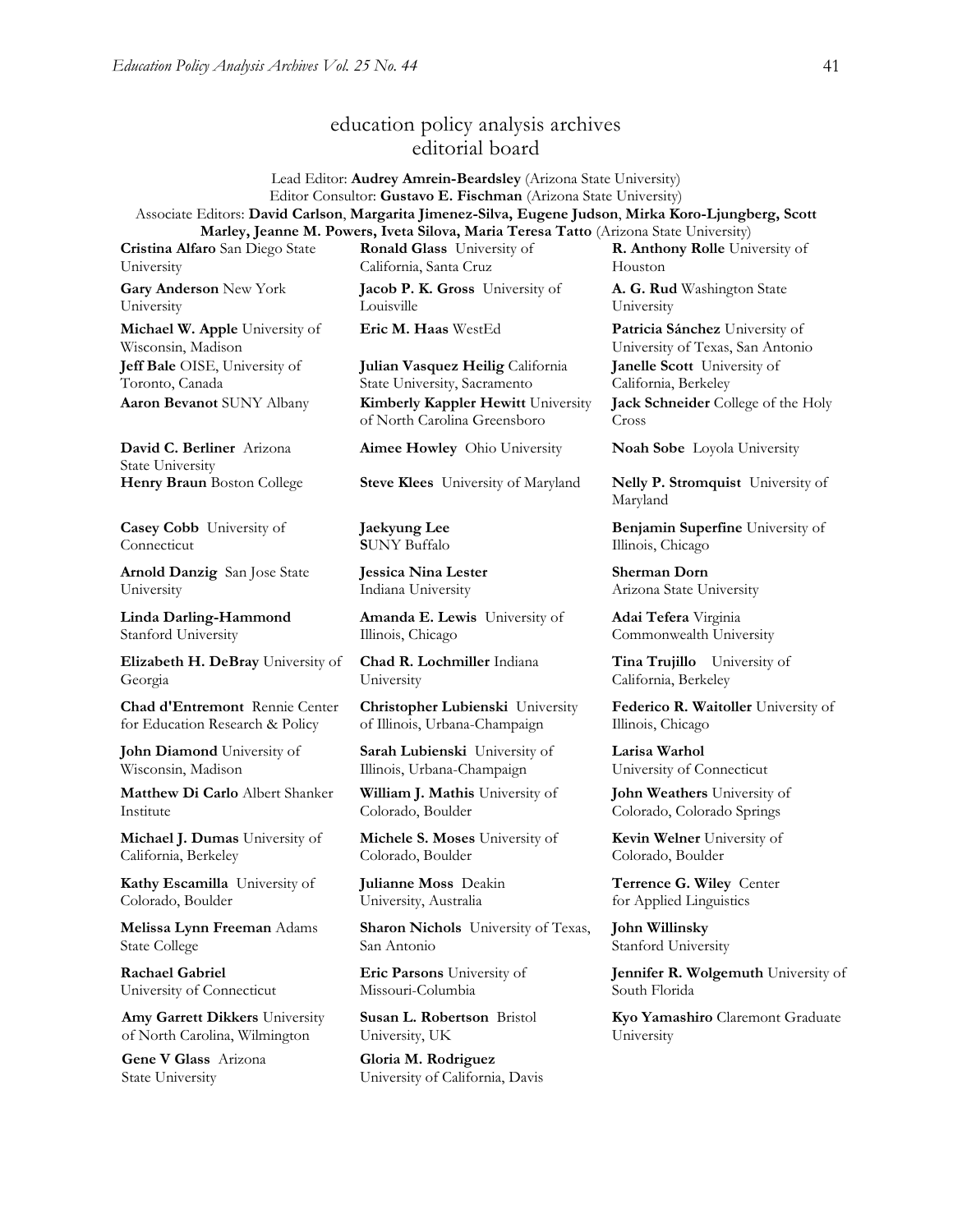## archivos analíticos de políticas educativas consejo editorial

Editor Consultor: **Gustavo E. Fischman** (Arizona State University) Editores Asociados: **Armando Alcántara Santuario** (Universidad Nacional Autónoma de México), **Jason Beech** (Universidad de San Andrés), **Ezequiel Gomez Caride** (Pontificia Universidad Católica Argentina), **Antonio Luzon** (Universidad de Granada), **Angelica Buendia** (Metropolitan Autonomous University), **José Luis Ramírez** (Universidad de Sonora)

**Claudio Almonacid** Universidad Metropolitana de Ciencias de la Educación, Chile **Miguel Ángel Arias Ortega**  Universidad Autónoma de la Ciudad de México **Xavier Besalú Costa**  Universitat de Girona, España

**[Xavier Bonal](javascript:openRTWindow() Sarro** Universidad Autónoma de Barcelona, España

**[Antonio Bolívar](javascript:openRTWindow() Boitia** Universidad de Granada, España

**[José Joaquín Brunner](javascript:openRTWindow()** Universidad Diego Portales, Chile

**[Damián Canales Sánchez](javascript:openRTWindow()** Instituto Nacional para la Evaluación de la Educación, México

#### **Gabriela de la Cruz Flores** Universidad Nacional Autónoma de

México

#### **[Marco Antonio Delgado Fuentes](javascript:openRTWindow()** Universidad Iberoamericana,

México **[Inés Dussel](javascript:openRTWindow()**, DIE-CINVESTAV, México

**[Pedro Flores Crespo](javascript:openRTWindow()** Universidad Iberoamericana, México

#### **Ana María García de Fanelli**  Centro de Estudios de Estado y Sociedad (CEDES) CONICET, Argentina

**Juan Carlos González Faraco**  Universidad de Huelva, España

**María Clemente Linuesa**  Universidad de Salamanca, España

**Jaume Martínez Bonafé** Universitat de València, España

**Alejandro Márquez Jiménez**  Instituto de Investigaciones sobre la Universidad y la Educación, UNAM, México **María Guadalupe Olivier Tellez**, Universidad Pedagógica Nacional, México **[Miguel Pereyra](javascript:openRTWindow()** Universidad de Granada, España

**[Mónica Pini](javascript:openRTWindow()** Universidad Nacional de San Martín, Argentina

#### **Omar Orlando Pulido Chaves** Instituto para la Investigación

Educativa y el Desarrollo Pedagógico (IDEP) **[José Luis Ramírez](javascript:openRTWindow() Romero**

Universidad Autónoma de Sonora, México **[Paula Razquin](javascript:openRTWindow()** Universidad de San Andrés, Argentina

**José Ignacio Rivas Flores** Universidad de Málaga, España **[Miriam Rodríguez Vargas](javascript:openRTWindow()** Universidad Autónoma de Tamaulipas, México **José Gregorio Rodríguez**  Universidad Nacional de Colombia, Colombia **[Mario Rueda Beltrán](javascript:openRTWindow()** Instituto de Investigaciones sobre la Universidad y la Educación, UNAM, México **José Luis San Fabián Maroto**  Universidad de Oviedo, España

**[Jurjo Torres Santomé](javascript:openRTWindow()**, Universidad de la Coruña, España

#### **[Yengny Marisol Silva Laya](javascript:openRTWindow()** Universidad Iberoamericana, México **Juan Carlos Tedesco** Universidad Nacional de San Martín, Argentina

**Ernesto Treviño Ronzón** Universidad Veracruzana, México

**[Ernesto Treviño](javascript:openRTWindow() Villarreal** Universidad Diego Portales Santiago, Chile **[Antoni Verger Planells](javascript:openRTWindow()** Universidad Autónoma de

Barcelona, España **[Catalina Wainerman](javascript:openRTWindow()** Universidad de San Andrés, Argentina

**Juan Carlos Yáñez Velazco** Universidad de Colima, México